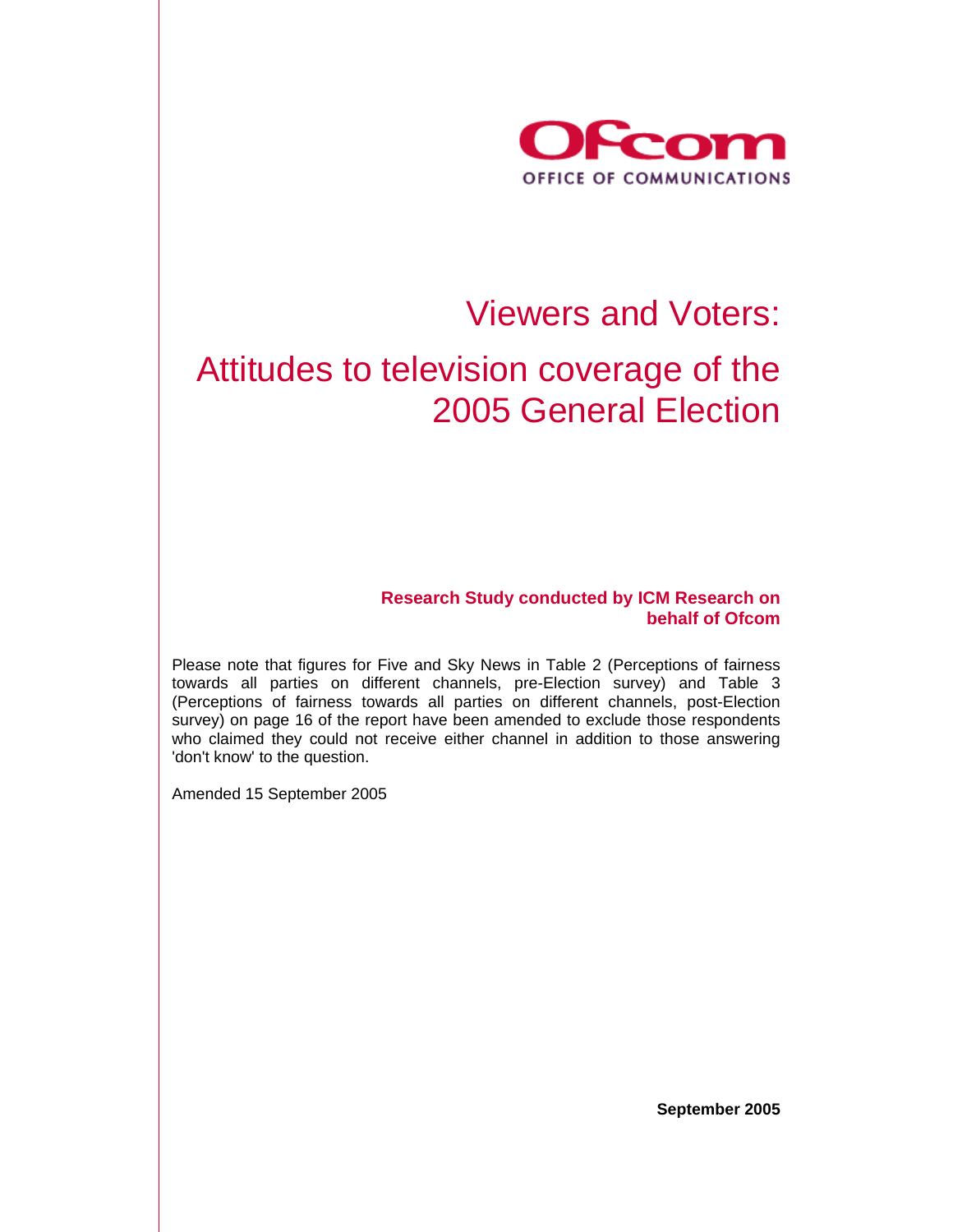# **Contents**

| <b>Section</b> |                                                  | Page |
|----------------|--------------------------------------------------|------|
|                | <b>Executive summary</b>                         |      |
|                | Objectives and methodology                       |      |
|                | Voting behaviour and the 2005 General Election   |      |
|                | Television coverage of the 2005 General Election |      |
|                | <b>Party Election Broadcasts</b>                 |      |
|                | Young adults and the Election                    |      |
|                | Appendices                                       |      |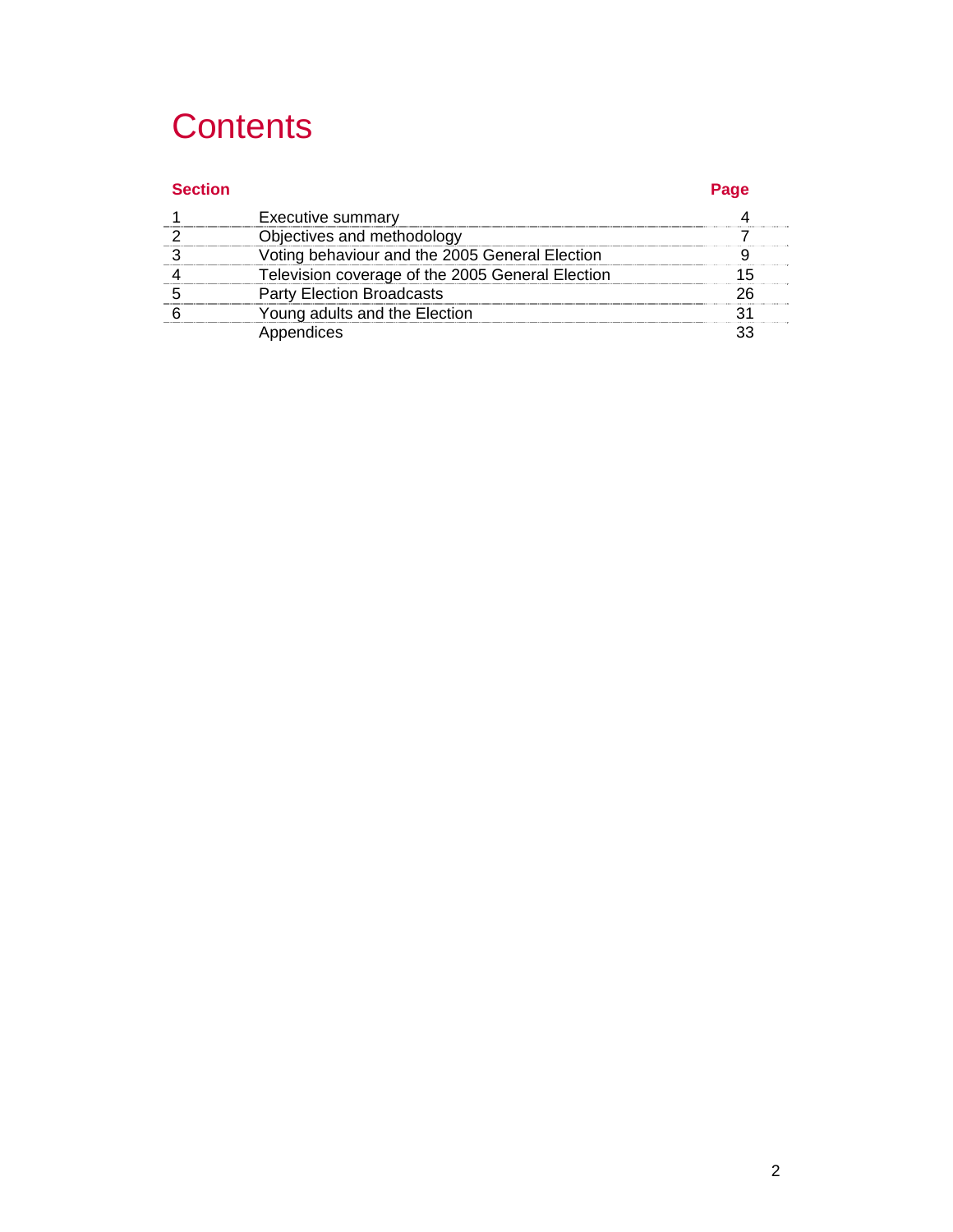# Foreword

Sections 319 and 320 of the Communications Act require Ofcom to establish a code setting standards of 'due impartiality', on matters of current political controversy and relating to current public policy, on television services regulated by Ofcom, apart from those of the BBC which are funded from the licence fee. The current Ofcom Broadcasting Code came into effect in July 2005, but similar rules were included in the previous code, which was in force at the time of the General Election. Section 265 of the Act requires programmes on ITV, Channel 4 and Five to be of high quality. Section 333 of the Act requires ITV, Channel 4 and Five to observe rules set by Ofcom on the allocation of party political broadcasts. These rules were published in October 2004.

This research has been commissioned by Ofcom in order to understand the attitudes of viewers and voters to television coverage of the 2005 general election. Findings concerning the quality and effectiveness of coverage form a valuable part of Ofcom's assessment of the delivery of Public Service Broadcasting, while findings about fairness and impartiality inform the Broadcasting Code/standards area of work. The research follows previous General Election studies conducted by the Independent Television Commission, but uses updated methodology.

Research into attitudes to Party Election Broadcasts will inform the review of rules on party political broadcasting that Ofcom will conduct once the outcome of the government consultation on this subject is known.

The independent research detailed in this report was commissioned by Ofcom from ICM Research, a reputable research and polling organisation. The research was quantitative in nature and is representative of the UK population.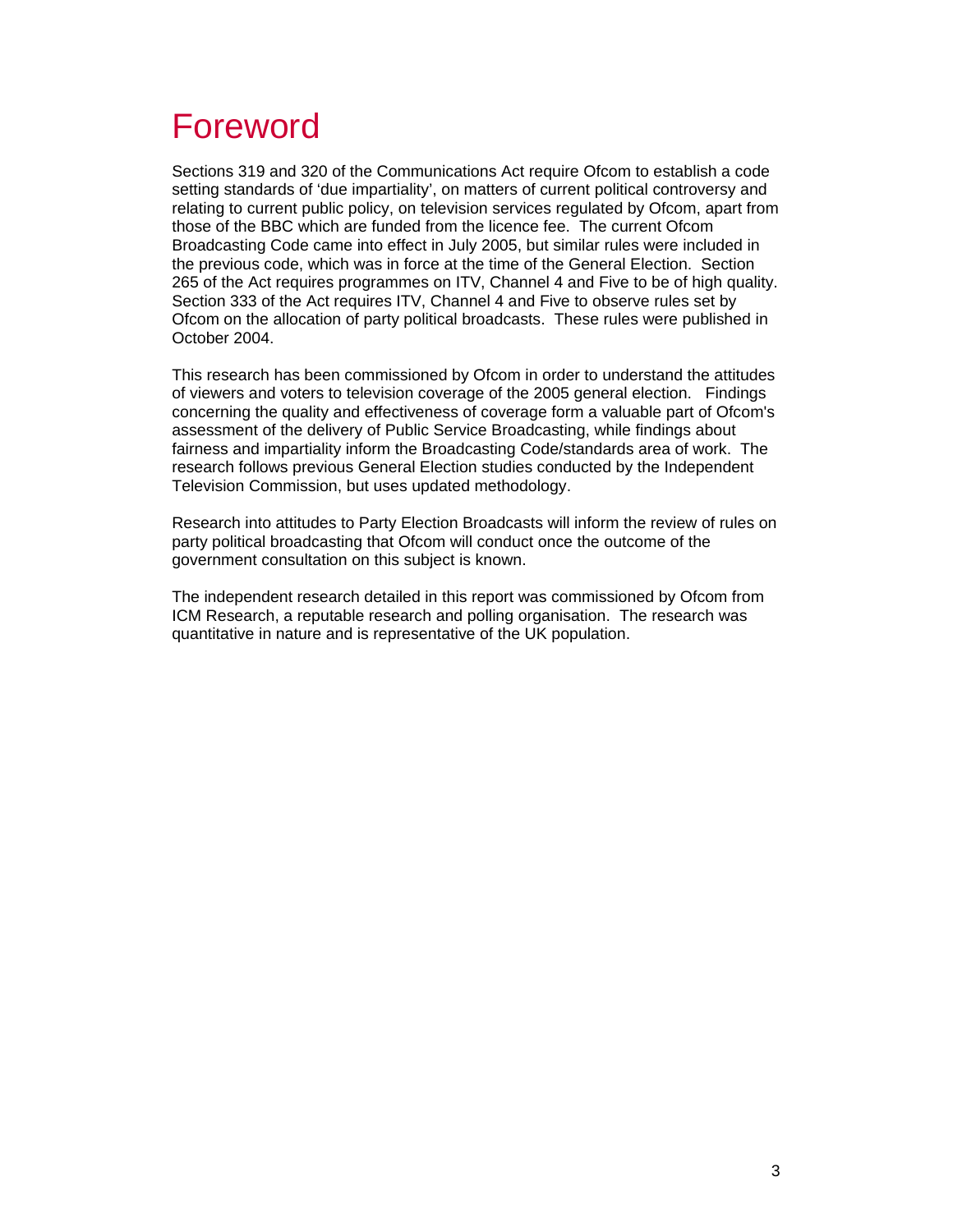## **Section 1**

# Executive summary

The General Election of 2005 took place against a backdrop of declining levels of political interest and participation in politics across the board. Turnout in the preceding General Election of 2001 had dipped to a record low of 59%, political party memberships had dropped significantly in the meantime, and a general antipathy toward politicians and political processes has been generally observed by opinion pollsters and academics alike.

The Local Authority and European Parliament elections of 2004 suggested that the turnout 'floor' had been reached, even if the introduction of all-postal pilot schemes for voting was the mechanism for reacquainting some voters with the democratic process. As such, the 2005 General Election was eagerly anticipated by electoral administrators and political commentators alike. The contribution of the media to perceptions of campaign and the extent to which politics on television contributed to any developments in turnout was also of interest.

In March 2005 Ofcom commissioned ICM Research, an independent research agency, to undertake a programme of research that identified the views of the general public toward General Election broadcasting on television.

ICM Research interviewed a random sample of 1,438 people aged 18 years and over by telephone on the pre-Election survey (undertaken during 6-12th April), and 1,433 on the post-Election survey (undertaken during 6-16th May).

#### **Political interest and voting behaviour**

The survey showed that:

- Around four out of ten UK adults claimed to have a lot of interest in politics and one-half of the population were only interested a little. Those most interested in politics tended to be male, aged 45 years and above and in social groups AB.
- A range of different sources were used to obtain information on political issues, but television in general (four-fifths of respondents), and news programmes in particular (around one-half) were named as the main sources. Radio and national newspapers also came narrowly behind party campaign material, local newspapers, and conversations with other people.
- 60% of post wave respondents claimed they had decided how they would cast their vote before the campaign began and the date for the Election was set.
- However, a significant minority of the electorate (25%) decided how they would vote within the later stages of the Election campaign, including 16% in the last few days.
- The pre and post election surveys found that the Conservatives' share of voting intentions fell across the election campaign, with Liberal Democrats and smaller parties gaining and Labour stable.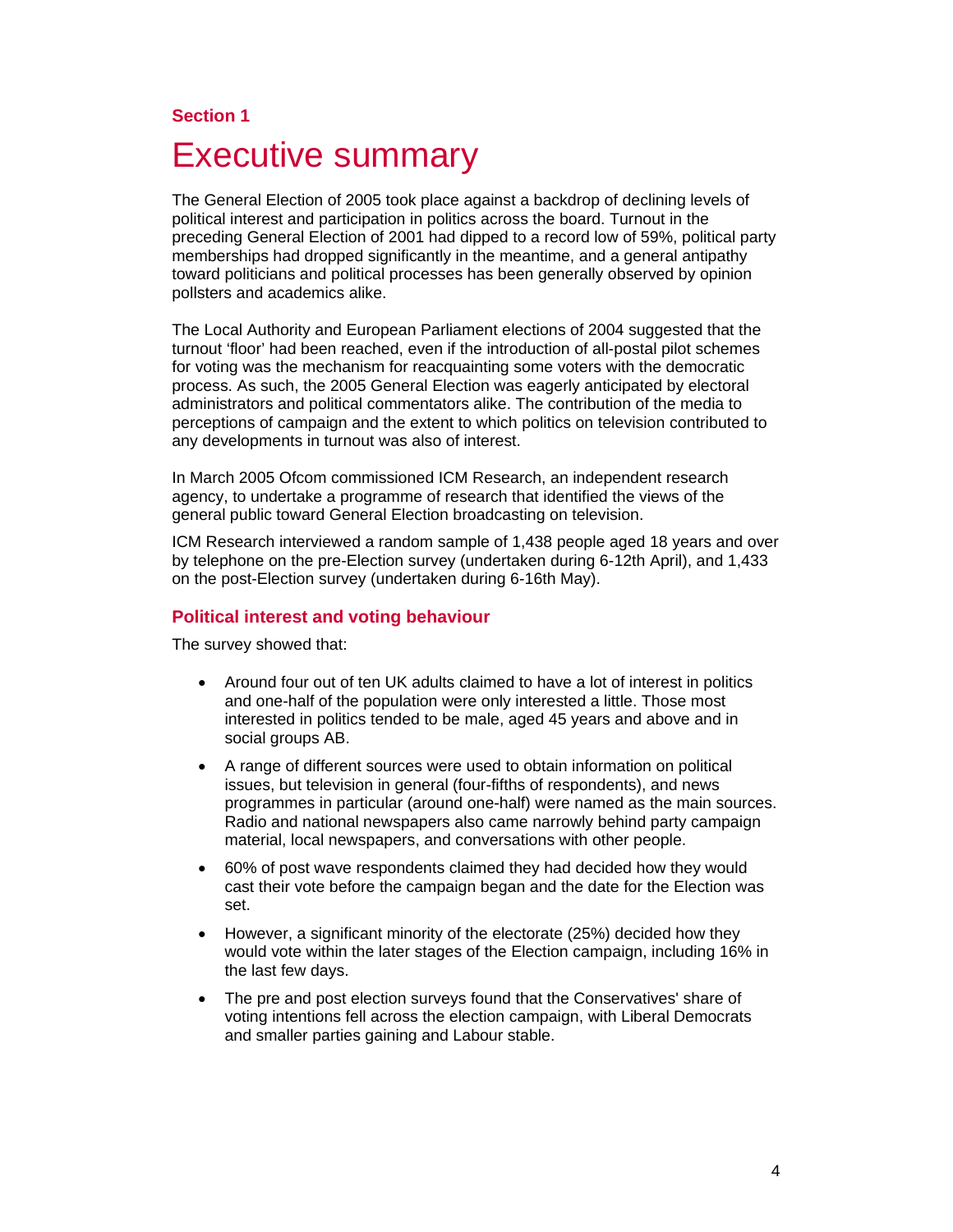### **Television coverage of the 2005 election**

- Just over half of respondents felt that television channels as a whole devoted the right amount of time to Election coverage, but four-in-ten felt there was too much and a few felt there was too little. The majority reported that this coverage was fair to all political parties. Just under two-thirds reported that it covered the issues that were relevant to them.
- Respondents reported that television coverage explained issues either quite (55%) or very well (14%), and the majority believed that news coverage of the Election was fair, accurate, balanced, informative and impartial.
- Respondents also reported that television programmes were good at explaining each of the party's policies, though the programmes tended to spend too much time on the personalities of politicians.
- Around two-fifths of respondents reported that they paid a lot of attention to television news coverage of the Election, no matter which political parties were featured.
- BBC1's coverage was rated the most accurate, interesting and informative of all channels.

# **Party Election Broadcasts**

- Around seven in ten respondents reported that Party Election Broadcasts were either 'very' or 'quite' important. Three-fifths (62%) reported that they had watched at least one Party Election Broadcast during the 2005 Election campaign and that it had influenced how they would vote either a little (39%) or a lot (16%). As already mentioned, many people had already made up their minds about which party to vote for, and the net effect of PEBs in many cases was merely to confirm or consolidate party preferences.
- Over three-quarters of respondents (78%) believed that Party Election Broadcasts should not be carried outside the five main terrestrial channels.
- Just over half (54%) believed that parties should remain unable to take paid advertising on television, but 38% believed this should be allowed either instead of or as well as PEBs.
- Three-fifths of respondents (60%) would like to see PEBs shortened, but 55% said if the broadcasts were shorter in length they would not like to see any more than there are at present.

### **Young adults**

- The survey results suggested that more than one-half of 18-24 year olds (51%) did not vote in the 2005 General Election compared with the entire sample (28%).
- Higher proportions of younger people (18% aged 18-24 post election) reported that they had no interest in politics compared with all respondents (13% post election).
- While 63% of younger people used television news broadcasts as a primary source of information on politics, in general they did not think that television explained party policies very well (30% of 18-24 year olds compared with 25% of all respondents pre election), and that too little time was spent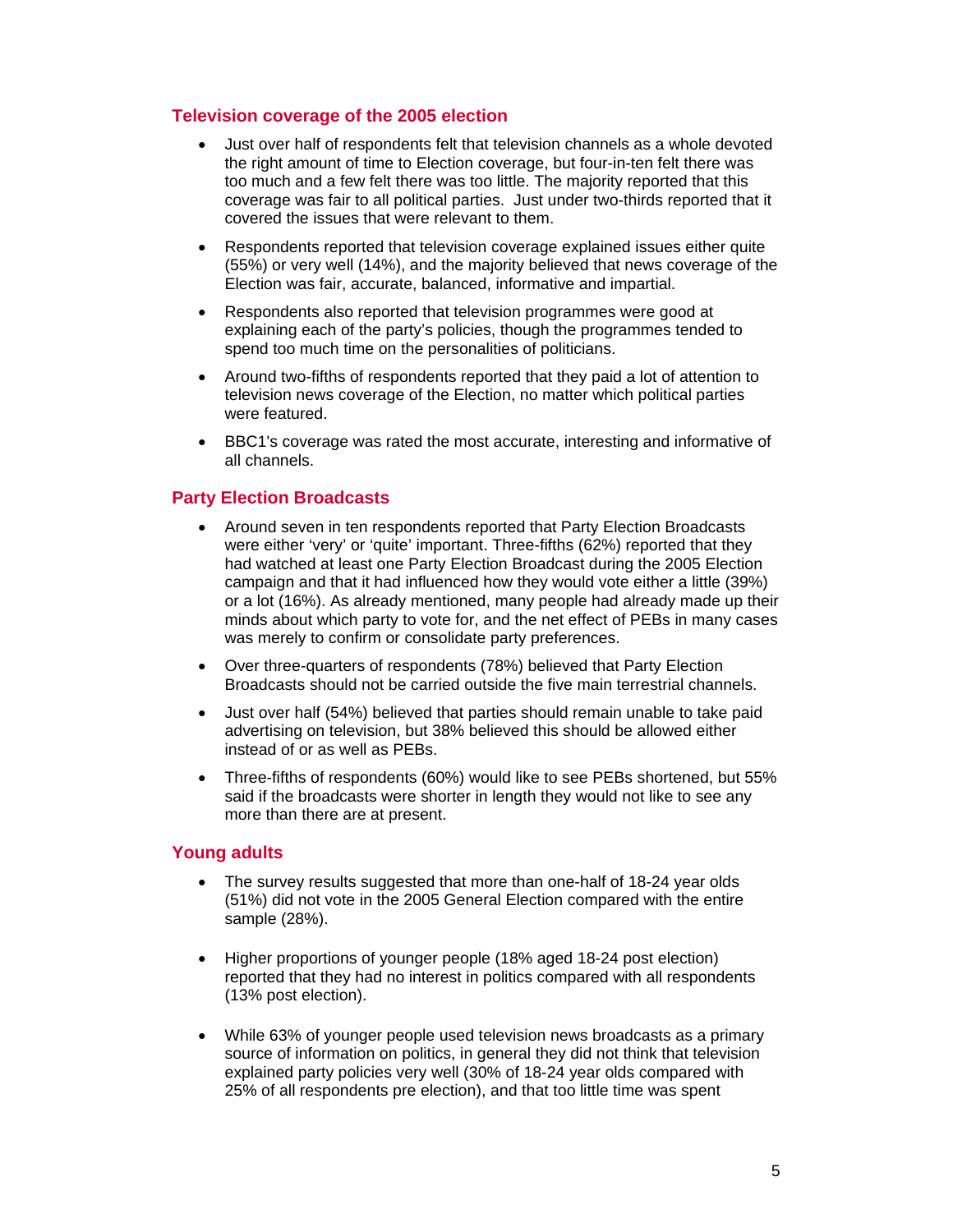covering opinion polls, the personalities of politicians and press conferences, walkabouts and other personal appearances by politicians.

- Younger people were also more likely to claim that Party Election Broadcasts were important (68% of all respondents claimed that PEBs were important compared with 75% of 18-24 year olds post election) and that they used them to help decide how to vote in the Election (56% of younger people stated this compared with 39% of all respondents).
- Younger voters (15%) believed that there were not enough Election Broadcasts on television compared with the entire sample of respondents (7%) and that they would prefer to see shorter PEBs, more PEBs and 'red button' i.e. interactive broadcasts instead of Election Broadcasts.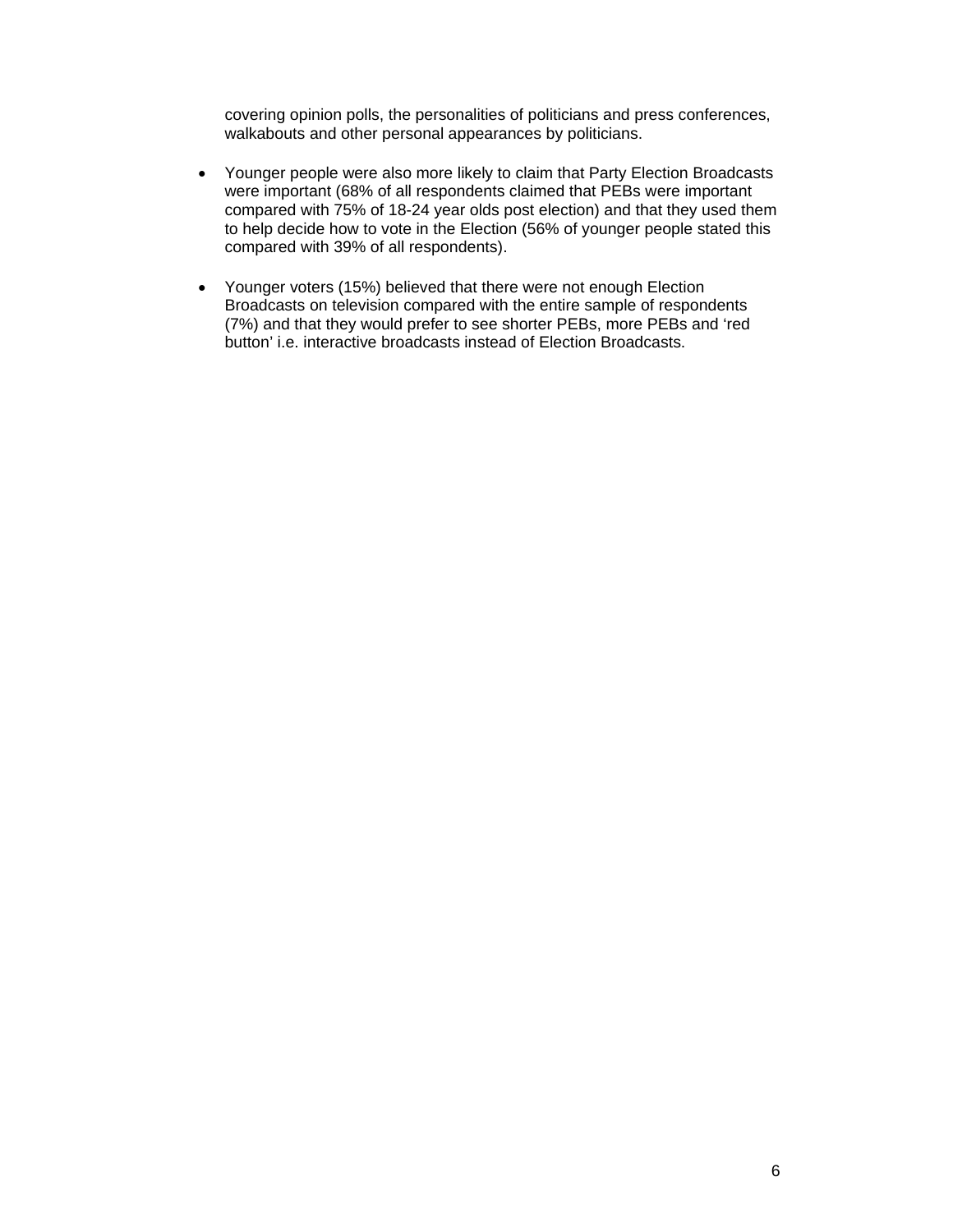#### **Section 2**

 $\overline{a}$ 

# Objectives and methodology

In March 2005, independent research agency, ICM Research was commissioned by Ofcom to undertake a programme of research that identified the views of the general public toward General Election broadcasting on television. The Election was called by the Prime Minister on 5th April 2005, with the fieldwork on the pre-Election stage of the research commencing the following day. The post-Election wave of research commenced on the 6th May 2005, the day after the General Election. The purpose of this fieldwork structure was to identify movements in the public's mood, understanding and awareness of political related broadcasting issues both before and after the Election<sup>1</sup>.

ICM Research interviewed a random sample of 1,438 people aged 18 years and over by telephone on the pre-Election survey (undertaken during 6-12th April), and 1,433 on the post-Election survey (undertaken during 6-16th May). Booster interviews were conducted in Scotland, Wales and Northern Ireland in order that a minimum of 200 interviews were obtained in each nation.

The regional distribution of interviews is outlined in Table 1 below.

| Region                 | Un-weighted     |                 |                     |                | Weighted             |     |
|------------------------|-----------------|-----------------|---------------------|----------------|----------------------|-----|
|                        | Pre-            | Post            | <b>Pre-Election</b> |                | <b>Post-Election</b> |     |
|                        | <b>Election</b> | <b>Election</b> | Resp.               | %              | Resp.                | %   |
|                        | Resp.           | Resp.           |                     |                |                      |     |
| England                | 833             | 833             | 1194                | 83             | 1190                 | 83  |
| North East             | 43              | 44              | 58                  | 4              | 57                   | 4   |
| North West             | 114             | 115             | 173                 | 12             | 172                  | 12  |
| Yorkshire & Humberside | 84              | 84              | 115                 | 8              | 115                  | 8   |
| <b>East Midlands</b>   | 73              | 72              | 101                 | $\overline{7}$ | 100                  | 7   |
| <b>West Midlands</b>   | 90              | 90              | 129                 | 9              | 129                  | 9   |
| Eastern                | 93              | 92              | 129                 | 9              | 129                  | 9   |
| Greater London         | 115             | 115             | 173                 | 12             | 172                  | 12  |
| South East             | 135             | 136             | 201                 | 14             | 201                  | 14  |
| South West             | 86              | 85              | 115                 | 8              | 115                  | 8   |
| Scotland               | 203             | 200             | 129                 | 9              | 129                  | 9   |
| Wales                  | 201             | 200             | 72                  | 5              | 72                   | 5   |
| Northern Ireland       | 201             | 200             | 43                  | 3              | 43                   | 3   |
| <b>TOAL</b>            | 1,438           | 1,433           | 1,438               | 100            | 1,434                | 100 |

|                | Table 1: Responses to the pre- and post-Election surveys by country and |  |
|----------------|-------------------------------------------------------------------------|--|
| English region |                                                                         |  |

 $1$  This research was initially intended to be a repeat of pre- and post-Election research undertaken by the Independent Television Commission during the 2001 General Election campaign. However, the methodological approach utilised on this occasion differs materially from that used in 2001. On the previous occasion, a panel approach was adopted, with a representative demographic sample from the panel – which was primarily comprised of TV viewers. For this project, a random telephone survey was considered more appropriate, as the panel methodology used in 2001 was likely to contain members that were more interested in politics and the media than 'typical' members of the public.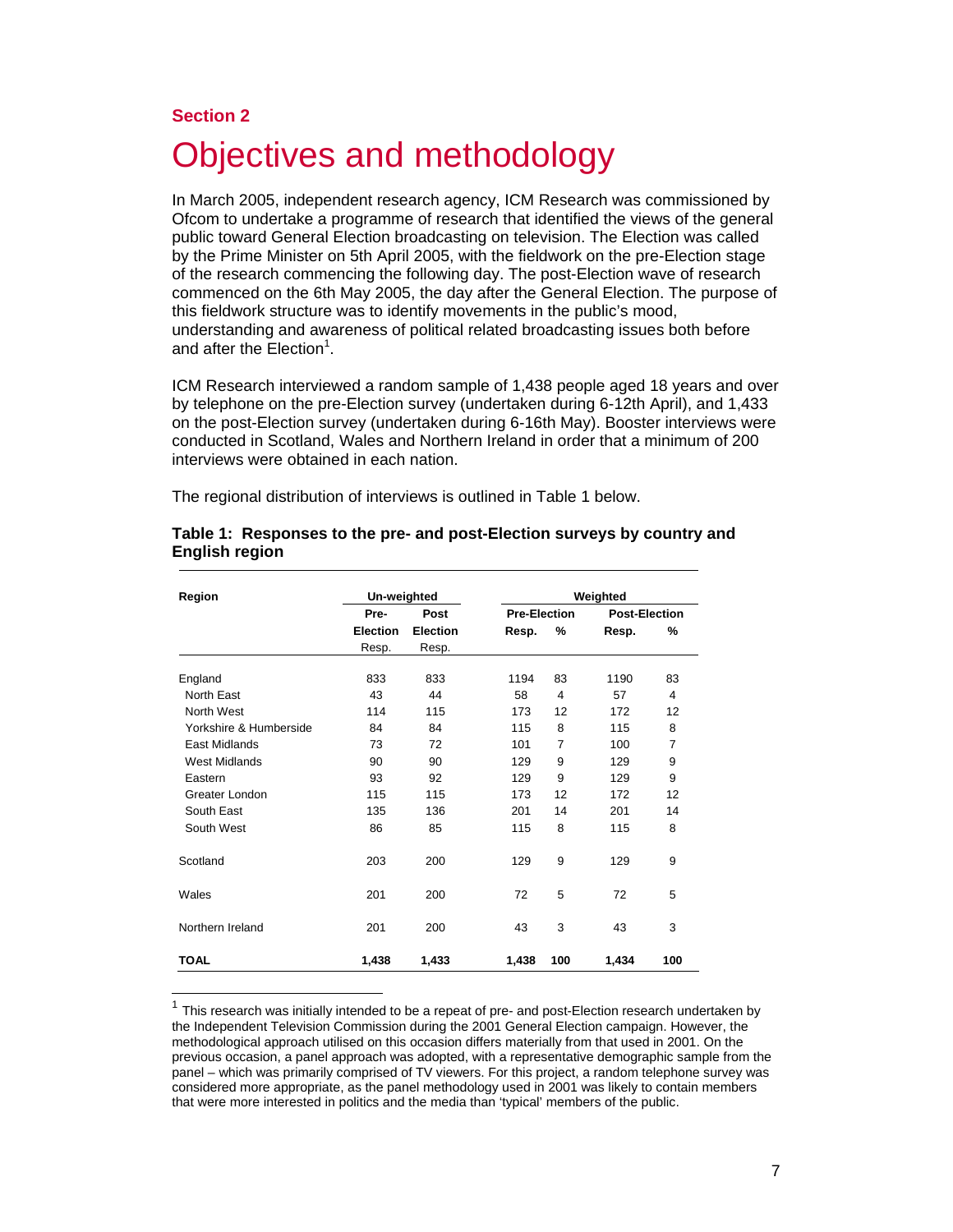The weighted bases show the proportion of interviews that would have been conducted in each region (and each type of area) if the whole survey had been conducted in proportion to the distribution of the adult UK population. All results have been re-weighted to be representative of the UK population.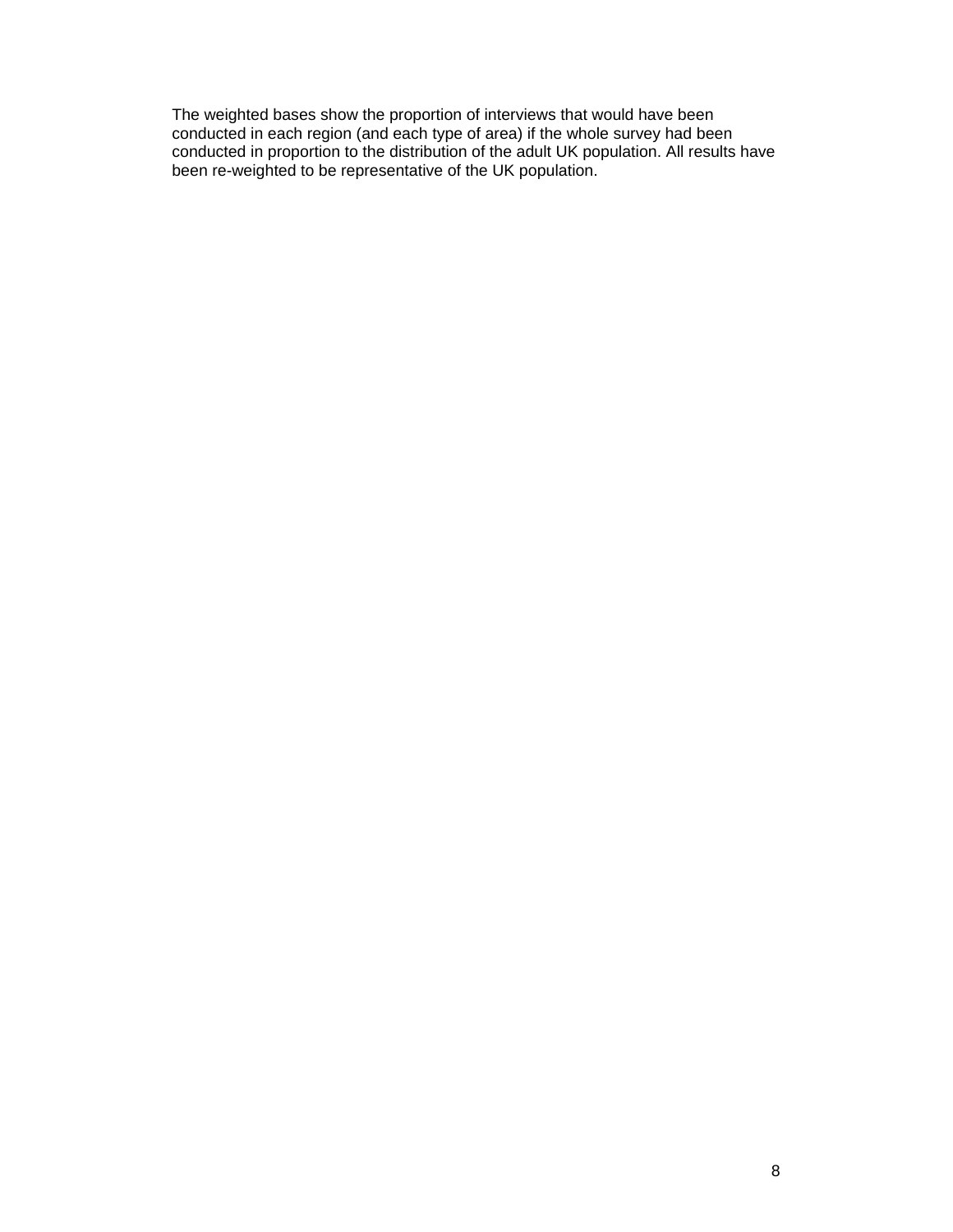## **Section 3**

# Voting Behaviour and the 2005 General Election

The following section details the level of interest in politics, voting intentions and behaviours in the lead up to the General Election.

The Election survey indicated that four-in ten adults had a strong interest in the Election during the build up to Election Day. One-half of the population had a 'a little' interest in politics and the remaining one-in-ten had no interest at all. Interest levels waned slightly post election – this is likely to be due to post election fatigue.

More than one-half of UK adults in the research reported they were certain to vote in the 2005 General Election, and those that did vote had decided how they would cast their vote well before the date of the Election was set. However, around one-quarter of voters decided who they would vote for during the latter stages of the Election campaign.

#### **Interest in politics**

The chart below shows that around four-in-ten of those surveyed before and after the General Election reported that they had a strong interest in politics, while one-half stated that they were only a little interested. Around one-in-ten respondents reported that they had no interest at all in politics. There was a slight reduction in interest between the pre- and post-Election survey and this is most likely explained by a form of 'Election-fatigue' brought on by the coverage of the 2005 vote.



**Chart 1: How much interest do you generally have in what is going on in politics?** 

Base: Pre-Election 1,438, post-Election 1,433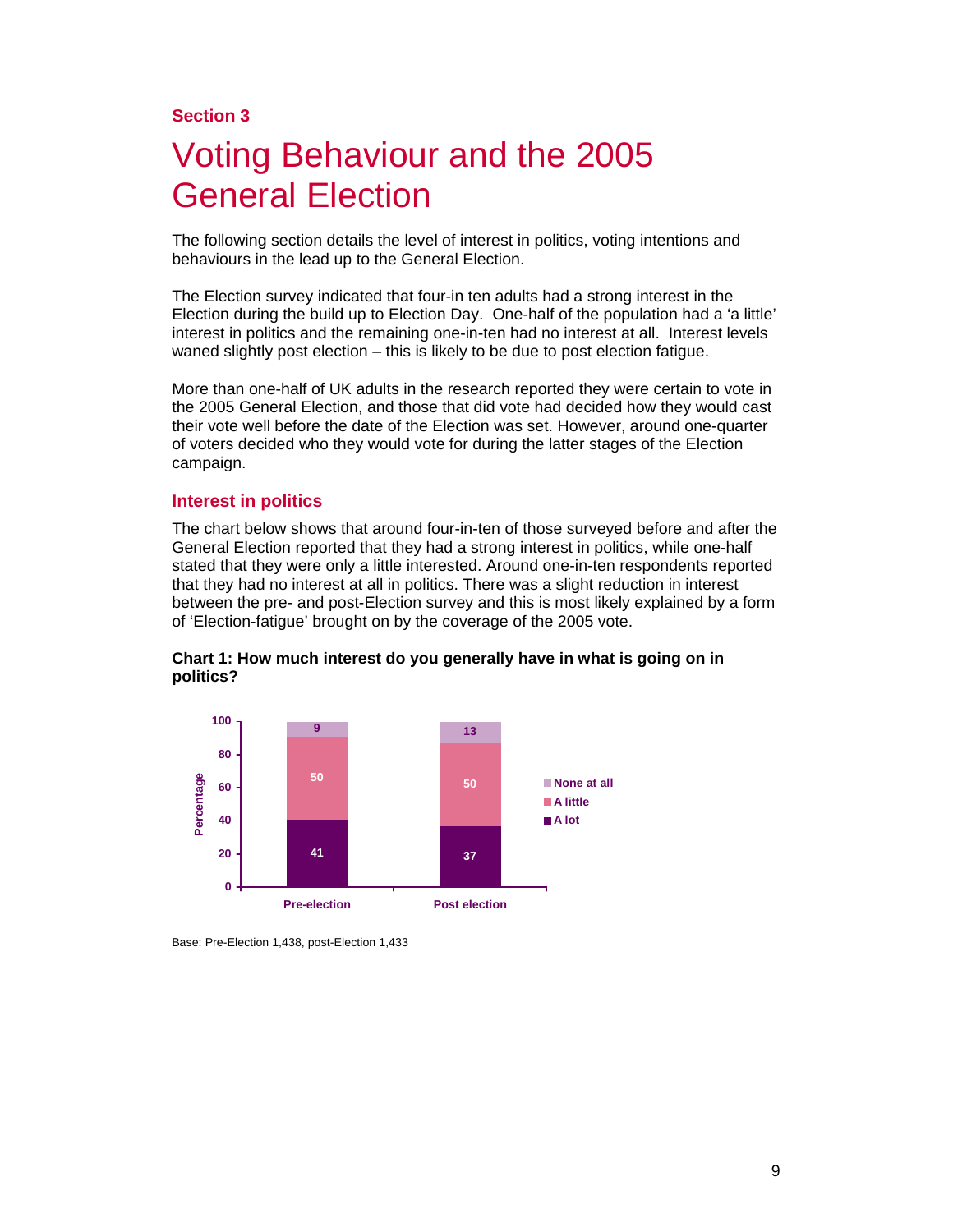Those respondents in both the pre- and post-Election survey most interested in politics were likely to be<sup>2</sup>:

- Male (pre-Election 52%, post-Election 42%);
- Aged 45-64 years (pre-Election 47%, post-Election 42%) and 65 years and above (pre-Election 50%, post-Election 42%);
- In socio-economic groups AB (pre-Election 50%, post-Election 48%);
- In households without children (pre-Election 45%, post-Election 41%);
- More likely to vote (pre-Election 49%);
- Voted in the Election (post-Election 43%);
- Vote Conservative (pre-Election 53%, post-Election 50%) or Liberal democrat (pre-Election 47%; post election 44%);
- Those who claim to pay a lot of attention to Party Election Broadcasts (pre-Election 69%, post-Election 67%).

Those describing themselves as having no interest in politics were likely to be:

- Aged 18-24 years (pre-Election 17%, post-Election 18%);
- Working part-time (pre-Election 14%);
- In socio-economic groups C2 (pre-Election 10%, post-Election 18%) and DE (pre-Election 11%, post-Election 15%);
- In households with children (pre-Election 13%, post-Election 17%);
- Certain not to vote in the Election (pre-Election 45%),
- Those that did not vote in the Election (post-Election 26%);
- Those claiming to pay no attention to Election campaign news broadcasts (pre-Election 46%, post-Election 45%).

# **Sources of information on politics**

Television was claimed to be the most common source of information on political issues before and during the General Election campaign. While 39% of respondents believed that there was too much television coverage of politics and the Election, the majority (69%) believed the coverage explained the issues well; was fair; accurate; balanced; informative and impartial. Around two-thirds of UK adults in the survey also reported that they had paid a lot of attention to television news coverage of the Election, no matter which political party was featured.

In common with previous research carried out by the Independent Television Commission, television was claimed to be the medium of choice for gathering information on political issues by a majority of the population. Over four-fifths of all adults in the survey claimed they used television as a source of information on political issues. The most popular sources of information and discussion for political issues and election news following television included conversations with friends, colleagues or relatives – these were mentioned by just over 50% of adults. Newspapers and the internet were also popular sources of political information for some respondents.

 $2$  Where sub-groups of respondents are highlighted in this report, the actions and attitudes of these groups are significantly different unless otherwise stated.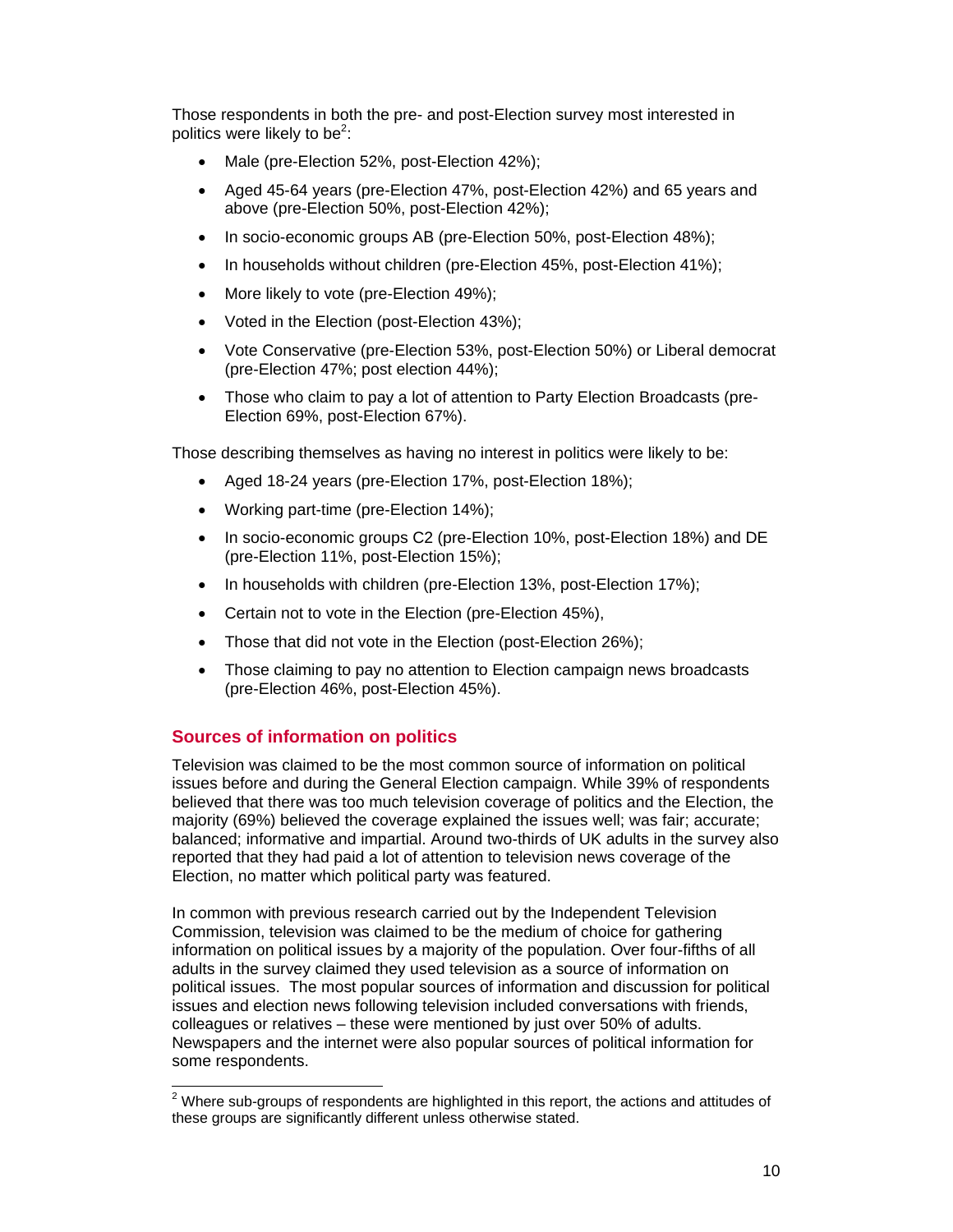

#### **Chart 2: Sources of information on political issues during the Election**

Base: pre-Election 1,438; post-Election 1,433

#### **Sources of information used most often**

Television was also reported to be the source of information on political matters used most often. More than one-half of those surveyed (51% pre/52% post) reported that they would use, or had used, television as their main source of information on political issues.

#### **Programmes used to access information on political issues**

When selecting from a pre-coded list, more than four-fifths of respondents claimed to have used television news broadcasts as a source of information, around two-thirds also watched current affairs programmes, such as *Question Time* or *Newsnight*. Other programmes viewed as a source of political information included documentaries, chat shows and discussion programmes.





Base: pre-Election 1,438; post-Election 1,433

The single most used source of information on television on political issues was news broadcasts (52% pre/51% post), highlighted by one-half of respondents to the preand post-Election survey, followed by current affairs programmes (26% pre/30% post) which were used by just over one-quarter of respondents.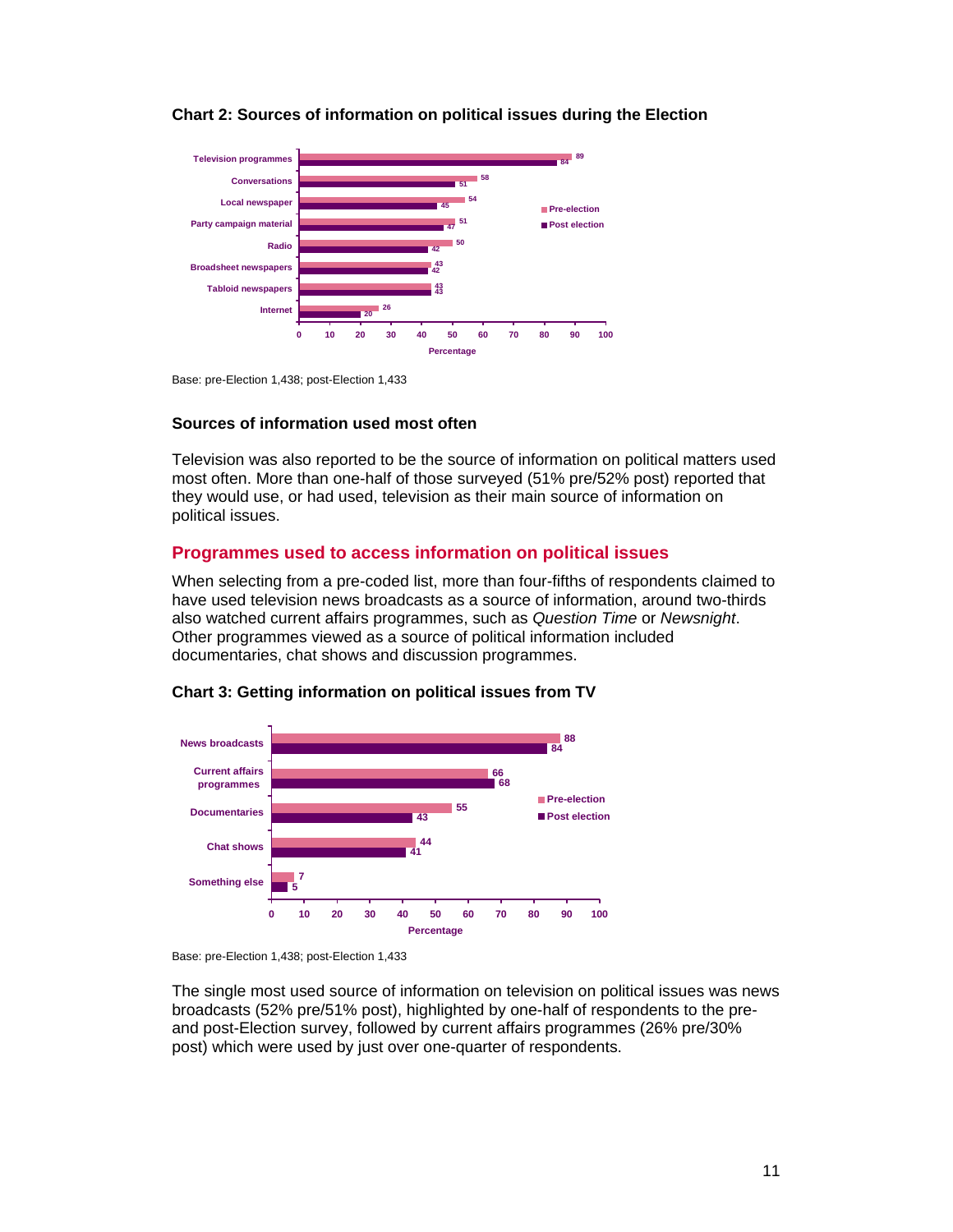Further analysis of the data showed that news broadcasts were more likely to have been used as a source of political information by non-voters and those with less interest in politics.

# **Voting intentions in the 2005 General Election**

During the pre-Election survey respondents were asked if they intended to vote in the 2005 Election using a ten-point scale, where "1" was "certain not to vote" and "10" was "absolutely certain to vote". Respondents' likelihood of voting is presented in Chart 4 below. Overall, just over one-half (54%) of respondents said they were certain to vote in the Election at the pre wave. When considering scores 8, 9 and 10 as strong voting intention, 61% of the electorate claimed they were certain to vote. Fewer than one in ten (9%) claimed they were certain not to vote.



### **Chart 4: Voting likelihood, pre-Election survey**

Base: Pre-Election, 1,438

Respondents' intention to vote increased with age – for example, only 30% of 18-24 year olds said they were certain to vote in the Election (a score of 10), compared with 73% of those aged 65 years and over. Those who reported they were most likely to vote in the Election included:

- Those not working (63%);
- Those without children in the household (57%);
- Conservatives and Labour voters (67% in each case);
- Those interested in politics "a lot" (72%);
- Those claiming to pay the most attention to campaign news broadcasts (69%).

72% of respondents reported they had voted in the 2005 Election (as recorded in the post-Election survey) - 11 percentage points higher than the actual turnout of the 2005 Election. By contrast, the proportion of those in the pre-Election survey who rated their likelihood of voting at "10" and "9" was 61% – the actual level of turn-out in the General Election of 2005. This over-recall of turnout post election is in line with expectations and is largely as a result of the accuracy of the Electoral Roll, as well as it being easier to locate and interview people who retain a level of interest in politics and voting (ie those that are more likely to have voted in the Election).

The proportions of those that reported they had voted in the Election increased with each age band, from 48% of 18-24 year olds to 86% of those aged 65 years and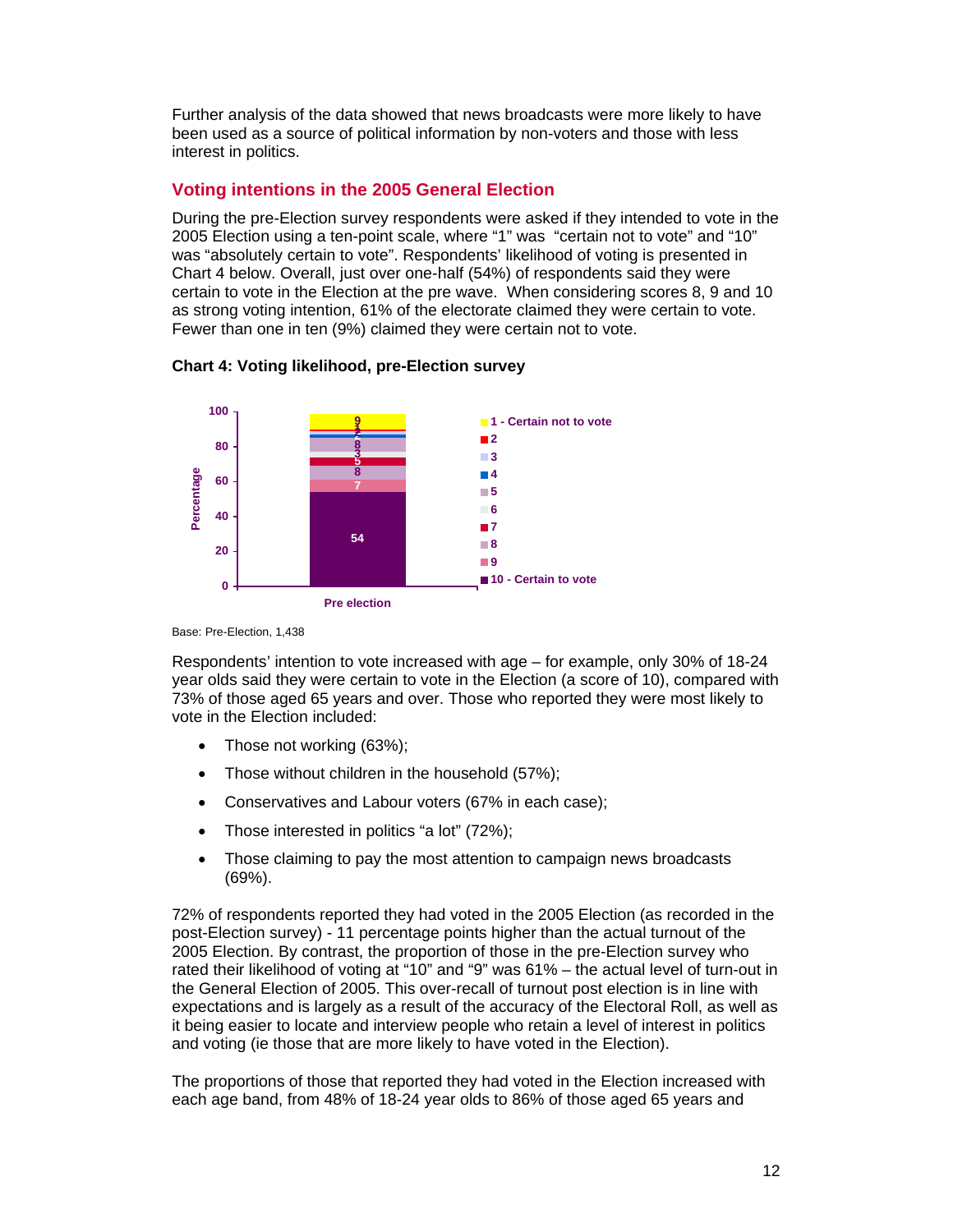over. In addition, those more likely to say they had voted in the 2005 General Election included:

- Those not working (78%);
- Those without children in the household (75%);
- Those with a lot of interest in politics (83%);
- Those claiming to pay the most attention to campaign news broadcasts (81%).

These findings are very much in line with the work of other polling organisations. The profile of differential voters is very consistent across elections, and these results conform to patterns observed, for example, by ICM and MORI on behalf of The Electoral Commission over the last few years. (Explaining Turnout 2004. The Electoral Commission).

### **When did the electorate decide how they would vote?**

Respondents in the post-Election survey who voted were asked to state when they decided how they would vote the way they did in the 2005 General Election (Chart 5). The majority of those who said they had voted (60%) said they had decided how they would vote before the 2005 General Election campaign had started – this may be an indicator of voter's partisan attachment, whereby they strongly associate themselves with a particular political party and vote for that party no matter what the circumstances. Almost one-half of respondents (48%) reported that they had made up their mind before the start of 2005, while just over one in ten respondents (12%) decided how they would vote sometime during 2005. A fairly significant minority (25%) made up their minds quite late in the campaign indicating swing voting, mind changing and perhaps deciding whether to vote at all, right up until the last minute.



#### **Chart 5: When respondents decided when they would vote in the 2001 and 2005 General Election**

#### Base: 2005 Post-Election survey – voters (1,032); 2001 percentages taken from ITC's 'Election 2001' report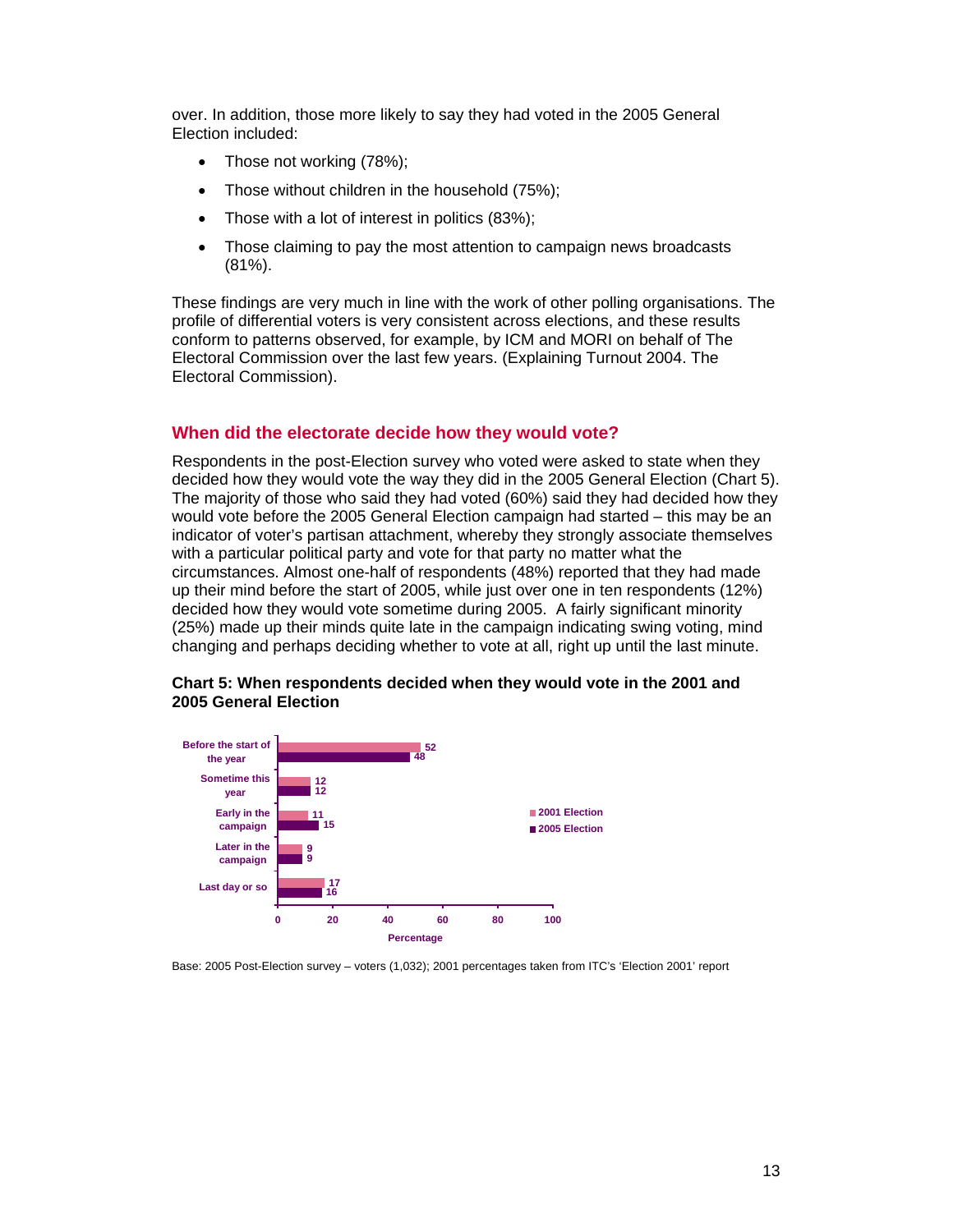Those groups most likely to have made the decision on how they would vote before the start of the year included:

- Adults aged 65 and over (59%);
- Those not working (55%);
- Respondents in social class DE (55%);
- With no children in the household (52%);
- Those that voted Conservative (57%);
- Living in Wales (57%).

Respondents who had decided how they would vote in the days leading up to polling day included:

- Around one-quarter of those aged 18-24 years (28%) and 25-44 years (23%);
- 27% of those that were unemployed; and
- 19% of ABs and C1s.

#### **Voting intention and actual voting in the 2005 Election**

The chart below reveals the pre- and post-Election shares of the vote in addition to the actual vote distribution in the Election. The Labour party won the 2005 General Election with 36% of the vote, followed by the Conservatives (33%), the Liberal Democrats (23%) and other parties (8%). The pre-Election scores do not represent the ICM prediction, as the full set of ICM vote intention questions were not included on the questionnaire. This also applies to the slight post-Election voting imbalance. However, both pre- and post-Election surveys are satisfactorily in the expectation of response voting patterns given the questionnaire limitations described.





Base: Pre-Election – Expressing an intention to vote (865), post-Election – Reported vote behaviour (771)

The Conservatives declined in share of voting intentions across the campaign, with Liberal Democrats and smaller parties gaining and Labour stable.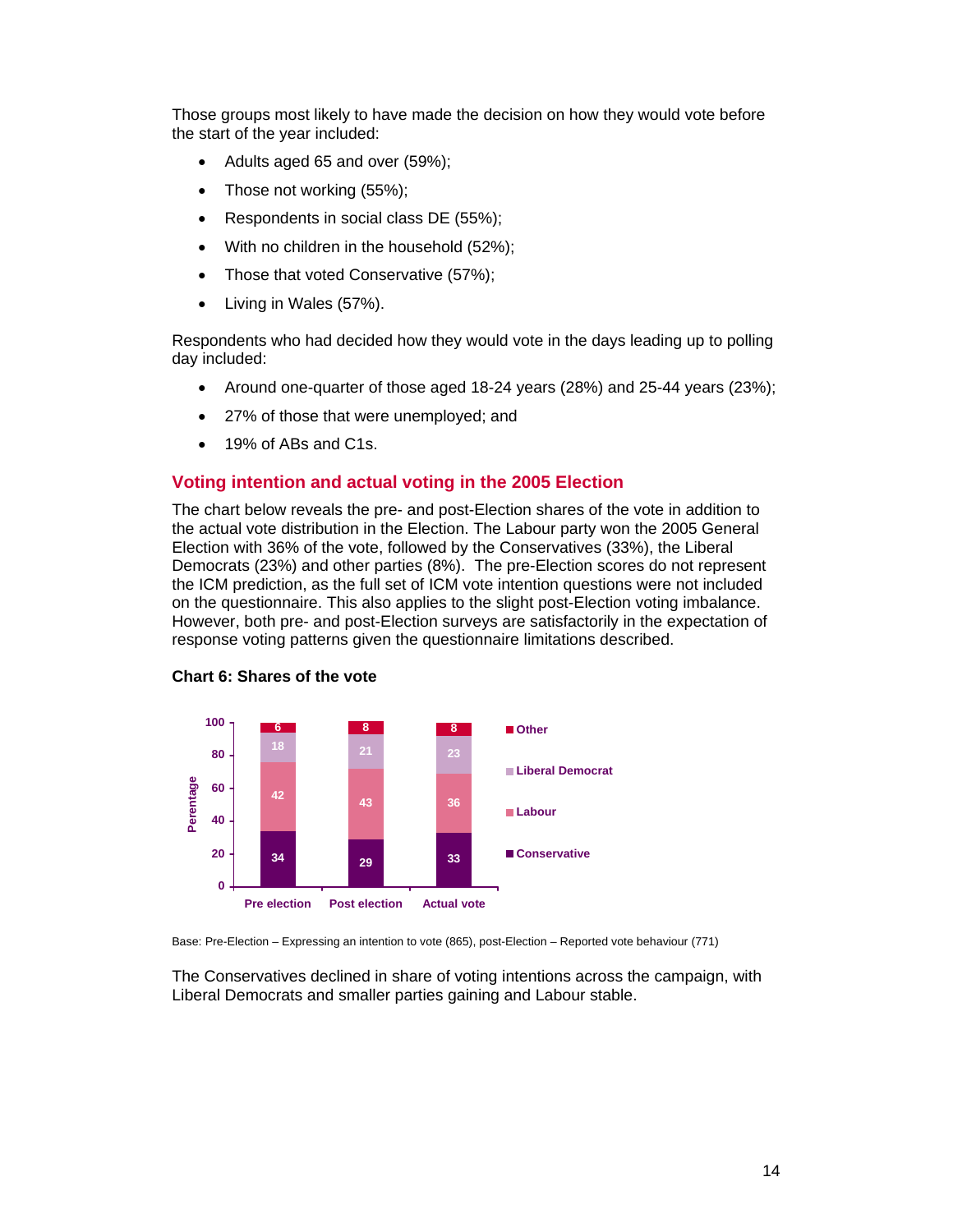# **Section 4**

# Television coverage of the 2005 General Election

The majority of respondents (60% pre election, 52% post election) believed television channels devoted sufficient time to Election coverage. The coverage was also considered, in general, fair to all political parties and covered the issues that were relevant to them. Respondents also felt that television programmes were good at explaining each of the party's policies, though the coverage tended to spend too much time on the personalities of politicians.

Some respondents (41% post wave) believed that there was too much coverage of politics and the Election on television. However, the majority reported that the coverage on the whole explained the issues well, was fair, accurate, balanced, informative and impartial. Respondents also claimed that they paid attention to television coverage of the Election, no matter which political party was featured.

### **Time devoted to coverage of the General Election on TV**

Respondents were asked to consider how much time the main terrestrial television channels and the 24 hour news services provided by the BBC, ITV and Sky spent covering the Election.

Respondents were asked to rate the amount of coverage using the following fivepoint scale:

- Far too much time;
- Rather too much time;
- About the right amount of time;
- Rather too little time; and
- Far too much time.

Chart 7 below illustrates respondents' view of the time devoted to television coverage of the Election, as well as a "net" figure. Where the net number is positive, this illustrates that a greater proportion of respondents believed there was too much time devoted to coverage of the Election compared to those that thought there was too little time.

Just over half of post wave respondents (52%) reported that, overall, the amount of Election coverage on television was about right. However, significant proportions of post wave respondents (41%) felt that too much time was spent on television covering the General Election.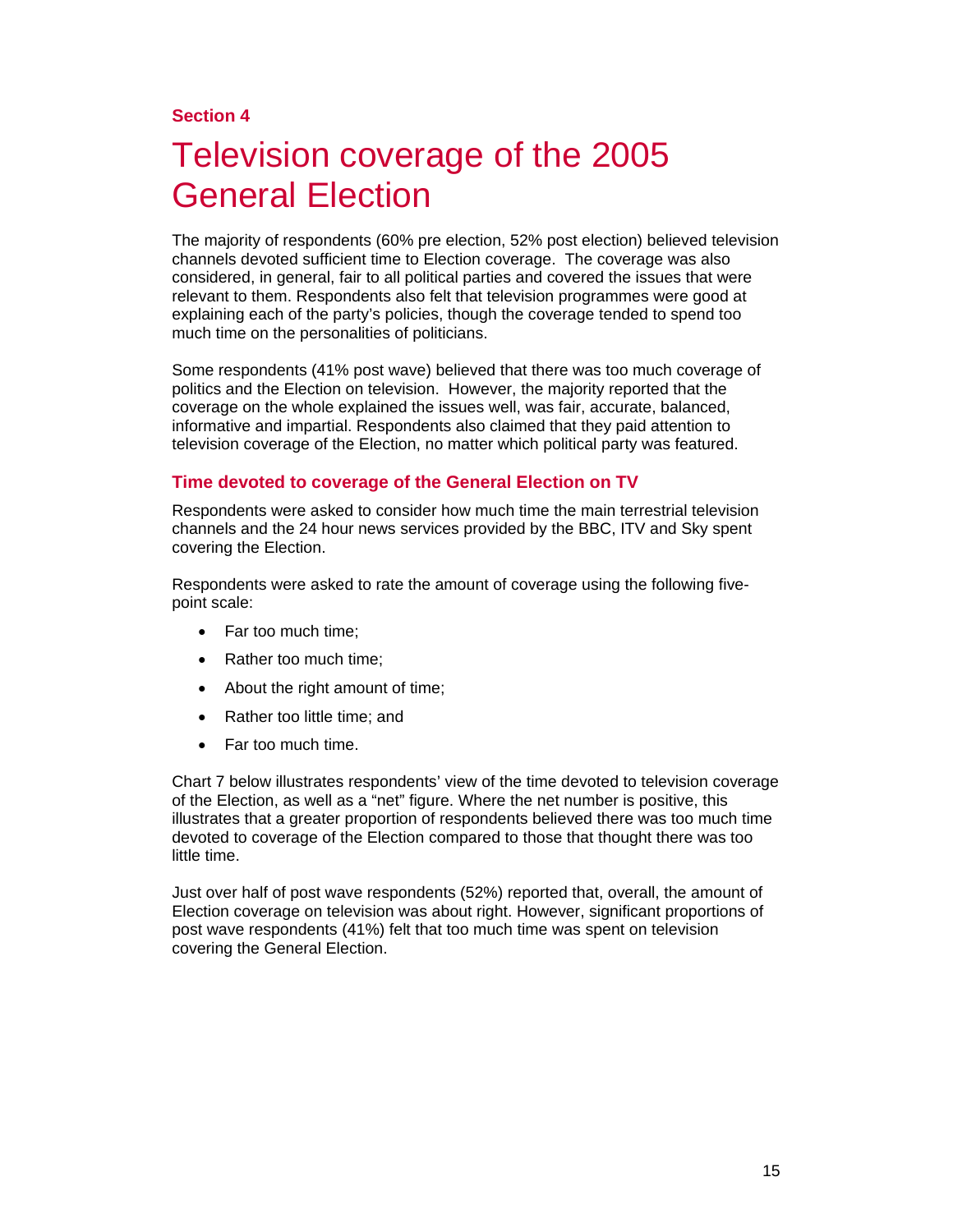



Base: All pre-Election respondents, excluding 'Don't knows'





Base: All post-Election respondents, excluding 'Don't knows'

#### **Fairness of television coverage**

Respondents of the post-Election survey were asked to rate the fairness of each channel's coverage of the Election. After excluding those answering 'don't know', higher proportions of respondents rated Channel 4's and ITV's coverage of the Election as fair to all parties, compared with the BBC's coverage. Channel 5 and Sky News was rated lower than the other television channels – these figures may be affected by lower levels of familiarity with these channels.

There was very little movement in perceptions of fairness pre-post campaign.

This information is detailed in Table 2 and Table 3 below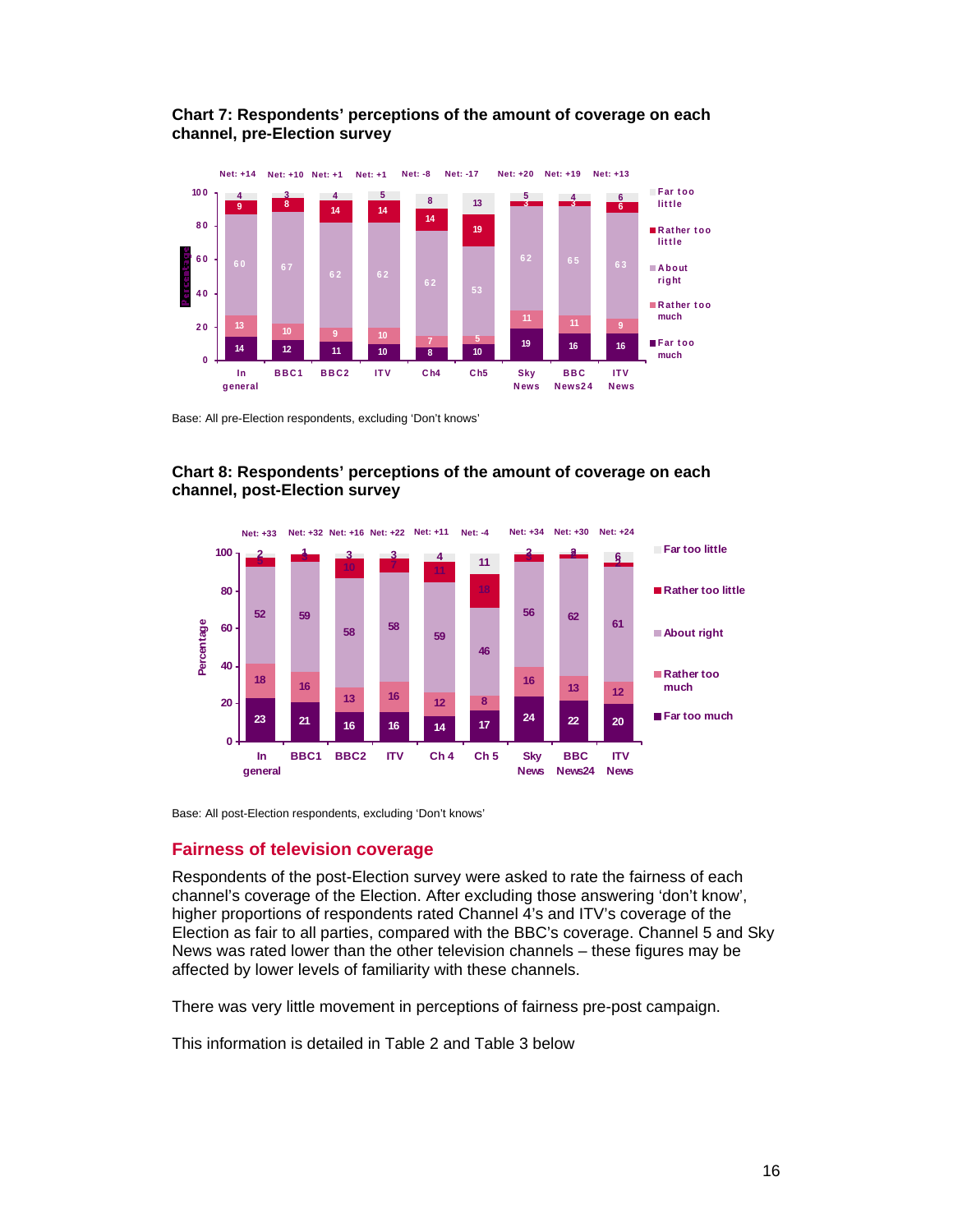### **Table 2: Perceptions of fairness towards all parties on different channels, pre-Election survey**

| <b>Fairness</b>             | <b>BBC</b>               | ITV   | Ch <sub>4</sub> | Ch <sub>5</sub> | <b>Sky News</b>                                                     |
|-----------------------------|--------------------------|-------|-----------------|-----------------|---------------------------------------------------------------------|
|                             | channels channels<br>(%) | (%)   | (%)             | (%)             | $(\% )$                                                             |
| Fair to all parties         | 80                       | 85    | 89              | 88              | 90                                                                  |
| Unfair                      | 20                       | 15    | 11              | 12              | 10                                                                  |
| Unfair to Liberal Democrats | 8                        | 6     | 3               | 5               | 5                                                                   |
| Unfair to Labour            | $\overline{7}$           | 4     | $\overline{2}$  | 3               | 4                                                                   |
| Unfair to Conservatives     | 6                        | 3     | 4               | 3               | 1                                                                   |
| Unfair to SNP               | 3                        | 3     | 2               | 3               | $\overline{2}$                                                      |
| Unfair to Plaid Cymru       | 2                        | 2     | 2               | 2               | 2                                                                   |
| Unfair to other parties     | 7                        | 7     | 5               | 5               | 4                                                                   |
| Base                        | 1,182                    | 1,029 | 747             | 491             | 490                                                                 |
| Notes:                      |                          |       |                 |                 | Excludes those saying 'Don't know' and don't receive C5 or Sky News |

#### **Table 3: Perceptions of fairness towards all parties on different channels, post-Election survey**

| <b>Fairness</b>             | <b>BBC</b><br><b>ITV</b><br>channels channels |                | Ch <sub>4</sub> | Ch <sub>5</sub> | <b>Sky News</b>                                                           |
|-----------------------------|-----------------------------------------------|----------------|-----------------|-----------------|---------------------------------------------------------------------------|
|                             | $(\% )$                                       | (%)            | (%)             | (%)             | $(\% )$                                                                   |
| Fair to all parties         | 79                                            | 86             | 88              | 90              | 95                                                                        |
| Unfair                      | 21                                            | 14             | 12              | 10              | 5                                                                         |
| Unfair to Liberal Democrats | 7                                             | 5              | 3               | 3               | 1                                                                         |
| Unfair to Labour            | 6                                             | 3              | 3               | 2               | 1                                                                         |
| Unfair to Conservatives     | 6                                             | 3              | 3               | 4               | 2                                                                         |
| Unfair to SNP               | 2                                             | $\overline{2}$ | 2               | 4               | 1                                                                         |
| Unfair to Plaid Cymru       | 2                                             | $\overline{2}$ | 1               | $\overline{2}$  | $\mathbf 0$                                                               |
| Unfair to other parties     | 8                                             | 6              | 5               | 4               | $\overline{2}$                                                            |
| Base<br>Notes <sup>.</sup>  | 1,197                                         | 1,038          | 710             | 483             | 440<br>Excludes those saving 'Don't know' and don't receive C5 or Sky New |

Notes: Excludes those saying 'Don't know' and don't receive C5 or Sky News

# **Explaining Party policies on television**

Chart 9 below illustrates the extent to which respondents believed that the television coverage explained the policies of the political parties during the Election.

Over two-thirds of respondents remarked that this aspect of television coverage had been explained very or quite well, while over one-quarter reported that party policies had been described not very or not at all well.

**Chart 9: How well TV explained parties' policies**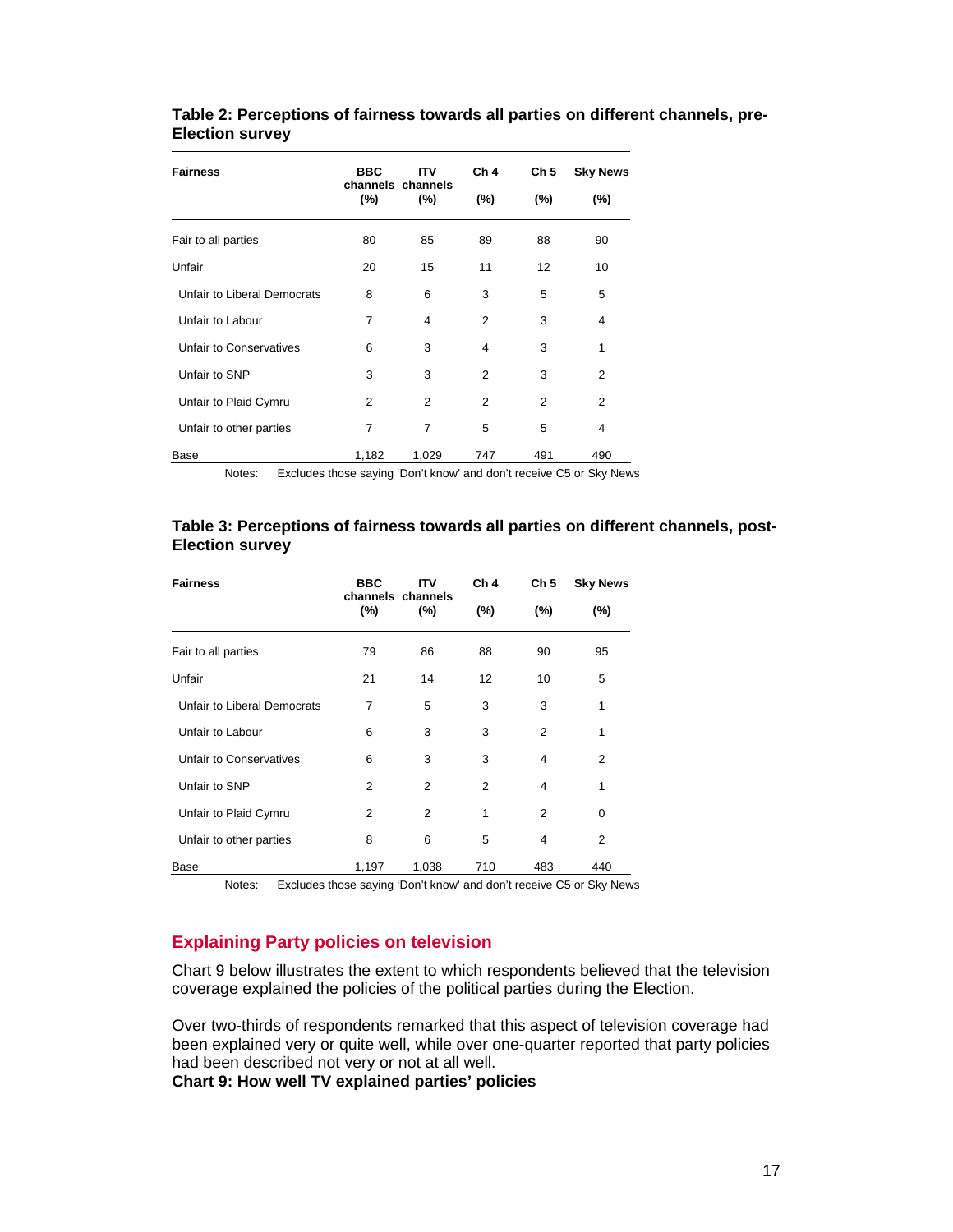

Base: post-Election 1,433

Sub-groups most likely to report that television explained party policies either very or quite well included:

- Those aged 65 year and over (75%);
- Those in Northern Ireland (78%);
- Those reporting "a little" interest in politics and in campaign broadcasts (74% in both cases).

# **Covering issues relevant to respondents**

Respondents were asked the extent to which television covered issues in the Election that mattered to them personally. In total, three-fifths of those surveyed after the Election reported that topics that mattered to them personally were covered on television, compared with more than one-third reporting that it did not (Chart 10).



**Chart 10: Did TV coverage contain topics that mattered to you personally?** 

Base: Post-Election 1,433.

An analysis of the data shows that when compared to the entire sample, higher proportions of those aged 18-24 years (57%), those unemployed (49%), those that did not vote in the Election (51%) and those with no interest in politics (67%) reported that television did not cover topics that mattered to them personally.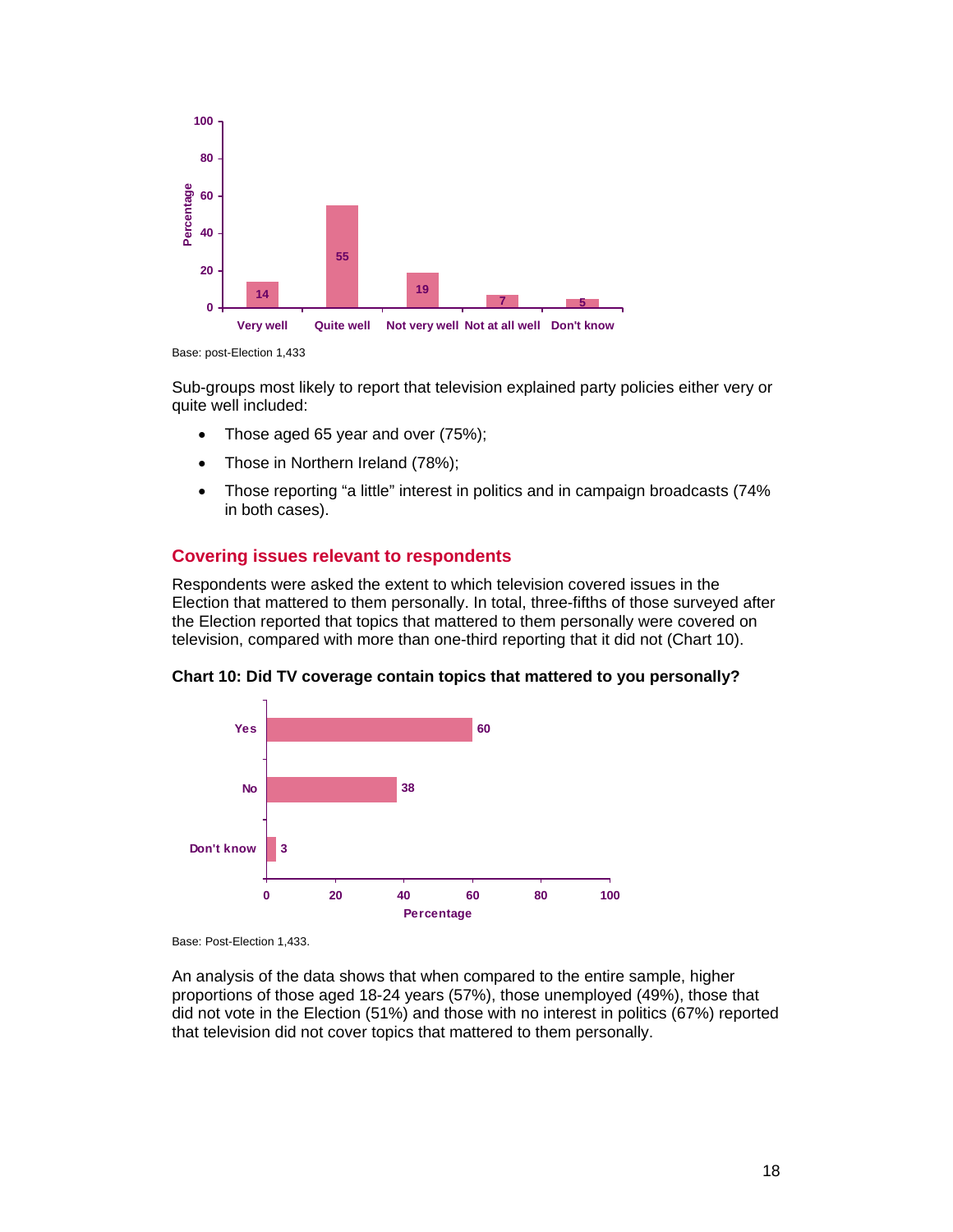## **Time devoted to specific aspects of Election coverage**

Respondents were asked their opinion using a five-point scale from 'far too much time' to 'far too little time' on six different aspects of television coverage on the General Election:

- The results of opinion polls;
- Personalities of politicians;
- Policies of the parties;
- Analysis by TV's own political correspondents;
- Analysis by other outside experts (not politicians or television journalists); and
- Press conferences, walkabouts or other appearances by politicians.

Respondents' views of the time devoted on television to these issues are presented Table 4. Across all aspects of coverage, respondents' pre-Election views differed from those expressed in the post-Election survey, with the proportion of respondents believing that too much time was spent on issues increasing between the first and second wave of the research.

Respondents reported that too much time was spent on opinion poll results, analysis by political correspondents, press conferences and other personal appearances from politicians. Respondents highlighted that too much time was spent on the personalities of politicians in both the pre- (42%) and post-Election (52%) surveys. In contrast, 17% of respondents felt too much time was devoted to party policies and 27% felt 'too little' time was devoted to this area – this figures moved to 24% and 29% respectively after the Election.

Comparison data from the 2001 survey conducted for the Independent Television Commission is presented below.

| Aspect of coverage                                                       | Too<br>much<br>(%) | Pre-Election (2005)<br>About<br>right<br>(%) | Too<br>little<br>(%) | Too<br>much<br>$(\%)$ | Post-Election (2005)<br>About<br>right<br>$(\%)$ | Too<br>little<br>$(\%)$ | Too<br>much<br>(%) | <b>ITC 2001 Election</b><br>About<br>right<br>(%) | Too<br>little<br>$(\%)$ |
|--------------------------------------------------------------------------|--------------------|----------------------------------------------|----------------------|-----------------------|--------------------------------------------------|-------------------------|--------------------|---------------------------------------------------|-------------------------|
| Results of opinion polls                                                 | 33                 | 40                                           | 14                   | 38                    | 40                                               | 9                       | 65                 | 32                                                | 3                       |
| Personalities of politicians                                             | 42                 | 36                                           | 12                   | 47                    | 34                                               | 10                      | 67                 | 29                                                | 11                      |
| Policies of the parties                                                  | 17                 | 48                                           | 27                   | 22                    | 44                                               | 27                      | 46                 | 35                                                | 19                      |
| Analysis by TV's own political<br>correspondents                         | 25                 | 55                                           | 11                   | 29                    | 54                                               | 6                       | 61                 | 35                                                | 3                       |
| Analysis by other outside experts<br>(not politicians or TV journalists) | 24                 | 41                                           | 21                   | 28                    | 42                                               | 16                      | 58                 | 32                                                | 9                       |
| Press conferences, walkabouts or<br>other appearances by politicians     | 30                 | 41                                           | 18                   | 35                    | 39                                               | 13                      | 66                 | 30                                                | $\overline{4}$          |

### **Table 4: Perceptions of the amount of time devoted to different aspects of the coverage**

Base: pre-Election 1,438; post-Election 1,433; 2001 results taken from 'Election 2001', ITC 2001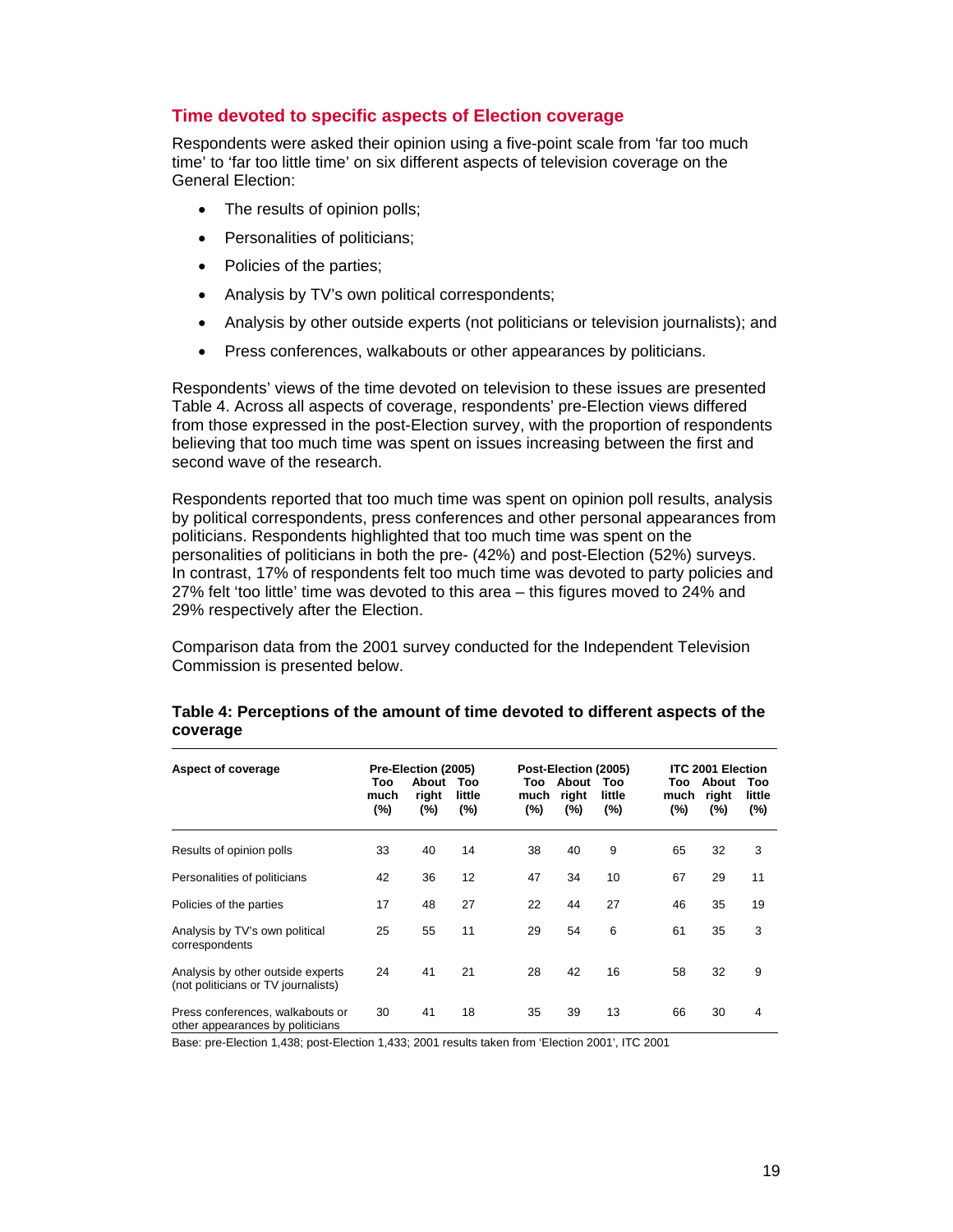### **Views of channels' broadcasting during the Election**

Survey respondents were asked to consider the General Election and state which channel's coverage was:

- Most interesting;
- Least biased;
- Most entertaining;
- Most accurate;
- Most thorough coverage;
- Best at explaining the issues;
- Most exciting;
- Most informative; and
- Most useful.

Table 5, Table 6 and the chart below illustrate respondents' views of particular aspects of the Election coverage on television. BBC1's coverage of the Election was rated the highest across all categories, including the most interesting, accurate and informative – this is a reflection, in part, of the size and the familiarity of the channel. The lower scores of the other channels reflect, at least in part, their lower levels of viewership.

| Coverage                      | BBC1   | BBC <sub>2</sub> | <b>ITV</b> | Ch <sub>4</sub> | Ch <sub>5</sub> | Sky<br><b>News</b> | <b>BBC</b><br><b>News</b> | <b>ITV</b><br>24hr    |
|-------------------------------|--------|------------------|------------|-----------------|-----------------|--------------------|---------------------------|-----------------------|
|                               | $(\%)$ | (%)              | $(\% )$    | (%)             | $(\%)$          | (%)                | 24<br>(%)                 | <b>News</b><br>$(\%)$ |
| Most interesting (1,286)      | 50     | 7                | 21         | 8               | 1               | 7                  | 6                         | 1                     |
| Least biased (914)            | 34     | 10               | 24         | 15              | $\overline{7}$  | $\overline{7}$     | 4                         | 1                     |
| Most entertaining<br>(1, 117) | 35     | $\overline{7}$   | 33         | 11              | 3               | 8                  | 3                         | 1                     |
| Most accurate (993)           | 54     | 9                | 16         | 8               | 0               | $\overline{7}$     | 5                         | 0                     |
| Most thorough (1,197)         | 52     | 11               | 15         | 9               | 0               | $\overline{7}$     | 5                         | 1                     |
| Best at explaining<br>(1,205) | 51     | 9                | 20         | 9               | 1               | 6                  | 4                         | $\mathbf 0$           |
| Most exciting (983)           | 34     | 6                | 33         | 11              | 3               | 9                  | 3                         | $\Omega$              |
| Most informative<br>(1,272)   | 53     | 10               | 15         | 9               | 1               | $\overline{7}$     | 5                         | $\Omega$              |
| Most useful (1,248)           | 49     | 8                | 19         | 9               | 0               | 9                  | 5                         | 0                     |

#### **Table 5: Perceptions of the way different channels covered the Election, pre-Election**

Base: Figures in brackets, excluding "don't knows"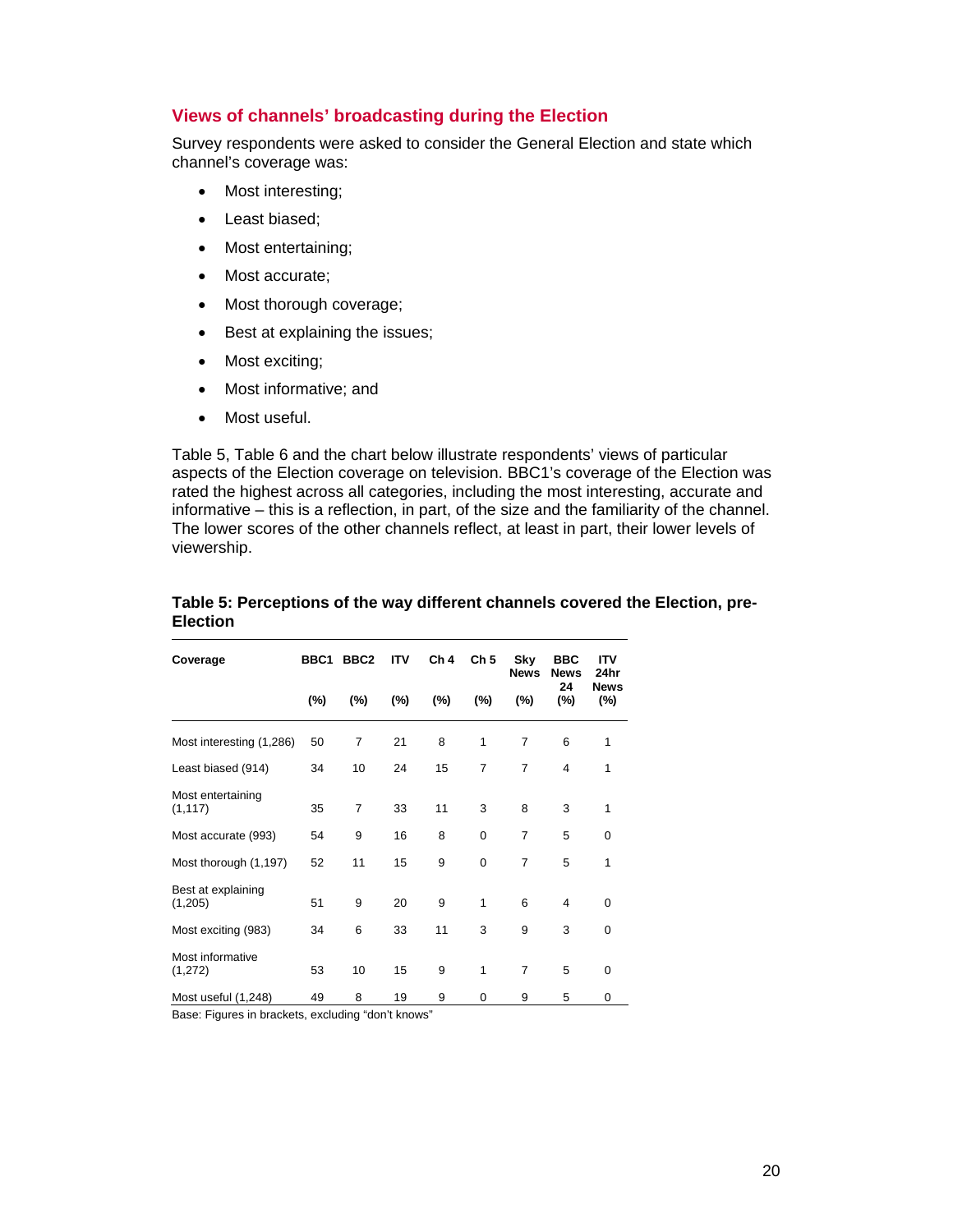| Coverage                     | BBC <sub>1</sub> | BBC <sub>2</sub> | <b>ITV</b> | Ch <sub>4</sub> | Ch <sub>5</sub> | Sky<br><b>News</b> | <b>BBC</b><br><b>News</b> | ITV<br>24hr        |
|------------------------------|------------------|------------------|------------|-----------------|-----------------|--------------------|---------------------------|--------------------|
|                              | $(\% )$          | (%)              | (%)        | $(\% )$         | (%)             | (%)                | 24<br>(%)                 | <b>News</b><br>(%) |
| Most interesting (1,227)     | 51               | 5                | 23         | 5               | 1               | 5                  | 3                         | $\Omega$           |
| Least biased (934)           | 31               | 9                | 23         | 11              | 5               | 6                  | 1                         | 1                  |
| Most entertaining<br>(1,023) | 38               | 6                | 32         | 8               | 3               | 4                  | $\overline{2}$            | 1                  |
| Most accurate (1,005)        | 49               | 6                | 20         | 5               | 1               | 4                  | 3                         | 0                  |
| Most thorough (1,116)        | 50               | 10               | 18         | 5               | 1               | 5                  | $\overline{4}$            | $\Omega$           |
| Best explaining (1,143)      | 51               | 7                | 22         | 6               | 1               | 5                  | 3                         | 0                  |
| Most exciting (970)          | 39               | 5                | 28         | 7               | $\overline{2}$  | 6                  | $\overline{2}$            | 0                  |
| Most informative<br>(1,202)  | 52               | 8                | 19         | $\overline{7}$  | 1               | 5                  | 3                         | 0                  |
| Most useful (1,174)          | 49               | 6                | 22         | 6               | 1               | 5                  | 3                         | 0                  |

**Table 6: Perceptions of the way different channels covered the Election, post-Election** 

Base: Figures in brackets, excluding "don't knows"

The chart below shows the same information presented in tables 5 and 6- correlation analysis has been conducted to help illustrate how voters perceive each channel relative to the other channels. The square boxes represent television channels, while the smaller dots show the attributes of the coverage. The closer the smaller 'attribute' dots appear to the square channel boxes, the more respondents associate particular attributes to specific channels. For example, while BBC1's coverage is considered the 'most accurate' by viewers, they consider that Channel 4's is the least 'biased'. All the BBC channels are characterised by stronger perceptions regarding accuracy, thoroughness and being informative.

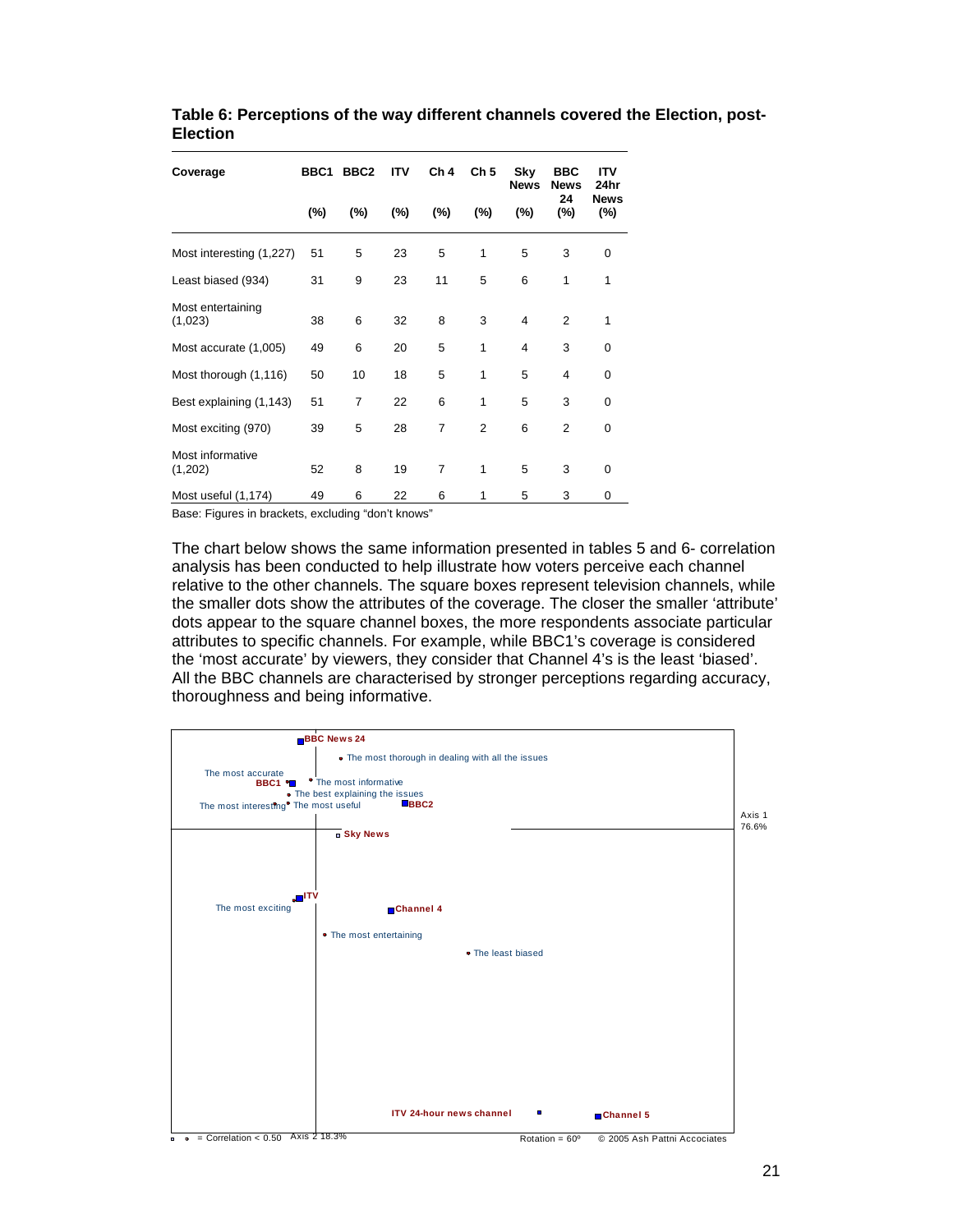It can be seen that, in particular, ITV News and Channel 5 are not in close proximity to any of the attributes. The main reason for this is the inability of many people to express opinions about these news services due top lack of familiarity, rather than as a result of formulating seriously negative impressions of the news services provided.

## **Television news coverage of the General Election**

#### **Viewer reaction to General Election coverage on television news**

Respondents were asked what they did when Election coverage appeared on the television. Almost two-thirds of respondents at both the pre and post Election survey watched Election coverage regardless of which of the political parties it featured. In contrast, one-quarter either changed channel or switched the television set off altogether, while the remaining one in ten watched the coverage only if it featured the party they supported (Chart 11).

Research carried out by the ITC in 2001 reported that 45% of respondents watched Election coverage on the news no matter which party it featured, while 7% only watched the coverage if it featured the party they supported. 40% reported switching channels to void the coverage, while 8% switched-off the television altogether.



#### **Chart 11: Viewer reaction to General Election coverage on TV news**

#### **Watching regardless of which party was featured on the news**

In the pre-Election survey, older respondents were more likely than younger viewers to watch news broadcasts no matter which party was featured. While this trend broadly remained in the post-Election survey, a smaller proportion of 18-24 year-olds and 45-66 year-olds reported that they watch Election coverage no matter which party was featured.

In both waves of the research, those in social class C2 and DE were less likely to watch the Election coverage in television news programmes than those in AB and C1 groups. Lower proportions of those who were part-time workers or unemployed tended to watch Election broadcasting when compared to full-time workers or those that were not working (Table 7).

Base: pre-Election 1,438; post-Election 1,433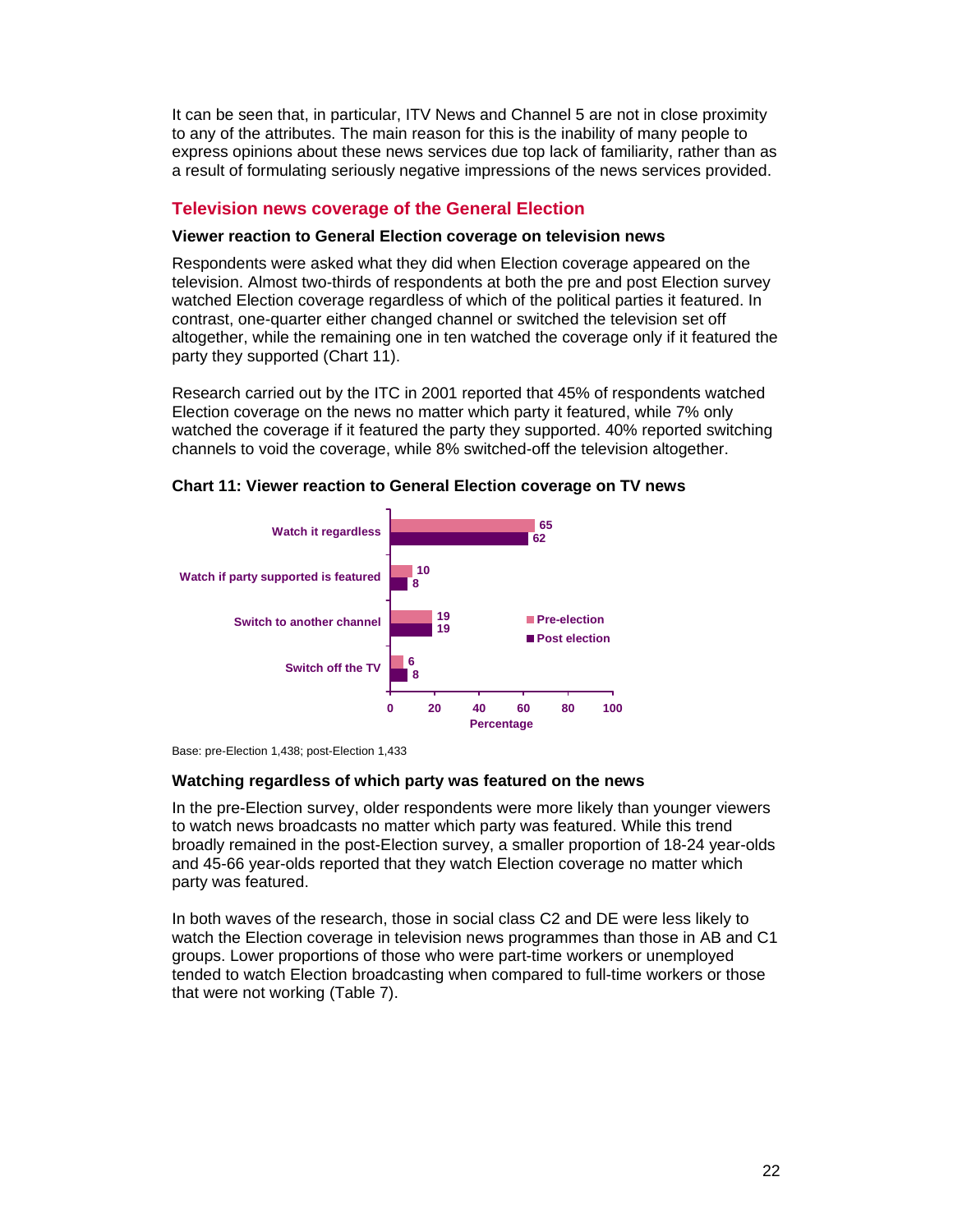| <b>ATTRIBUTES</b> | Pre-<br><b>Election</b><br>% | Post-<br><b>Election</b><br>% | <b>ATTRIBUTES</b>     | Pre- | Post-<br>Election% Election% |
|-------------------|------------------------------|-------------------------------|-----------------------|------|------------------------------|
| Total             | 65                           | 62                            | <b>Working status</b> |      |                              |
|                   |                              |                               | Full-time             | 67   | 62                           |
| Gender            |                              |                               | Part-time             | 59   | 56                           |
| Males             | 67                           | 62                            | Unemployed            | 50   | 56                           |
| Females           | 63                           | 62                            | Not working           | 67   | 64                           |
| Age               |                              |                               | Social class          |      |                              |
| 18-24             | 59                           | 46                            | AB                    | 67   | 67                           |
| $25 - 44$         | 64                           | 64                            | C <sub>1</sub>        | 72   | 65                           |
| 45-64             | 66                           | 61                            | C <sub>2</sub>        | 58   | 56                           |
| $65+$             | 68                           | 68                            | DE                    | 61   | 59                           |

**Table 7: Watching television Election coverage on TV news no matter which party was featured** 

Base: pre-Election 1,438; post-Election 1,433

An analysis of other respondent characteristics shows that compared with other political parties, those respondents who intended to vote Conservative in the General Election, along with those that did not know how they would vote, were most likely to watch Election coverage no matter which party was featured. While those that stated they were most interested in politics tended to watch Election broadcasts more than those who were less interested.

#### **Switching channels and switching off**

Around one-quarter of respondents reported that they either switched channels or switched the television set off when Election coverage was broadcast on news programmes. Younger respondents were more likely to take this action than older viewers, as well as those who worked part-time or did not work at all. Those in social classes C2 and DE were most likely to change channel or switch the set off altogether than watch Election broadcasts on news programmes (Table 8).

| Table 8: Switching channels or switching off television Election coverage on |  |
|------------------------------------------------------------------------------|--|
| television news programmes                                                   |  |

| <b>ATTRIBUTES</b> | Pre-<br><b>Election</b><br>% | Post-<br><b>Election</b><br>% | <b>ATTRIBUTES</b>     | Pre- | Post-<br>Election% Election% |
|-------------------|------------------------------|-------------------------------|-----------------------|------|------------------------------|
| <b>Total</b>      | 25                           | 27                            | <b>Working status</b> |      |                              |
|                   |                              |                               | Full-time             | 22   | 28                           |
| Gender            |                              |                               | Part-time             | 29   | 31                           |
| Males             | 21                           | 28                            | Unemployed            | 32   | 35                           |
| Females           | 27                           | 27                            | Not working           | 24   | 26                           |
| Age               |                              |                               | Social class          |      |                              |
| 18-24             | 30                           | 37                            | AB                    | 24   | 23                           |
| 25-44             | 24                           | 25                            | C <sub>1</sub>        | 20   | 27                           |
| 45-64             | 23                           | 31                            | C <sub>2</sub>        | 25   | 34                           |
| $65+$             | 22                           | 23                            | DE                    | 28   | 30                           |

Base: pre-Election 1,438; post-Election 1,433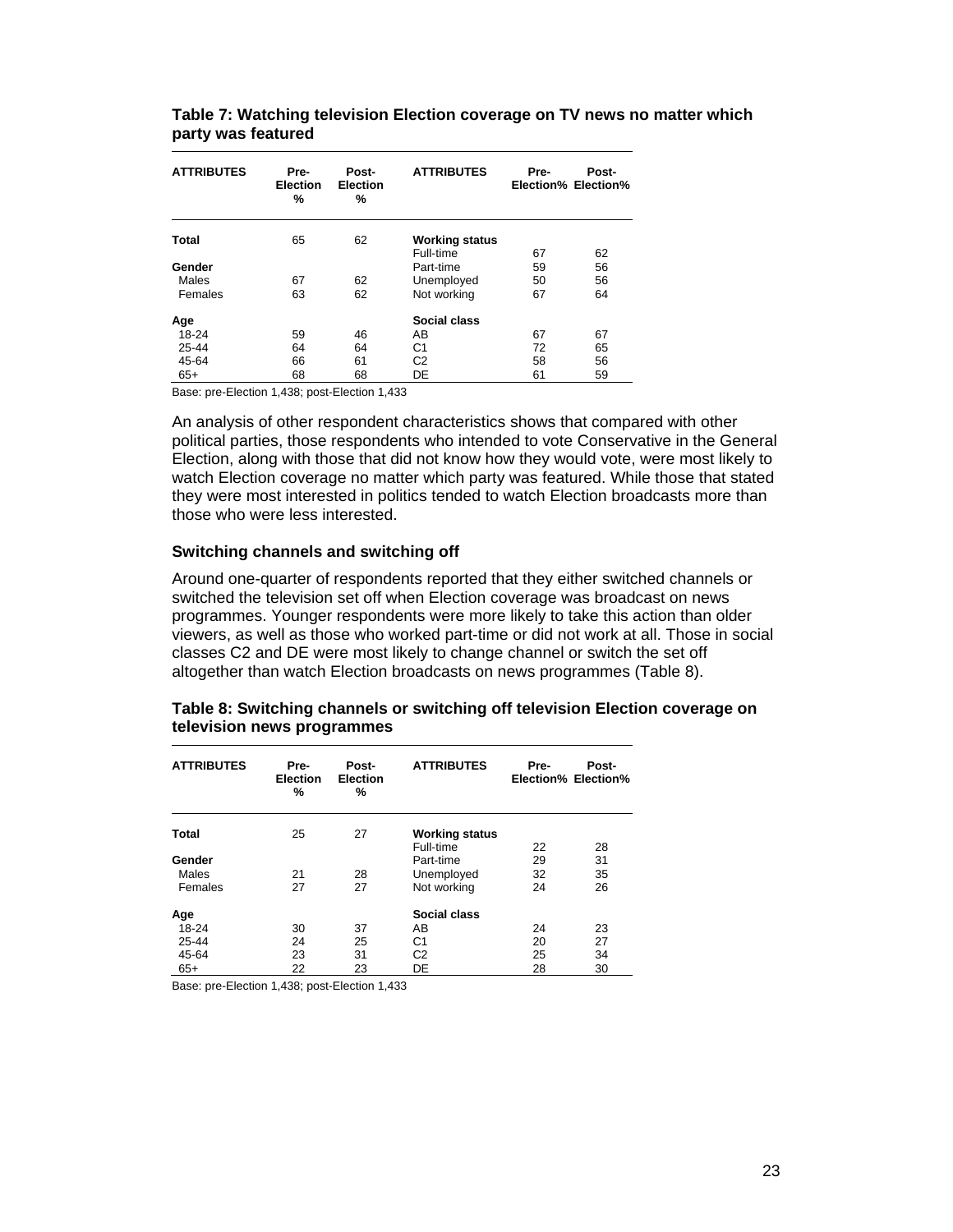# **Politics and General Election coverage on television news**

Respondents were asked to state how much attention they paid to television news broadcasts on politics and the Election campaign. While two-fifths of respondents remarked that they paid a lot of attention to these items in the pre-Election survey, this proportion fell to just over one-third of post-Election respondents.

Almost one-half reported they gave a little attention to political items in news broadcasts in both the pre- and post-Election surveys, while more than one in ten said they paid no attention or never watched television news broadcasts (Chart 12). The 2001 survey carried out by the ITC showed that 5% of respondents paid a lot, 15% quite a bit, 25% some attention and 30% a little and 25% no attention to politics and the Election campaign.



**Chart 12: Attention paid to politics and the Election campaign of TV** 

Base: pre-Election 1,438; post-Election 1,433

### **Rating television news coverage**

Respondents were asked to consider specific aspects of television news coverage – whether it was accurate, interesting, informative, balanced and impartial – using the following four-point scale:

- Just about always;
- Most of the time;
- Some of the time; and
- Never.

Around one-half of those surveyed both before and after the General Election stated that news coverage was accurate, balanced and informative most of the time, while around two-fifths of respondents reported that news coverage was impartial and interesting most of the time. Around one in ten respondents reported that television news coverage was accurate, interesting, impartial and balanced just about always, while a slightly higher proportion reported that news was just about always informative. This information is presented in Table 9 below.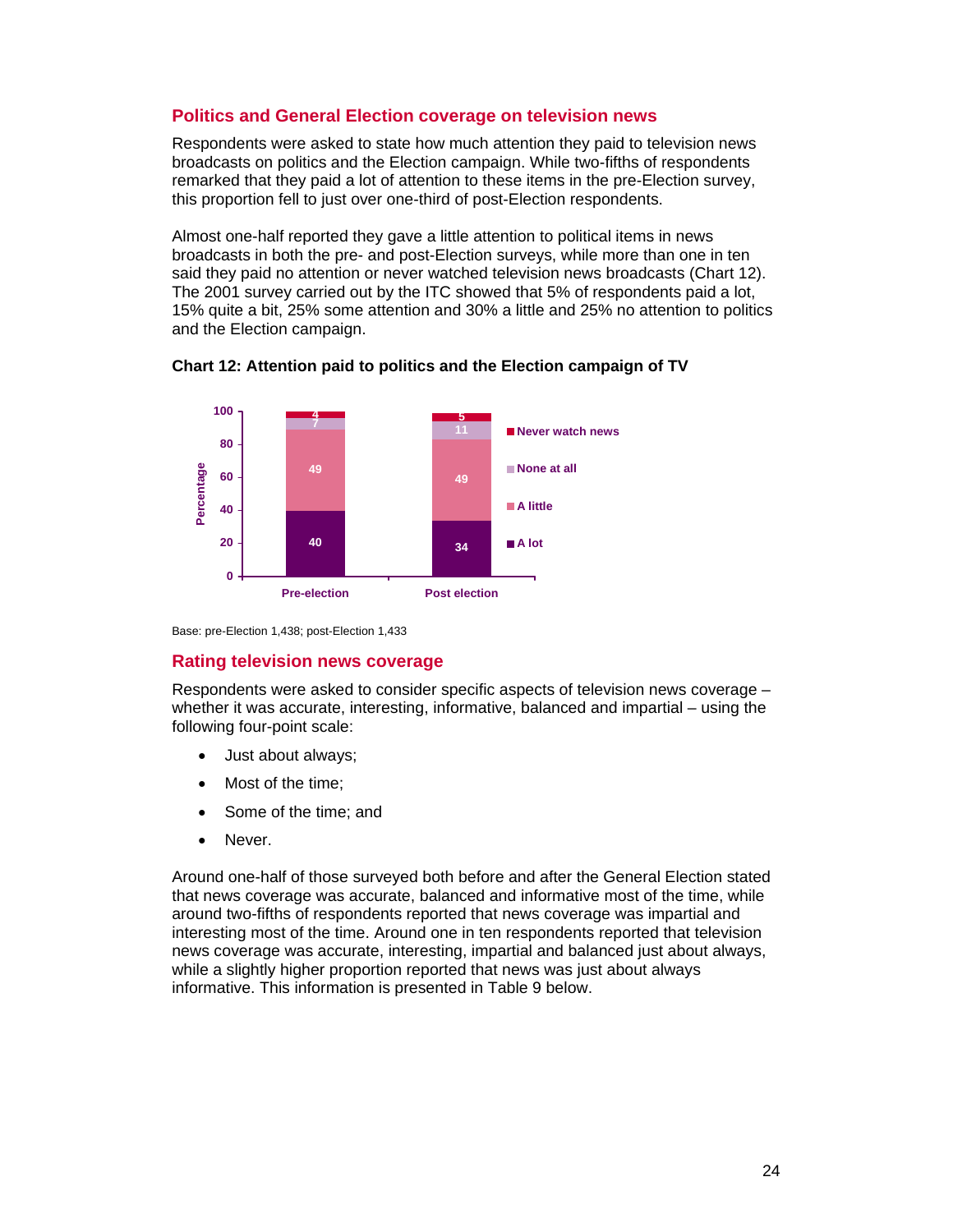| Rating            | Accurate<br>(%) | $(\% )$ | Interesting Informative Balanced<br>(%) | (%) | Impartial<br>(%) |
|-------------------|-----------------|---------|-----------------------------------------|-----|------------------|
| Just about always | 10              | 11      | 16                                      | 12  | 11               |
| Most of the time  | 47              | 40      | 50                                      | 48  | 39               |
| Some of the time  | 34              | 41      | 30                                      | 33  | 37               |
| Never             | 2               | 6       | 2                                       | 3   | 6                |
| Don't know        | 7               | 2       | 2                                       | 4   | 7                |

# **Table 9: News coverage on television in general, pre-Election respondents**

Base: Pre-Election 1,438

## **Table 10: News coverage on television in general, post-Election respondents**

| Rating            | Accurate<br>(%) | (%) | Interesting Informative Balanced<br>$(\% )$ | (%) | <b>Impartial</b><br>(%) |
|-------------------|-----------------|-----|---------------------------------------------|-----|-------------------------|
| Just about always | 8               | 10  | 13                                          | 10  | 8                       |
| Most of the time  | 51              | 43  | 52                                          | 47  | 40                      |
| Some of the time  | 34              | 39  | 29                                          | 34  | 38                      |
| Never             | 2               | 6   | 3                                           | 5   | 7                       |
| Don't know        | 5               | 3   | 3                                           | 5   |                         |

Base: Post-Election 1,433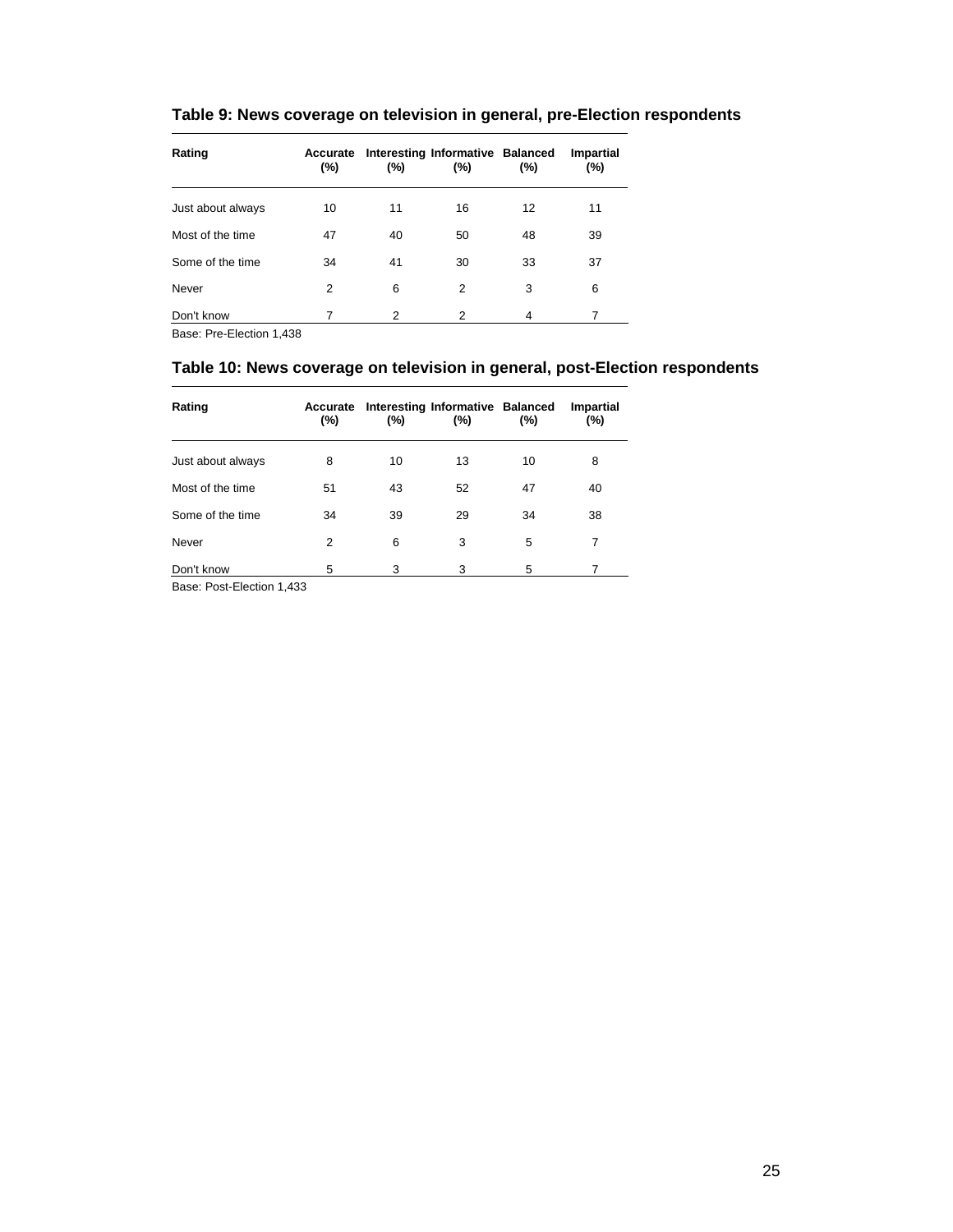## **Section 5**

# Party Election Broadcasts

The post-Election survey asked a series of questions on Party Election Broadcasts that were not contained within the pre-Election survey.

Seven-in-ten respondents reported that Party Election Broadcasts were important, and around two-thirds of UK adults claimed to have watched at least one broadcast during the 2005 Election campaign, which they thought had played a part in informing their voting intentions. A majority of respondents (78%) also believed that Party Broadcasts should not be carried outside the five main terrestrial channels and that parties should not be allowed to advertise. Respondents would like to see shorter Party Election Broadcasts, but no more than there are at present. There also appears to be a desire to see the use of the "red button" interactive services to either replace, or be provided in addition to Party Election Broadcasts when prompted about this.

#### **Importance of Party Election Broadcasts**

Around seven in ten respondents on the pre- and post-Election survey believed that Party Broadcasts were either very or quite important, while around one-quarter believed they were not very or not at all important (Chart 13).

Three-quarters of those aged 18-24 (75%) and seven in ten Labour voters (71%) rated Party Election Broadcasts as quite or very important post election.



#### **Chart 13: Importance of Party Election Broadcasts during the General Election campaign**

Base: pre-Election 1,438; post-Election 1,433

#### **Channels carrying Party Election Broadcasts**

Post-Election survey respondents were asked if channels other than the five main terrestrial channels should be required to carry Party Election Broadcasts. In total, over three-quarters (78%) stated that Party Election Broadcasts should not be carried on these channels. Of the 17% who felt Party Election Broadcasts should be carried on other channels, the majority thought that all channels should carry them (9%), while 5% felt that only news channels should carry them.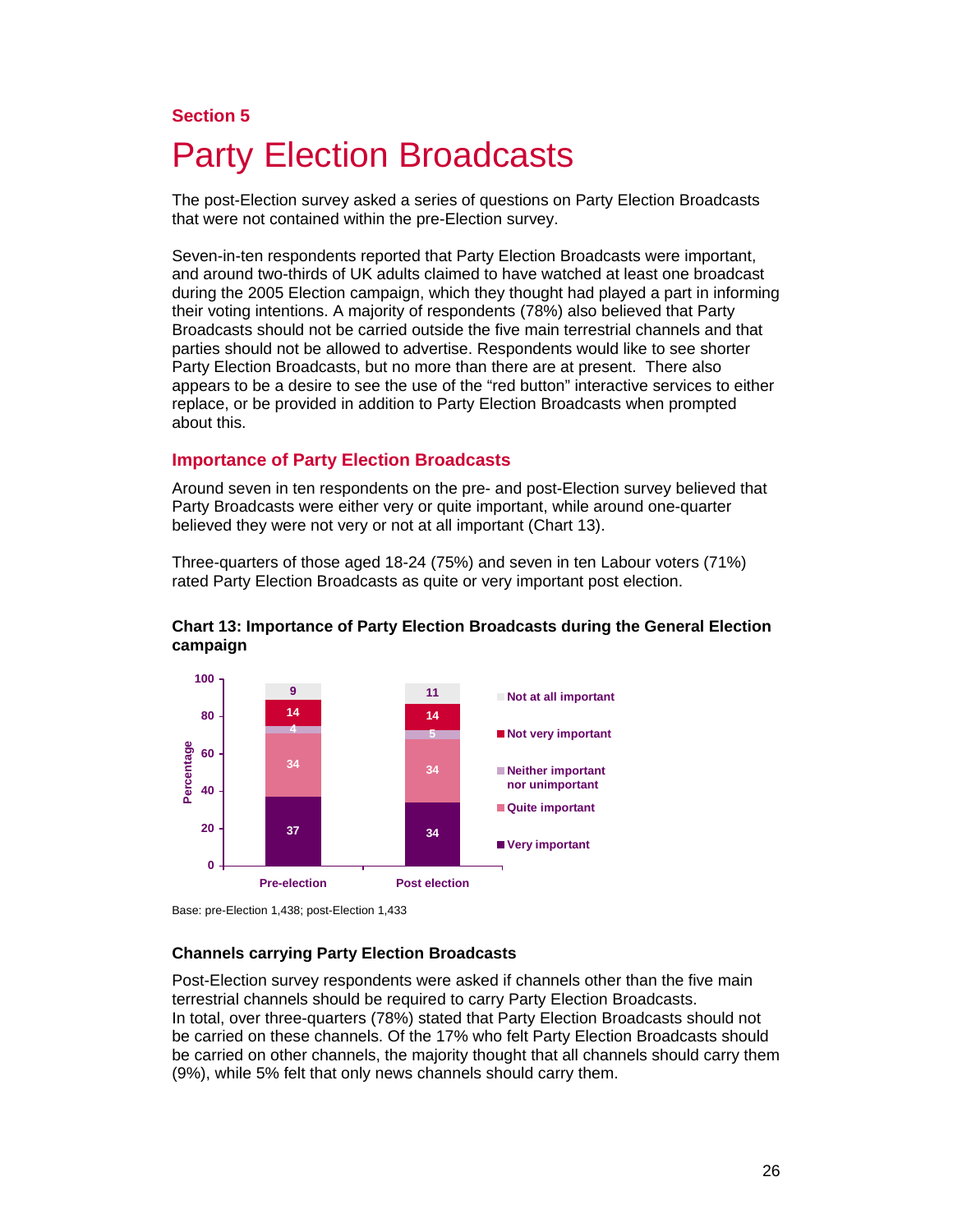

**Chart 14: Party Election Broadcasts outside the main terrestrial channels** 

Base: pre-Election 1,438; post-Election 1,433

## **Watching Party Election Broadcasts**

Three-fifths (62%) of respondents on the post-Election survey reported that they had watched a Party Broadcast during the Election. One-half of all respondents reported that they had watched a Labour Party Broadcast, compared with around two-fifths that watched a Conservative or Liberal Democrat broadcast. Smaller proportions of respondents – between 5-10% – claimed to have watched broadcasts from other political parties.

When cross-analysed by voting intention, slightly more Labour intenders (63%) watched at least one of their parties' PEBs, compared to 60% of Conservative Party intenders and only 55% of those intending to vote Liberal Democrat.



#### **Chart 15: Watching Party Election Broadcasts**

Base: Post-Election 1,433

Overall, men (65%) were slightly more likely than women (60%) to watch Party Election Broadcasts, as were those who voted in the General Election (66%) when compared with those who did not vote (52%). A higher proportion of Labour voters (71%) watched any Party Election Broadcasts when compared with the other political parties, as did those with a lot of interest in politics (73%).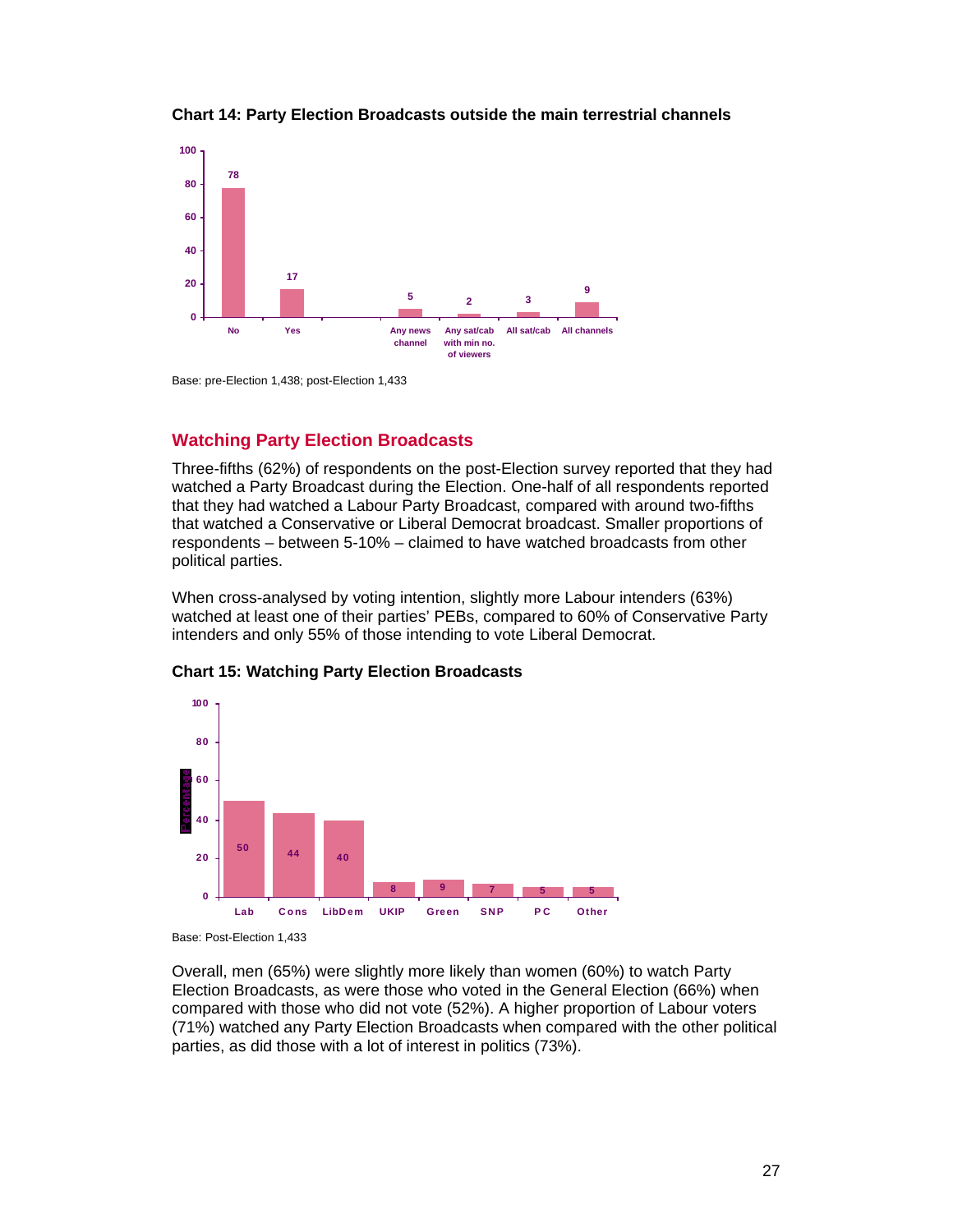#### **Attention to Party Election Broadcasts**

When respondents were asked how much attention they paid to Party Election Broadcasts, there were differences in the data from the pre-Election and post-Election surveys. For example, almost three-fifths of respondents to the pre-Election survey believed that they would spend either a lot or a reasonable amount of attention to these broadcasts, this fell to less than one-half in the post-Election.

The biggest shift occurred among those with low/no interest in watching PEBs – at the pre wave 16% of UK adults from the survey claimed they would paid no attention to PEB's. At the post wave the number of people who that they didn't watch PEB's at all during the campaign climbed to 38%.

The survey shows that interest in politics was closely correlated to the amount of attention people paid to Election Broadcasts. Those paying most attention to Party Election Broadcasts were likely to more interested in politics. Of those that paid a lot of attention to politics, 22% of pre-Election respondents and 26% of post-Election respondents said they gave a lot of attention to Election Broadcasts. In contrast, 47% of pre-Election and 42% of post-Election respondents that said they had no interest in politics said they paid no attention at all to these broadcasts.







#### **Party Political Broadcasts and voting decisions**

Respondents were asked the extent to which Party Broadcasts influenced how they voted in the Election. While 44% stated that it had not affected their decision, more than one-half said it had affected their decision either a little (39%) or a lot (16%).

Higher proportions of those in social groups DE (24%), Labour voters (21%), those who reported that Party Election Broadcasts were important (20%) and those aged 45-64 years (19%) reported that Party Election Broadcasts affected their voting decision a lot.

### **Number and length of broadcasts**

More than one-half of respondents (55%) taking part in the post-Election survey felt that the right number of Party Election Broadcasts had been shown, while a further 7% believed that there were not enough. In contrast, more than one-third (36%) believed there were too many Election broadcasts from political parties.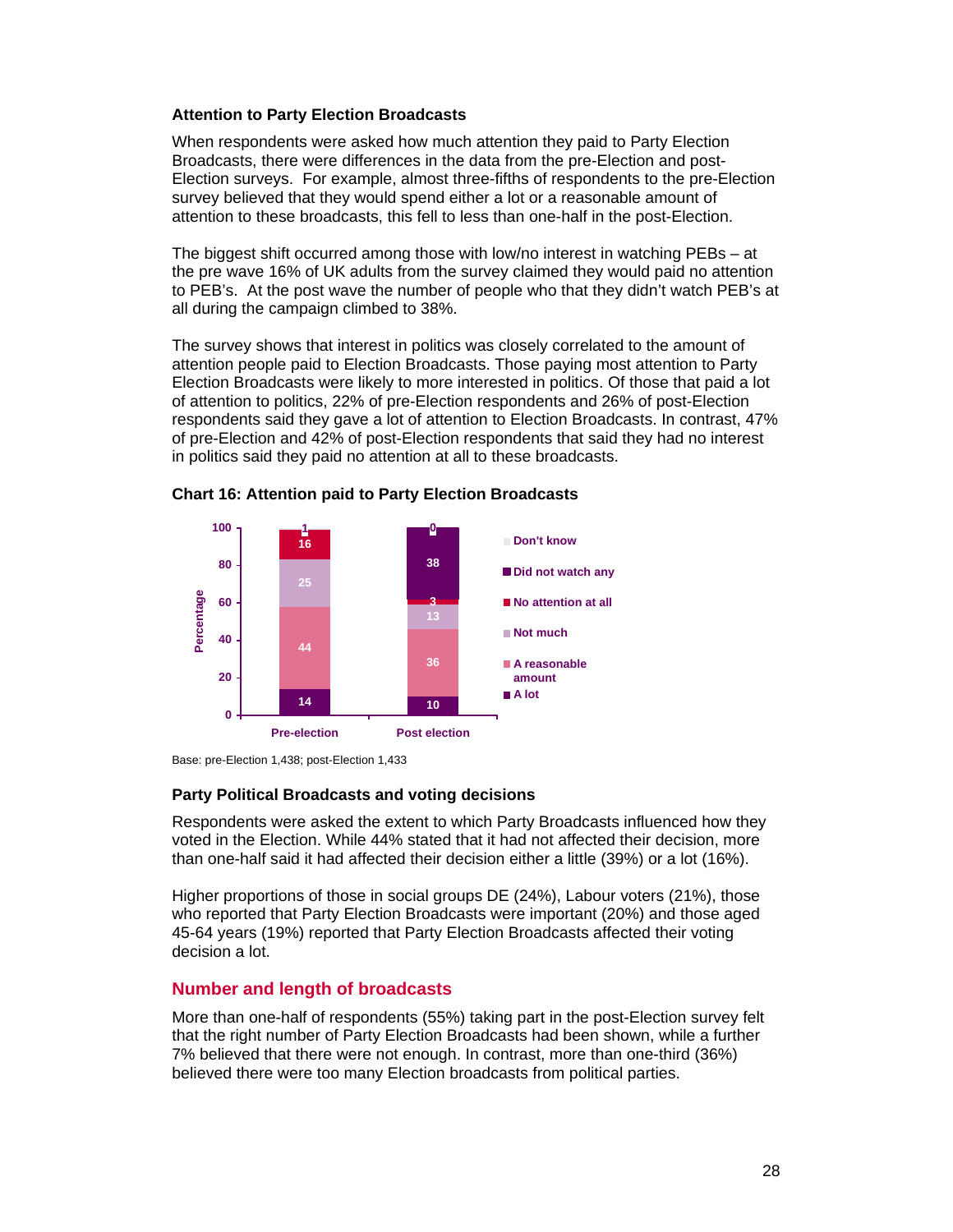Respondents aged 45-64 years (41%) and 65 years and over (40%), those in social groups DE (42%) and those with a little or no interest in politics were more likely to report that there were too many Party Election Broadcasts on television.

At present, political parties are allowed to choose how long their Election Broadcasts last, either 160 seconds, 220 seconds, 280 seconds. Respondents were asked if they thought parties should be able to run shorter messages, for example, at lengths typically seen in paid for advertising.

Three-fifths of respondents (60%) believed that political parties should be able to run shorter clips, while the remaining two-fifths reported that they should not (34%) or didn't know (5%). However, when respondents were asked if parties should be allowed a greater number of shorter Election Broadcasts instead of fewer, longer ones, two-fifths (40%) supported this compared with 55% that did not, indicating a polarised view point on this matter.

## **Which parties should be given Party Election Broadcasts?**

At present, Party Election Broadcasts are restricted to the main political parties in Britain and Northern Ireland, as well as other parties standing in at least one-sixth of the seats. Respondents were specifically asked if:

- All parties should be given Party Election Broadcasts;
- All parties contesting a minimum number of seats should be given Party Election Broadcasts;
- No more parties than at present should be given them;
- No parties should be given them; and
- Don't know.

Around one-half of respondents believed that all parties should be given Election Broadcasts across the UK, with higher proportions of those in Wales and Northern Ireland believing this should be the case. Around one-quarter of respondents in England, Wales and Scotland and just over one-fifth of those in Northern Ireland stated that all parties contesting a minimum number of seats should be given the opportunity.

Finally, around one in ten respondents in England and Wales believed that no parties should be allowed Party Election Broadcasts, while slightly higher proportions of those in Scotland (one in eight) and Northern Ireland (one in six) felt the same way.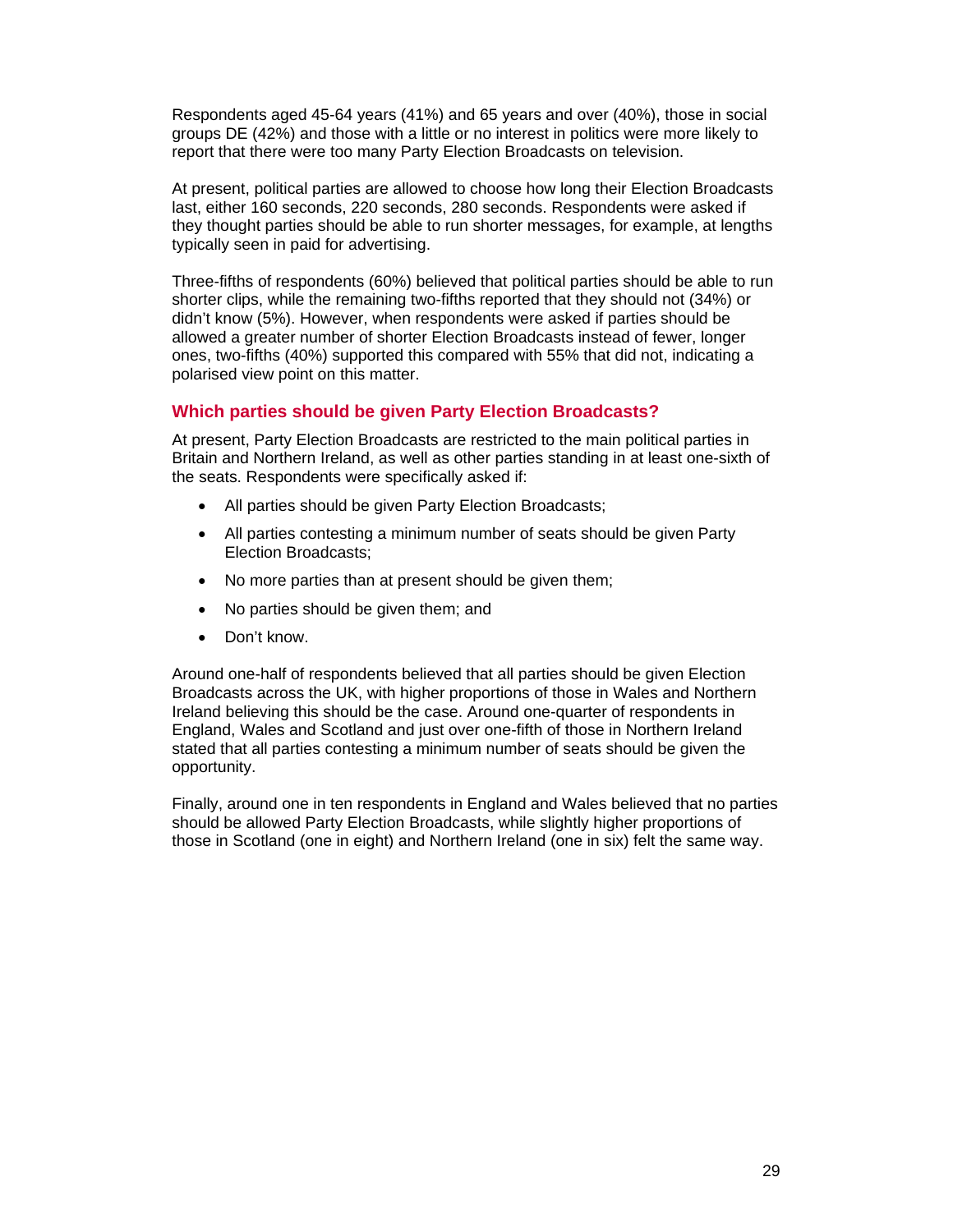

#### **Chart 17: Who should be allowed Party Election Broadcasts**

Base: Post-Election 1,433

### **Advertising and interactive services**

The majority of respondents (54%) in the post-Election survey believed that parties should not be allowed to pay for television advertising. In comparison, almost onequarter (24%) believed that parties should be able to pay for adverts in addition to Election Broadcasts, while 14% believe that they should be able to pay for adverts instead of Party Election Broadcasts.

Respondents were asked if they would like political parties to run broadcasts that could be accessed by digital television viewers using interactive facilities (using the "red button"). Although more than one-quarter did not support 'red button' Party Election Broadcasts, almost two-thirds believed that this was a good idea. More than two-fifths reporting that these broadcasts should be run in addition to Party Election Broadcasts, while one-fifth believed they should be run instead of Party Election Broadcasts (Chart 18).



#### **Chart 18: Red-button Party Election Broadcasts**

Base: post-Election 1,433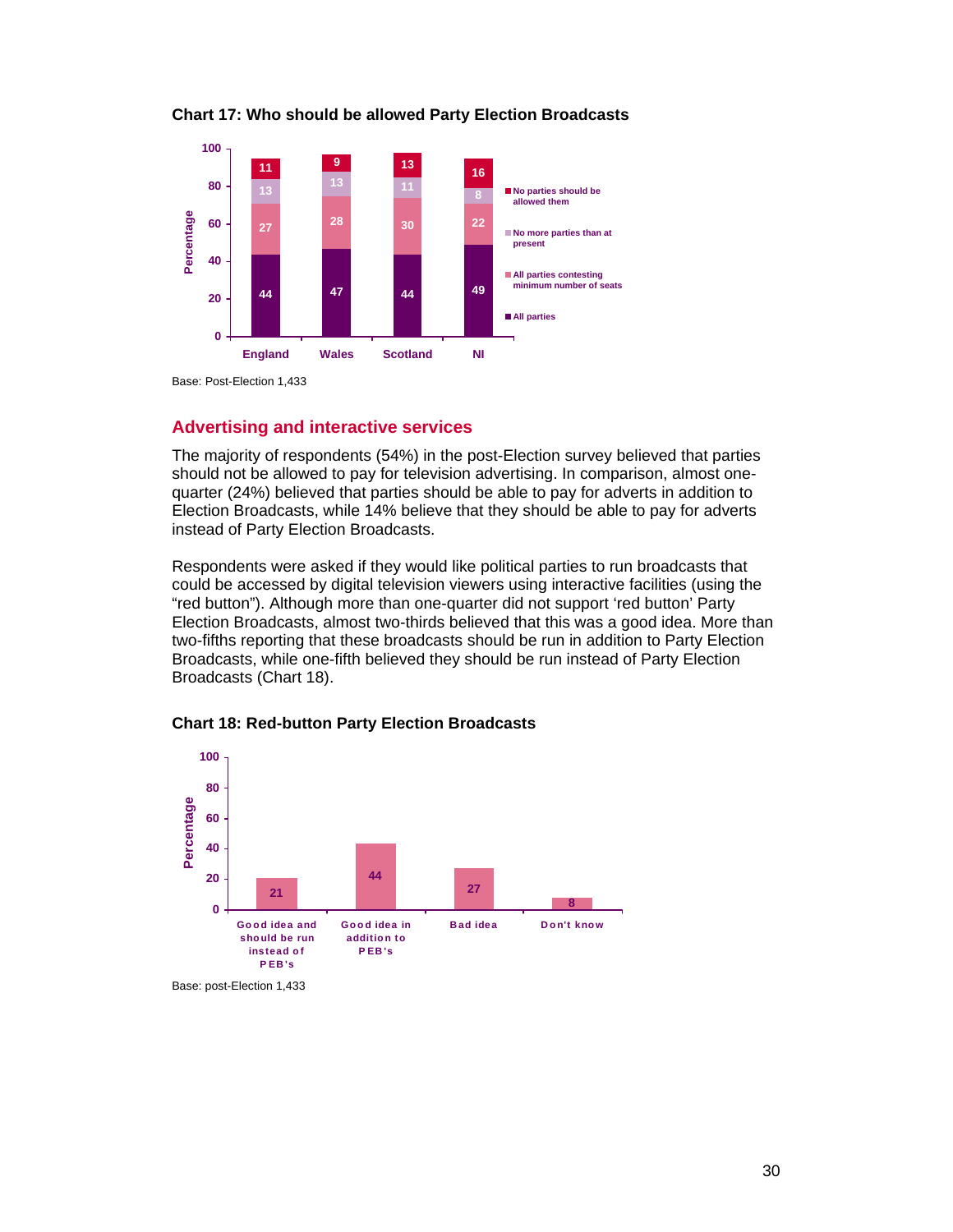## **Section 6**

# Young adults and the Election

In recent years a debate has emerged about the political disengagement of 18-24 year olds. While this report was not commissioned to investigate this issue in its own right, some interesting findings emerged when data for this age group was analysed. The following section details the results from a limited number of questions from this survey.<sup>3</sup>

#### **Voting in the Election and interest in politics**

More than one-half (51%) of all 18-24 year olds did not vote in the 2005 General Election, compared with 28% of the entire post-Election sample. Of those reporting that they did not vote, 39% revealed that this was a result of not being registered to vote, compared with only 24% of the entire sample.

Those aged 18-24 years were also most likely to report that they had no interest in politics. 17% of 18-24 year old in the pre wave survey claimed they had no interest in politics compared to 9% among the total adult sample, representing an 8% point difference. The gap reduced post wave where 18% of 18-24 year old claimed they had no interest in politics compared to 13% among the total adult sample

#### **Sources of information on politics**

Younger people were most likely to use tabloid newspapers and news broadcasts as a source of information on political issues. While 43% of all respondents reported that they used tabloids to get their political information, a slightly higher proportion of 18- 24 year olds (48%) reported the same. Younger people were also more likely to use television news broadcasts to get information on political issues. While just over onehalf of all respondents (51%) in the pre- and post-Election survey reported that they used television news broadcasts most often to get information on politics, this rises to 63% of 18-24 year olds who used television in the same way

#### **Broadcasting and younger people**

 $\overline{a}$ 

Almost one-fifth of all respondents (19% in the pre- and post-Election survey) were likely to switch to another channel to avoid Election coverage on television. In contrast, 30% of 18-24 year olds to the pre-Election survey and 26% of 18-24 year olds to the pre-Election survey did the same.

This is perhaps best explained by how younger people viewed television coverage of the Election. Not only did a greater proportion of younger people state that television did not explain party policies very well (30% of 18-24 year olds compared with 25% of all respondents), but that too little time was spent covering opinion polls, the personalities of politicians and press conferences, walkabouts and other personal appearances by politicians. This information is presented in table 11.

 $3$  As the survey obtained responses from 135 18-24 year olds in the pre-Election Survey and 128 responses from the post-Election survey, this section only presents data that statistically significant.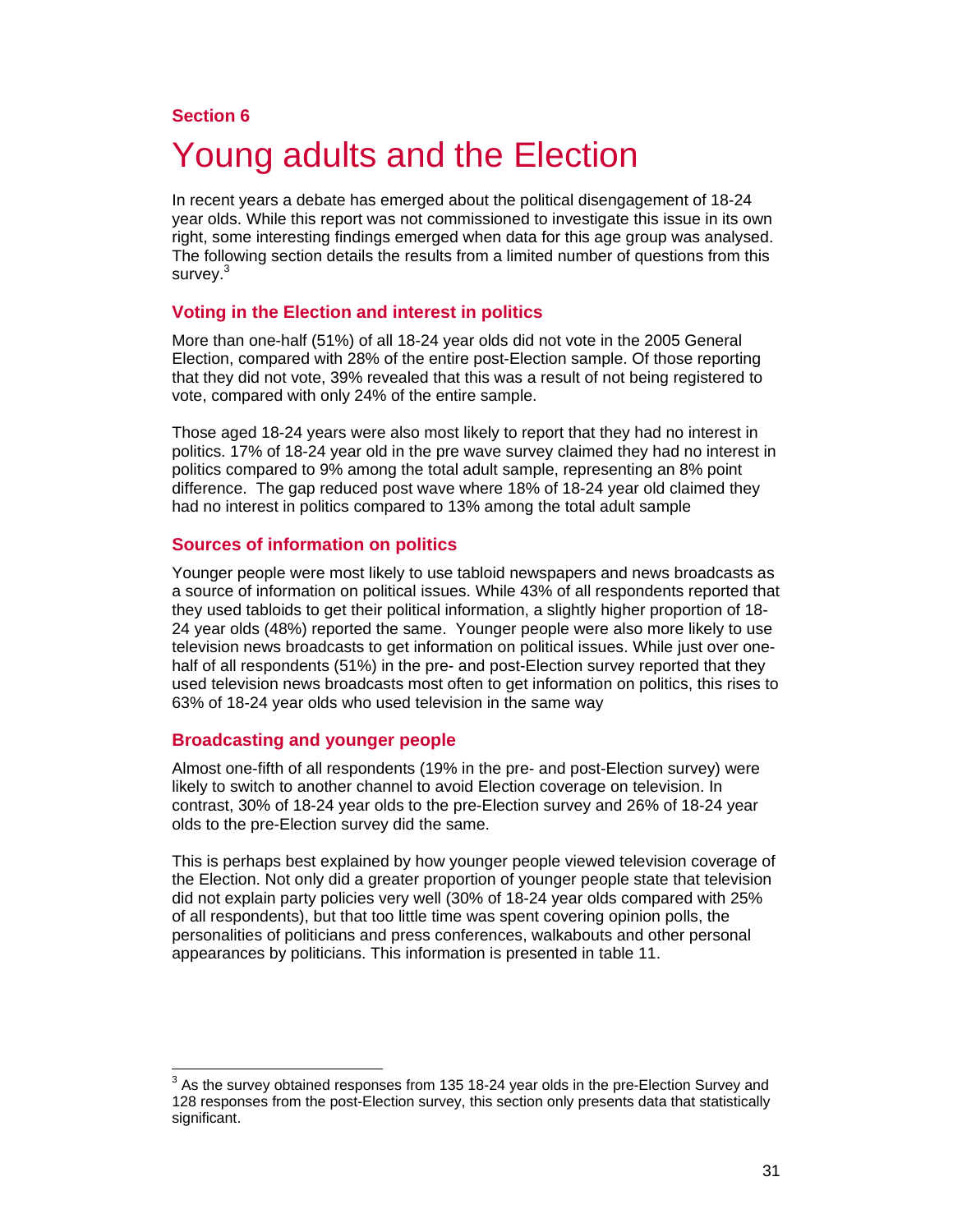| Aspect of coverage                |                                | All respondents                 |                                | 18-24 year olds                 |  |  |
|-----------------------------------|--------------------------------|---------------------------------|--------------------------------|---------------------------------|--|--|
| (too little time spent covering)  | Pre-<br><b>Election</b><br>(%) | Post-<br><b>Election</b><br>(%) | Pre-<br><b>Election</b><br>(%) | Post-<br><b>Election</b><br>(%) |  |  |
| Opinion polls                     | 14                             | 9                               | 22                             | 20                              |  |  |
| Personalities of politicians      | 12                             | 10                              | 24                             | 20                              |  |  |
| Press conferences, walkabouts etc | 18                             | 13                              | 30                             | 24                              |  |  |

#### **Table 11: Too little time spent by television when covering Election**

# **Party Election Broadcasts**

The survey showed that younger people had widely differing views of Party Election Broadcasts when compared with the entire sample of respondents. While 71% of all pre-Election respondents claimed that PEBs were important, 81% of 18-24 year olds reported the same. Furthermore, post election younger people (56%) were more likely to report that Party Election Broadcasts helped them decide how they would vote when compared to all respondents (39%). Finally, twice as many younger voters (15%) believed that there were not enough Party Election Broadcasts on television compared with the entire sample of respondents (7%).

Younger people would also prefer shorter PEBs, more PEBs and 'red button' broadcasts than other respondents:

- 69% of 18-24 year olds reported they would like to shorter Party Election Broadcasts, while 60% of the entire sample would like to see the same;
- 59% of 18-24 year olds would like shorter and more PEBs, compared with 40% of all respondents; and
- 34% of 18-24 year olds would prefer 'red button' information instead of Party Election Broadcasts, compared with 21% of all respondents.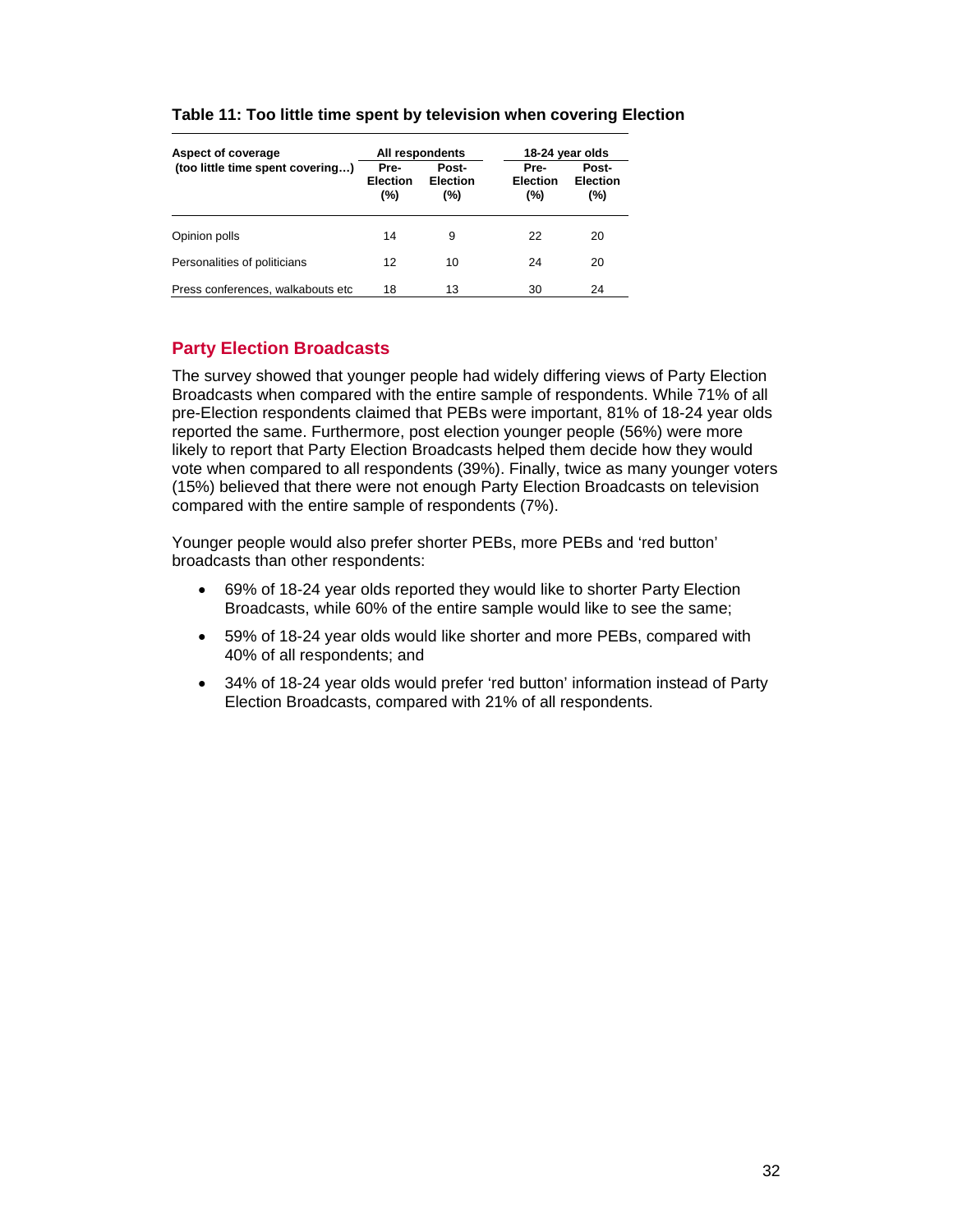# Comparison: Perception of the way different channels covered the Election

#### **Table from Independent Television Commission Survey in 2001 (p10)**

**Table 1: Perceptions of the way different channels covered the Election** 

| Coverage           | BBC1 | BBC <sub>2</sub> | <b>ITV</b> | Ch <sub>4</sub> | Ch <sub>5</sub> | Sky<br><b>News</b> | No<br>differ- | No<br>opin- |
|--------------------|------|------------------|------------|-----------------|-----------------|--------------------|---------------|-------------|
|                    | (%)  | (%)              | (%)        | (%)             | (%)             | (%)                | ence<br>(%)   | ion<br>(%)  |
| Most interesting   | 20   | 6                | 6          | 4               |                 | 3                  | 27            | 35          |
| Best at explaining | 18   | 6                | 6          | 4               |                 | 2                  | 24            | 39          |
| Most thorough      | 17   |                  | 4          | 4               |                 | 2                  | 25            | 40          |
| Most informative   | 17   | 6                | 5          | 4               | $\star$         | 3                  | 25            | 40          |
| Most accurate      | 14   | 4                | 4          | 3               | $\star$         | $\overline{2}$     | 28            | 45          |
| Most useful        | 14   | 5                | 5          | 3               | $\star$         | 3                  | 26            | 44          |
| Least biased       | 12   | 5                | 8          | 5               | 1               | $\overline{2}$     | 27            | 40          |
| Most entertaining  | 11   | 3                | 8          | 3               | 1               | 2                  | 26            | 46          |
| Most exciting      |      | 2                | 4          | 2               |                 | 2                  | 28            | 55          |

Notes: \* Indicates less than 1%

\*\* Information not collected on BBC News24 and ITV's 24 hour news service in 2001 survey

### **Comparable tables from 2005 survey**

**Table 5: Perceptions of the way different channels covered the Election, pre-Election** 

| Coverage           | BBC <sub>1</sub> | BBC <sub>2</sub> | ITV | Ch <sub>4</sub> | Ch <sub>5</sub> | Sky<br><b>News</b> | <b>BBC</b><br><b>News</b><br>24 | <b>ITV</b><br>24hr<br><b>News</b> |
|--------------------|------------------|------------------|-----|-----------------|-----------------|--------------------|---------------------------------|-----------------------------------|
|                    | (%)              | (%)              | (%) | (%)             | (%)             | (%)                | $(\%)$                          | (%)                               |
| Most interesting   | 50               | 7                | 21  | 8               |                 | 7                  | 6                               |                                   |
| Least biased       | 34               | 10               | 24  | 15              |                 |                    | 4                               |                                   |
| Most entertaining  | 35               | 7                | 33  | 11              | 3               | 8                  | 3                               |                                   |
| Most accurate      | 54               | 9                | 16  | 8               | 0               | 7                  | 5                               | 0                                 |
| Most thorough      | 52               | 11               | 15  | 9               | 0               |                    | 5                               |                                   |
| Best at explaining | 51               | 9                | 20  | 9               |                 | 6                  | 4                               | 0                                 |
| Most exciting      | 34               | 6                | 33  | 11              | 3               | 9                  | 3                               | 0                                 |
| Most informative   | 53               | 10               | 15  | 9               |                 | 7                  | 5                               | 0                                 |
| Most useful        | 49               | 8                | 19  | 9               | 0               | 9                  | 5                               | 0                                 |

Base: Figures in brackets, including "don't knows"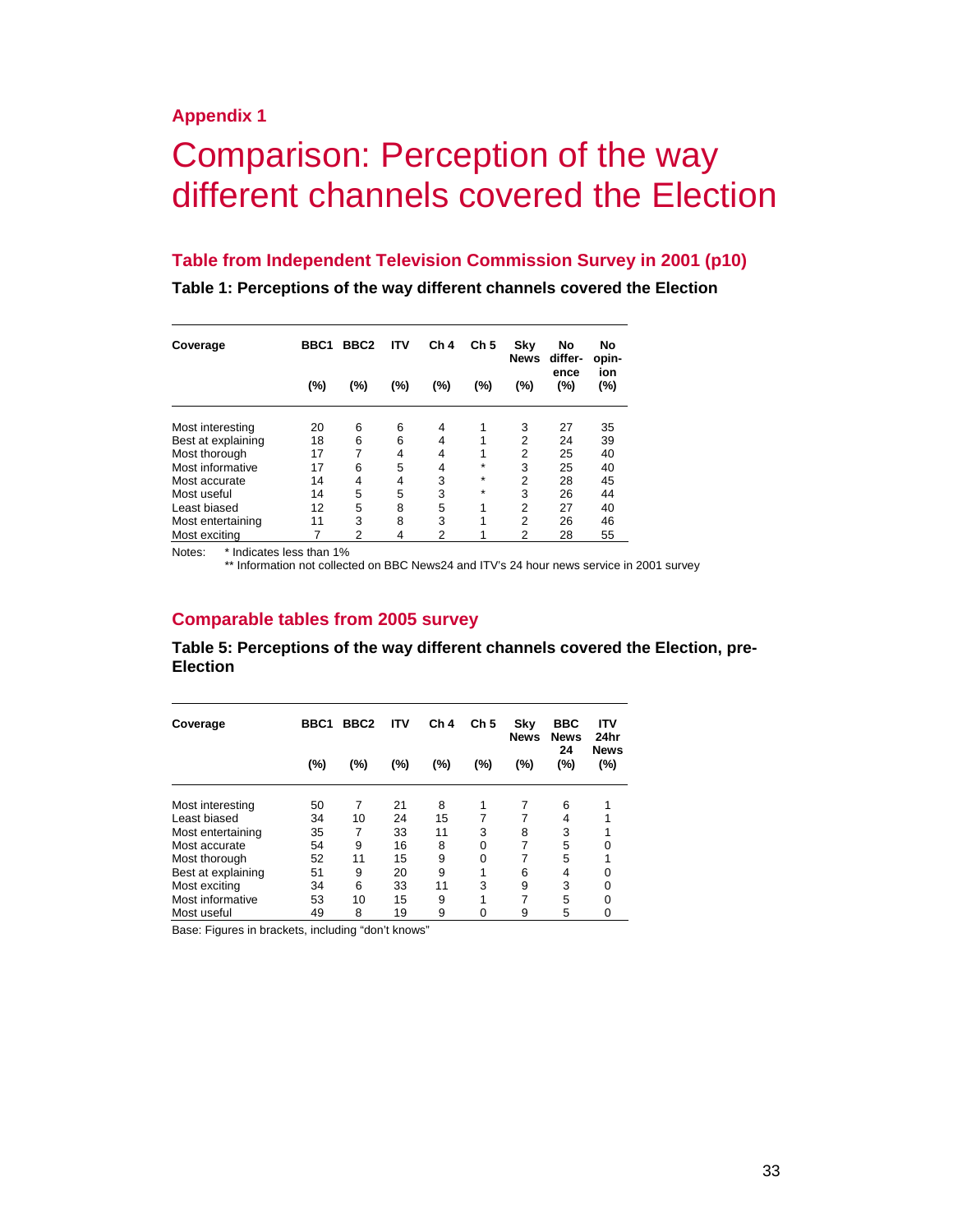# **Table 6: Perceptions of the way different channels covered the Election, post-Election**

| Coverage          | BBC <sub>1</sub> | BBC <sub>2</sub> | <b>ITV</b> | Ch <sub>4</sub> | Ch <sub>5</sub> | Sky<br><b>News</b> | <b>BBC</b><br><b>News</b><br>24 | <b>ITV</b><br>24hr<br><b>News</b> |
|-------------------|------------------|------------------|------------|-----------------|-----------------|--------------------|---------------------------------|-----------------------------------|
|                   | (%)              | (%)              | (%)        | (%)             | (%)             | (%)                | $(\%)$                          | (%)                               |
| Most interesting  | 51               | 5                | 23         | 5               | 1               | 5                  | 3                               | 0                                 |
| Least biased      | 31               | 9                | 23         | 11              | 5               | 6                  | 1                               | 1                                 |
| Most entertaining | 38               | 6                | 32         | 8               | 3               | 4                  | 2                               |                                   |
| Most accurate     | 49               | 6                | 20         | 5               | 1               | 4                  | 3                               | 0                                 |
| Most thorough     | 50               | 10               | 18         | 5               |                 | 5                  | 4                               | 0                                 |
| Best explaining   | 51               | 7                | 22         | 6               | 4               | 5                  | 3                               | 0                                 |
| Most exciting     | 39               | 5                | 28         | 7               | 2               | 6                  | 2                               | 0                                 |
| Most informative  | 52               | 8                | 19         | 7               | 1               | 5                  | 3                               | 0                                 |
| Most useful       | 49               | 6                | 22         | 6               |                 | 5                  | 3                               | 0                                 |

Base: Figures in brackets, including "don't knows"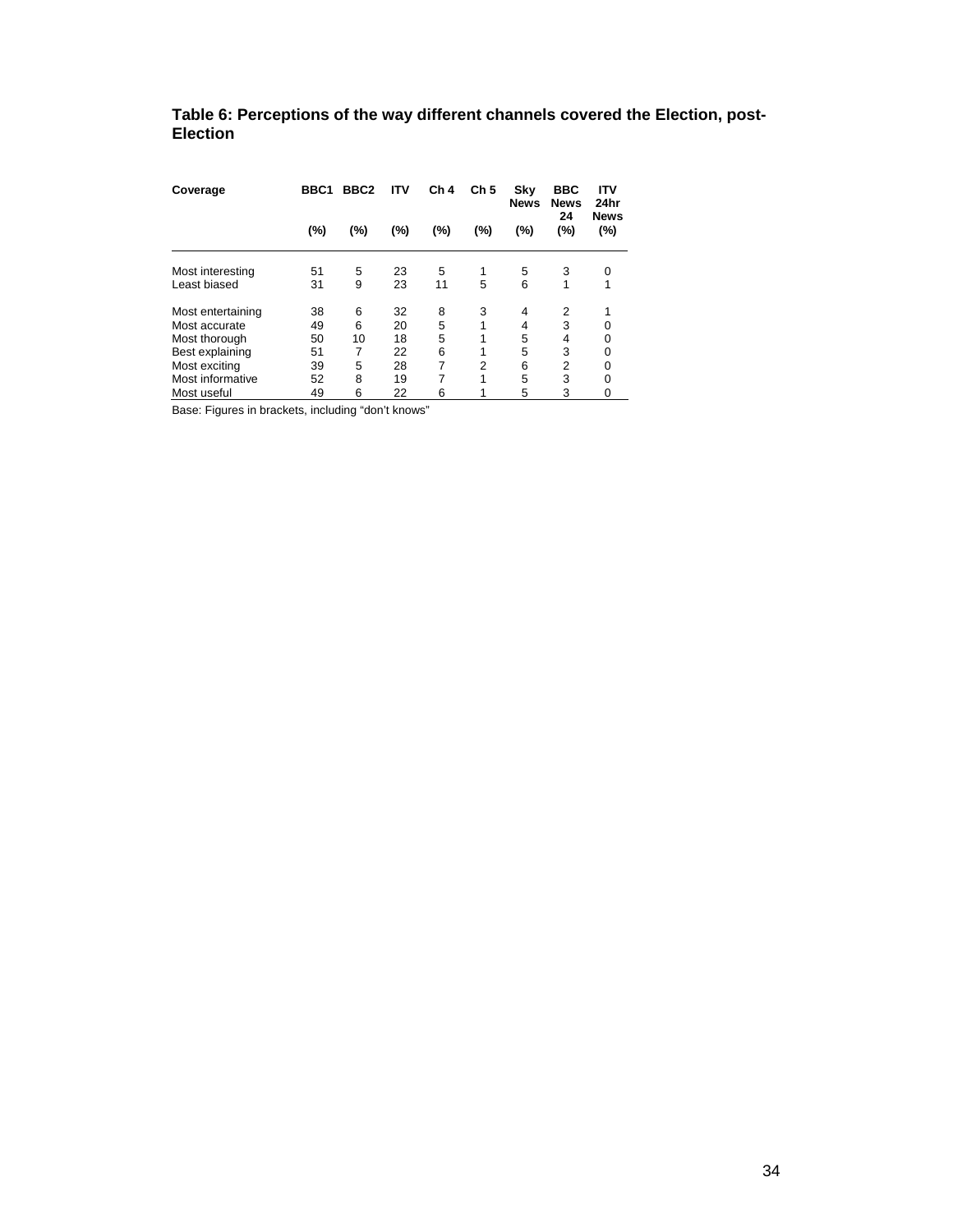# Comparison: Perceptions of the amount of time devoted to different aspects of coverage

# **Table from Independent Television Commission Survey in 2001 (page 11)**

**Table 2: Perceptions of the amount of time devoted to different aspects of the coverage** 

| Aspect of coverage                                                       | Too much<br>$(\% )$ | About right<br>$(\% )$ | Too little<br>(%) |
|--------------------------------------------------------------------------|---------------------|------------------------|-------------------|
| Results of opinion polls                                                 | 65                  | 32                     | 3                 |
| Personalities of politicians                                             | 67                  | 29                     | 11                |
| Policies of the parties                                                  | 46                  | 35                     | 19                |
| Analysis by TV's own political<br>correspondents                         | 61                  | 35                     | 3                 |
| Analysis by other outside experts (not<br>politicians or TV journalists) | 58                  | 32                     | 9                 |
| Press conferences, walkabouts or other<br>appearances by politicians     | 66                  | 30                     | 4                 |

### **Comparable tables from 2005 survey**

**Table 4: Perceptions of the amount of time devoted to different aspects of the coverage** 

| Aspect of coverage                                                       | Too<br>much<br>$(\% )$ | <b>Pre-Election</b><br>About<br>right<br>$(\%)$ | Too<br>little<br>$(\% )$ | Too<br>much<br>(%) | <b>Post-Election</b><br>About<br>right<br>$(\%)$ | Too<br>little<br>(%) |
|--------------------------------------------------------------------------|------------------------|-------------------------------------------------|--------------------------|--------------------|--------------------------------------------------|----------------------|
| Results of opinion polls                                                 | 33                     | 40                                              | 14                       | 44                 | 46                                               | 10                   |
| Personalities of politicians                                             | 42                     | 36                                              | 12                       | 52                 | 38                                               | 11                   |
| Policies of the parties                                                  | 17                     | 48                                              | 27                       | 24                 | 48                                               | 29                   |
| Analysis by TV's own political<br>correspondents                         | 25                     | 55                                              | 11                       | 33                 | 60                                               | 7                    |
| Analysis by other outside experts (not<br>politicians or TV journalists) | 24                     | 41                                              | 21                       | 32                 | 49                                               | 18                   |
| Press conferences, walkabouts or other<br>appearances by politicians     | 30                     | 41                                              | 18                       | 40                 | 45                                               | 15                   |

Base: pre-Election 1,438; post-Election 1,433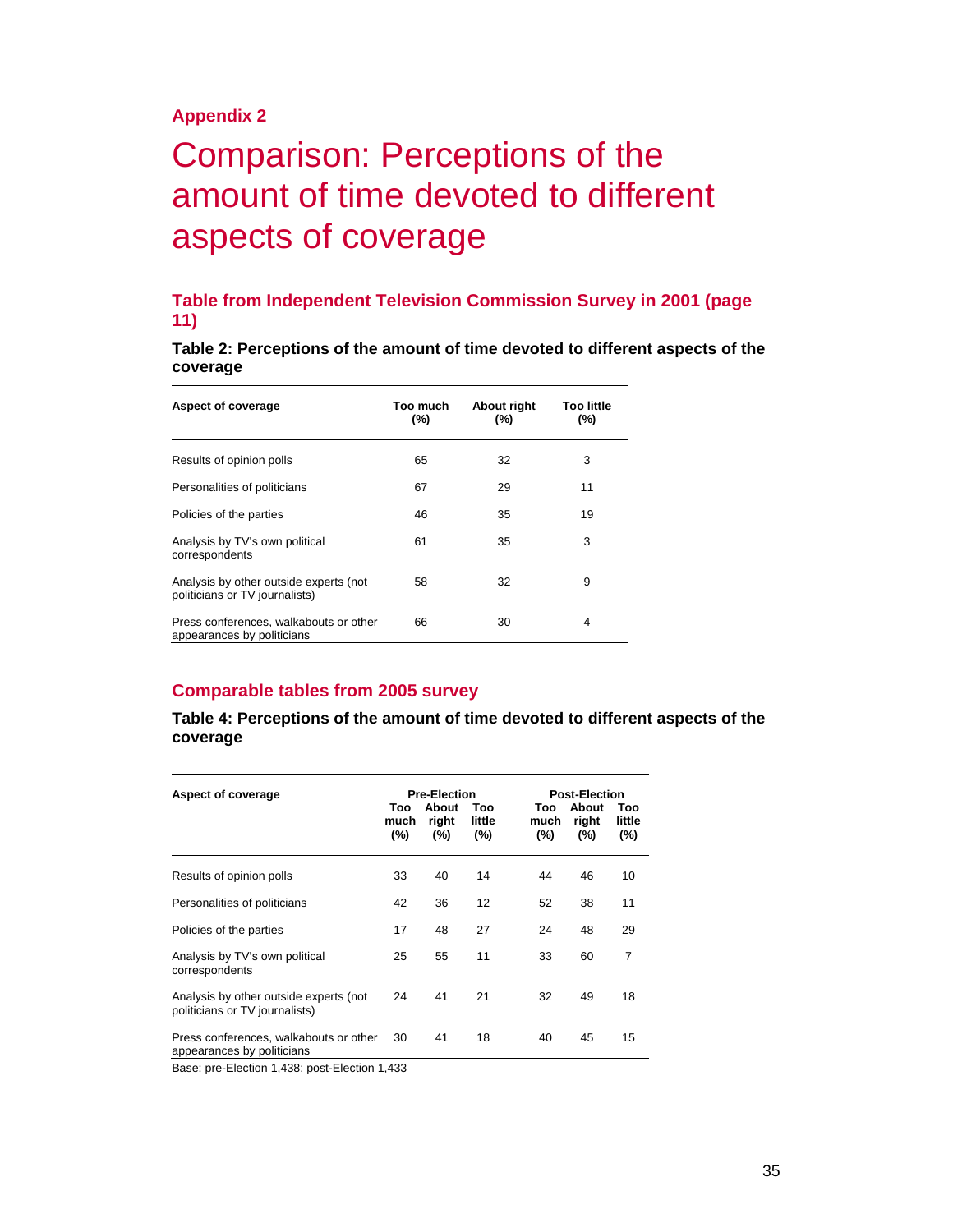# Comparison: Perceptions of the amount of coverage on each channel

## **Table from Independent Television Commission Survey in 2001 (page 12)**

**Table 3: Perceptions of the amount of coverage on each channel** 

| <b>Channel</b>   |        | Too much About right | <b>Too little</b><br>watch this |                |  |
|------------------|--------|----------------------|---------------------------------|----------------|--|
|                  | $(\%)$ | (%)                  | (%)                             | channel<br>(%) |  |
| BBC <sub>1</sub> | 59     | 38                   | 2                               |                |  |
| BBC <sub>2</sub> | 42     | 45                   | 4                               | 9              |  |
| <b>ITV</b>       | 53     | 37                   | 4                               | 6              |  |
| Channel 4        | 34     | 41                   | 6                               | 18             |  |
| Channel 5        | 23     | 27                   |                                 | 43             |  |
| <b>Sky News</b>  | 18     | 12                   |                                 | 69             |  |

Notes: \*\* Information not collected on BBC News24 and ITV's 24 hour news service

#### **Comparable tables from 2005 survey**



#### **Chart 7: Perceptions of the amount of coverage on each channel**

Base: All pre-Election respondents, excluding 'Don't knows'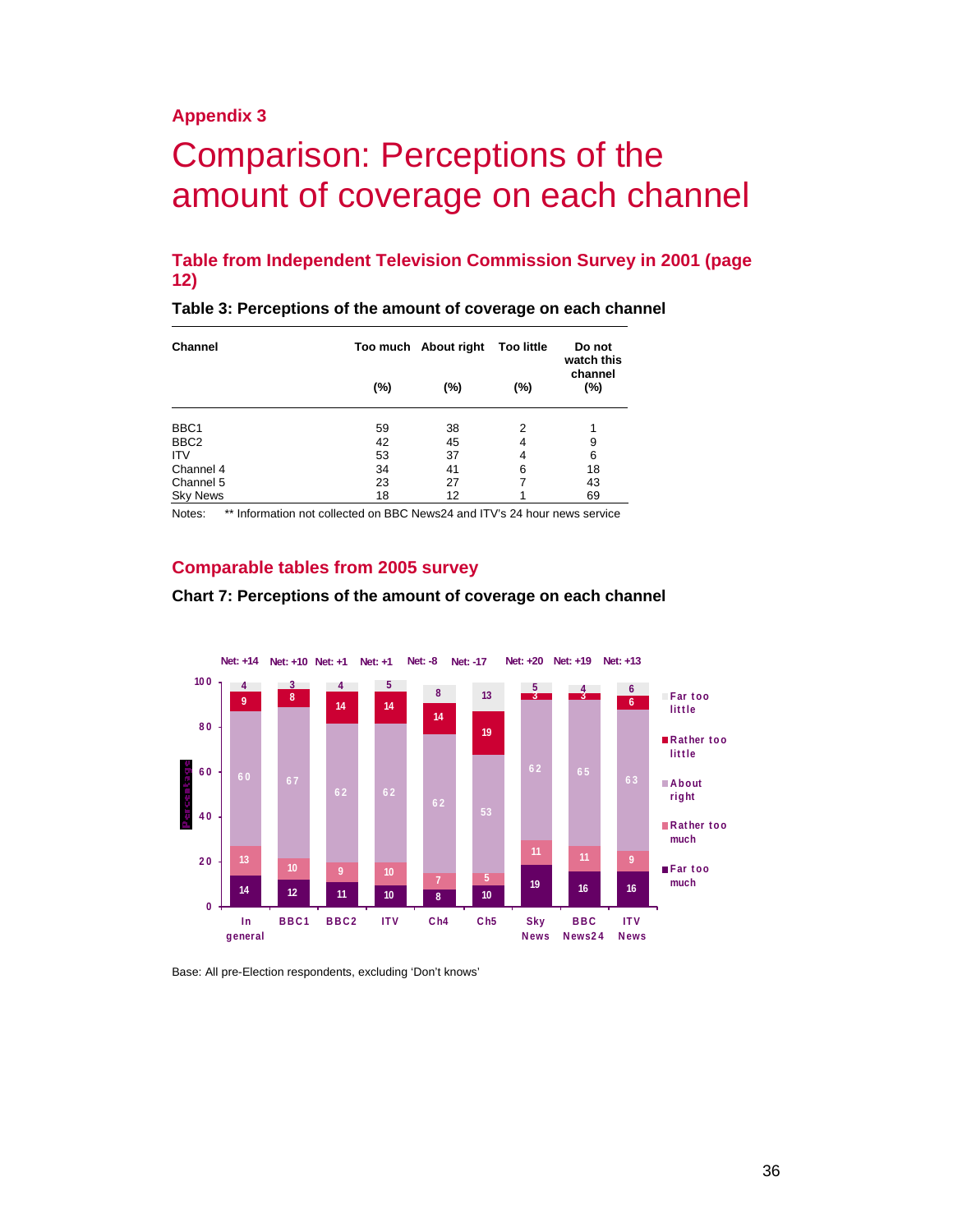

**Channel 8: Perceptions of the amount of coverage on each channel** 

Base: All post-Election respondents, excluding 'Don't knows'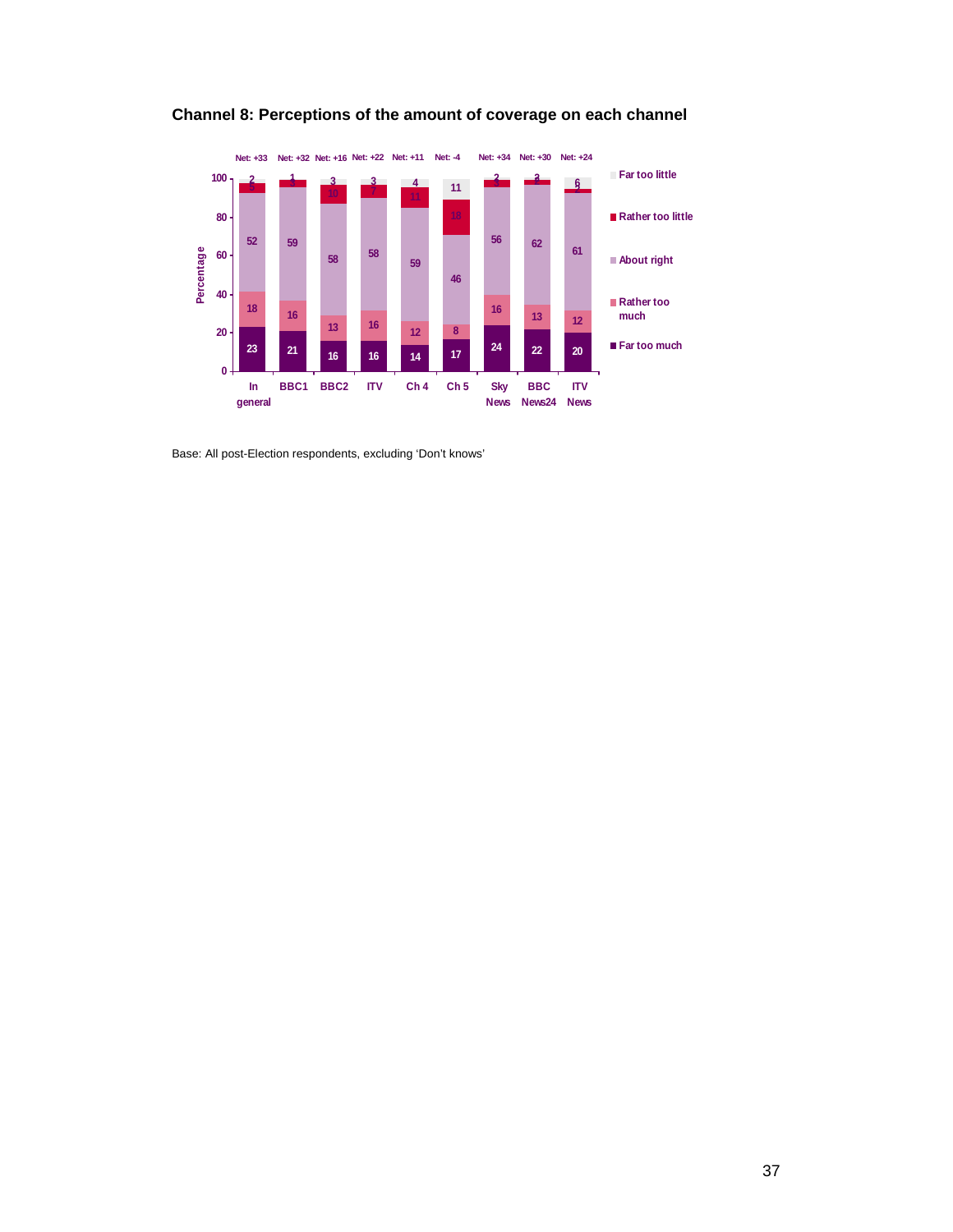# Comparison: Perceptions of fairness towards all parties on different channels

## **Table from Independent Television Commission Survey in 2001 (page 13)**

**Table 4: Perceptions of fairness towards all parties on different channels, pre-Election survey** 

|                              | 1997           | <b>BBC</b><br>2001 | 1997           | <b>ITV</b><br>2001 | 1997           | Ch <sub>4</sub><br>2001 | 1997 | Ch <sub>5</sub><br>2001 |
|------------------------------|----------------|--------------------|----------------|--------------------|----------------|-------------------------|------|-------------------------|
|                              | (%)            | $(\%)$             | $(\%)$         | $(\%)$             | $(\%)$         | $(\%)$                  | (%)  | $(\%)$                  |
| Fair to all parties          | 34             | 39                 | 32             | 37                 | 19             | 24                      | n/a  | 14                      |
| Unfair                       |                |                    |                |                    |                |                         |      |                         |
| Unfair to LibDems            | 6              | 5                  | $\overline{4}$ | 4                  | $\overline{2}$ | $\overline{2}$          | n/a  | 1                       |
| Unfair to Labour             | 4              | 3                  | $\overline{2}$ | $\overline{2}$     | 1              | 1                       | n/a  |                         |
| Unfair to<br>Conservatives   | $\overline{4}$ | 7                  | $\overline{2}$ | $\overline{4}$     | 1              | $\overline{2}$          | n/a  | 1                       |
| Unfair to SNP                | 10             | $\overline{7}$     | 8              | 6                  | 4              | 3                       | n/a  | $\overline{2}$          |
| Unfair to Plaid Cymru        | 10             | 8                  | 9              | 6                  | 4              | 4                       | n/a  | $\overline{2}$          |
| Unfair to UK<br>Independence | n/a            | 13                 | n/1            | 10                 | n/a            | 5                       | n/a  | 4                       |
| Unfair to Green Party        | 15             | 15                 | 11             | 11                 | 5              | 6                       | n/a  | 4                       |
| No opinion                   | 45             | 41                 | 51             | 50                 | 64             | 68                      | n/a  | 81                      |

Notes: \*\* Information not collected on BBC News24 and ITV's 24 hour news service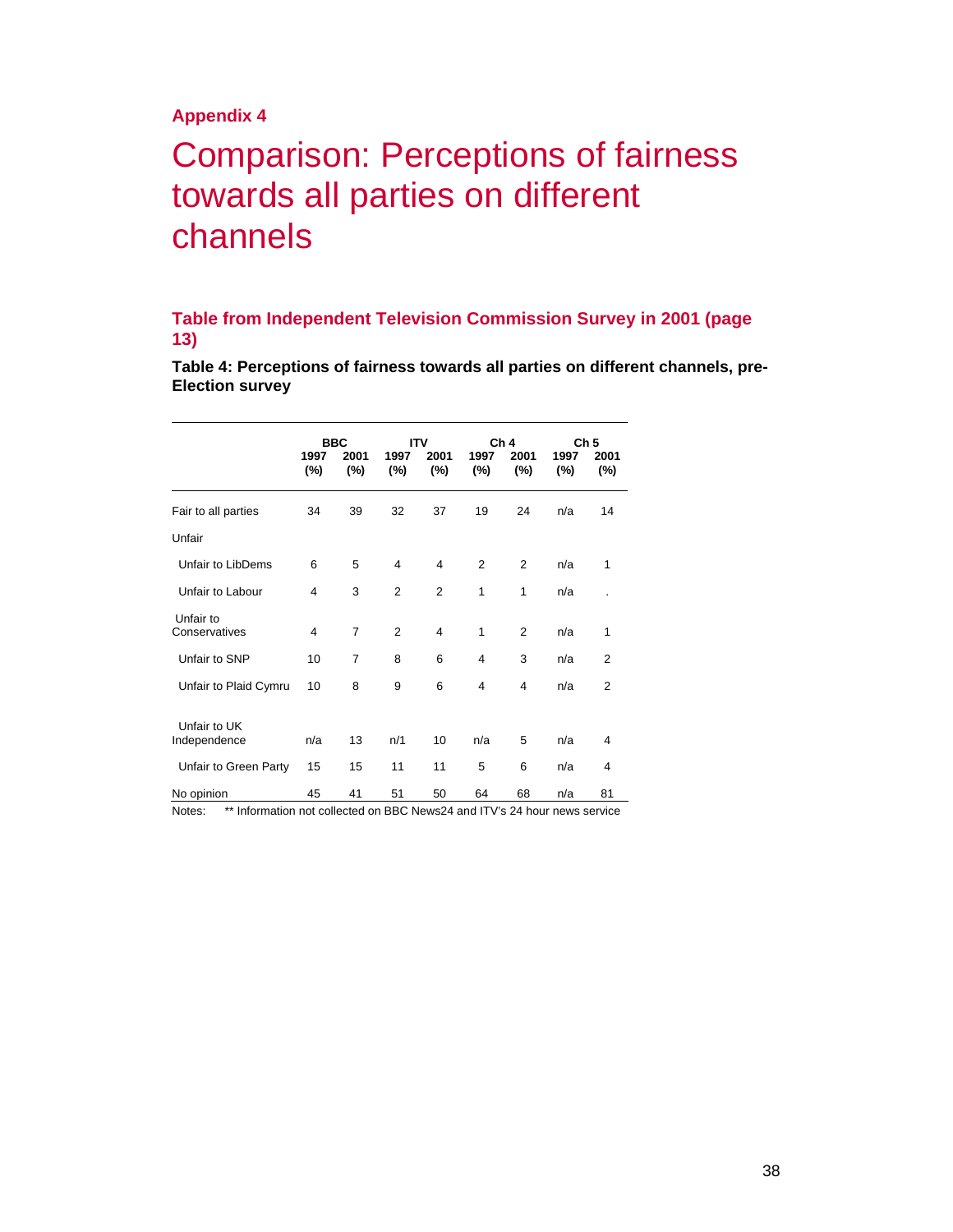# **Comparable tables from 2005 survey**

**Table 2: Perceptions of fairness towards all parties on different channels, pre-Election survey** 

|                         | <b>BBC</b> | Ch <sub>4</sub><br>ITV<br>channels channels |     | Ch <sub>5</sub> | <b>Sky News</b> |
|-------------------------|------------|---------------------------------------------|-----|-----------------|-----------------|
|                         | $(\%)$     | (%)                                         | (%) | (%)             | (%)             |
| Fair to all parties     | 80         | 85                                          | 89  | 70              | 54              |
| Unfair                  | 20         | 15                                          | 11  | 10              | 6               |
| Unfair to LibDems       | 8          | 6                                           | 3   | $\overline{4}$  | 3               |
| Unfair to Labour        | 7          | 4                                           | 2   | 3               | 3               |
| Unfair to Conservatives | 6          | 3                                           | 4   | 3               | 1               |
| Unfair to SNP           | 3          | 3                                           | 2   | 2               | 1               |
| Unfair to Plaid Cymru   | 2          | 2                                           | 2   | 2               | 1               |
| Unfair to other parties | 7          | $\overline{7}$                              | 5   | $\overline{4}$  | $\overline{2}$  |
| Base                    | 1,182      | 1,029                                       | 747 | 619             | 815             |

Notes: Excludes those saying 'Don't know'

21% of respondents did not receive Channel 5

40% of respondents did not receive Sky News

|                         | <b>BBC</b>     | <b>ITV</b><br>channels channels |                | Ch <sub>5</sub> | <b>Sky News</b> |
|-------------------------|----------------|---------------------------------|----------------|-----------------|-----------------|
|                         | (%)            | $(\%)$                          | $(\% )$        | (%)             | (%)             |
| Fair to all parties     | 79             | 86                              | 88             | 77              | 59              |
| Unfair                  | 21             | 14                              | 12             | 9               | 3               |
| Unfair to LibDems       | $\overline{7}$ | 5                               | 3              | 3               | 1               |
| Unfair to Labour        | 6              | 3                               | 3              | $\overline{2}$  | 1               |
| Unfair to Conservatives | 6              | 3                               | 3              | 3               | 1               |
| Unfair to SNP           | 2              | $\overline{2}$                  | $\overline{2}$ | 3               | 1               |
| Unfair to Plaid Cymru   | 2              | $\overline{2}$                  | 1              | $\overline{2}$  | 0               |
| Unfair to other parties | 8              | 6                               | 5              | 3               | 1               |
| Base                    | 1,197          | 1,038                           | 710            | 568             | 700             |

#### **Table 3: Perceptions of fairness towards all parties on different channels, post-Election survey**

Notes: Excludes those saying 'Don't know'

15% of respondents did not receive Channel 5

37% of respondents did not receive Sky News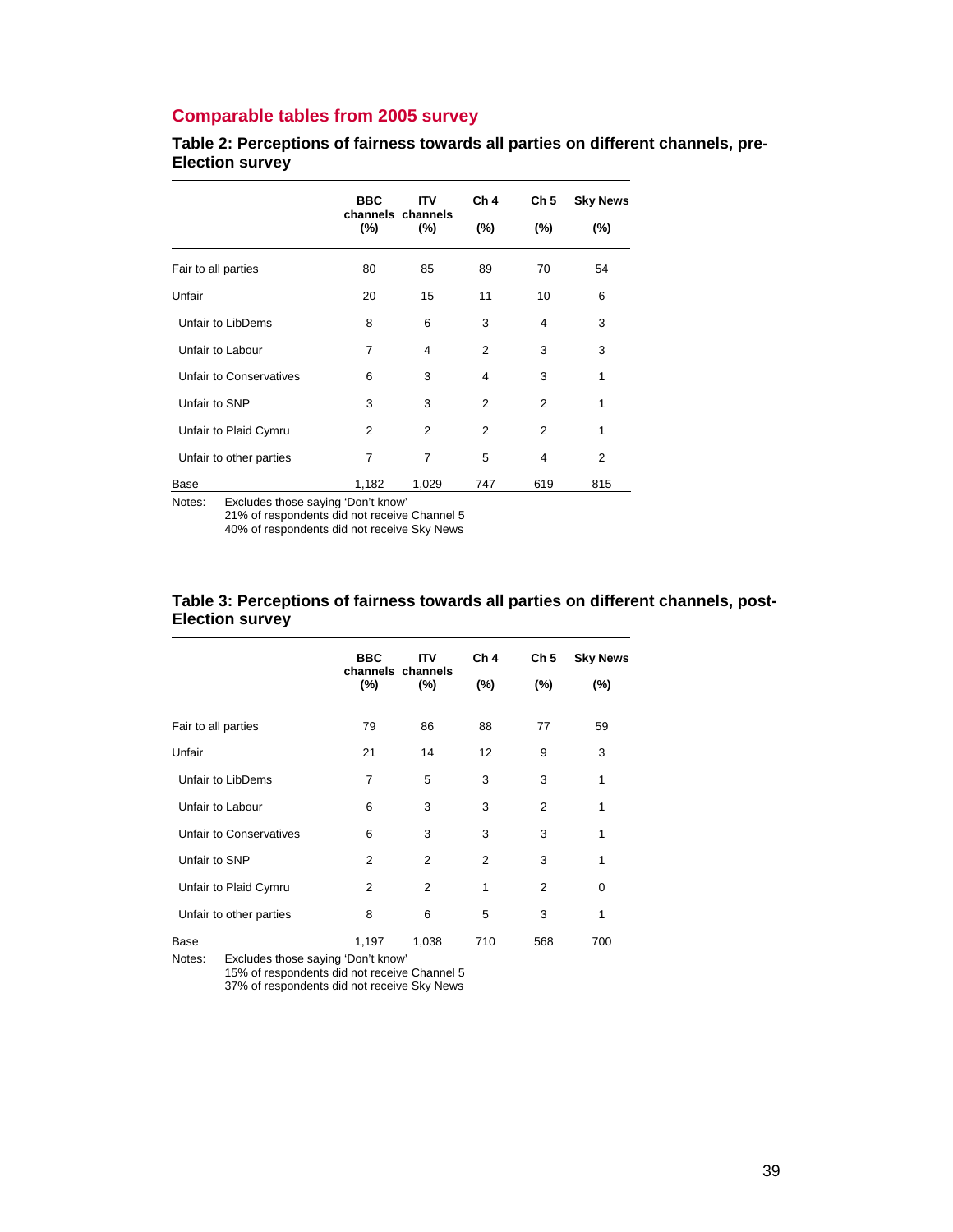# **Appendix 5**  Interpretation of the data

It should be remembered at all times that a sample and not the entire population has been interviewed. Consequently, all results are subject to sampling tolerances, which mean that not all differences are statistically significant.

We can, however, predict the variation between the sample results and the 'true' values (if everyone in the population had been interviewed) from knowledge of the size of the samples on which the results are based and the number of times answers are given. The confidence with which we can make this prediction is usually chosen to be 95% - that is, the chances are 95 times out of 100 that the 'true' value will fall within a specified range. The table below illustrates the predicted ranges for different sample sizes and the percentage results at the 95% confidence level.

| Sample size      |                     | Sampling tolerances applicable<br>to %'s at or near |              |
|------------------|---------------------|-----------------------------------------------------|--------------|
|                  | 10% or 90%<br>$+/-$ | 30% or 70%<br>$+/-$                                 | 50%<br>$+/-$ |
| 100 interviews   | 5.88%               | 8.98%                                               | 9.8%         |
| 500 interviews   | 2.63%               | 4.02%                                               | 4.38%        |
| 1000 interviews  | 1.86%               | 2.84%                                               | 3.1%         |
| 1,433 (pre-wave) | 1.55%               | 2.37%                                               | 2.59%        |

For example, with a sample size of 1,433 interviews where 50% (the worst case scenario as far as tolerances are concerned) give a particular answer, we can be 95% certain that the 'true' value will fall within the range of 2.59% from the sample result.

When results are compared between separate groups within a sample (for example, between men and women), different results may be obtained. The difference may be 'real' or it may occur by chance (because a sample rather than the entire population has been interviewed). To test if the difference is a real one, i.e. if it is 'statistically significant', we again have to know the size of the samples, the % giving a certain answer and the degree of confidence chosen. If we assume the 95% confidence level again, the differences between the results of two separate groups must be greater than the values given in the table below:

| Sample sizes to be<br>compared | Differences required to be statistically significant at or |                       |                |
|--------------------------------|------------------------------------------------------------|-----------------------|----------------|
|                                | 10% or 90%<br>$+/-$                                        | 30% or 70%<br>$+$ / - | 50%<br>$+$ / - |
| 100 and 100                    | 8.3%                                                       | 12.7%                 | 13.9%          |
| 200 and 200                    | 5.9%                                                       | 8.9%                  | 9.8%           |
| 500 and 500                    | 3.7%                                                       | 5.7%                  | 6.2%           |
| 1000 and 1000                  | 2.6%                                                       | 4.0%                  | 4.4%           |
| 1431 and 1438                  | 2.2%                                                       | 3.4%                  | 3.7%           |

Where percentages do not add up to 100, this may be due to rounding of raw numbers into percentages, the exclusion of 'don't know' categories or respondents providing more than one answer to a question.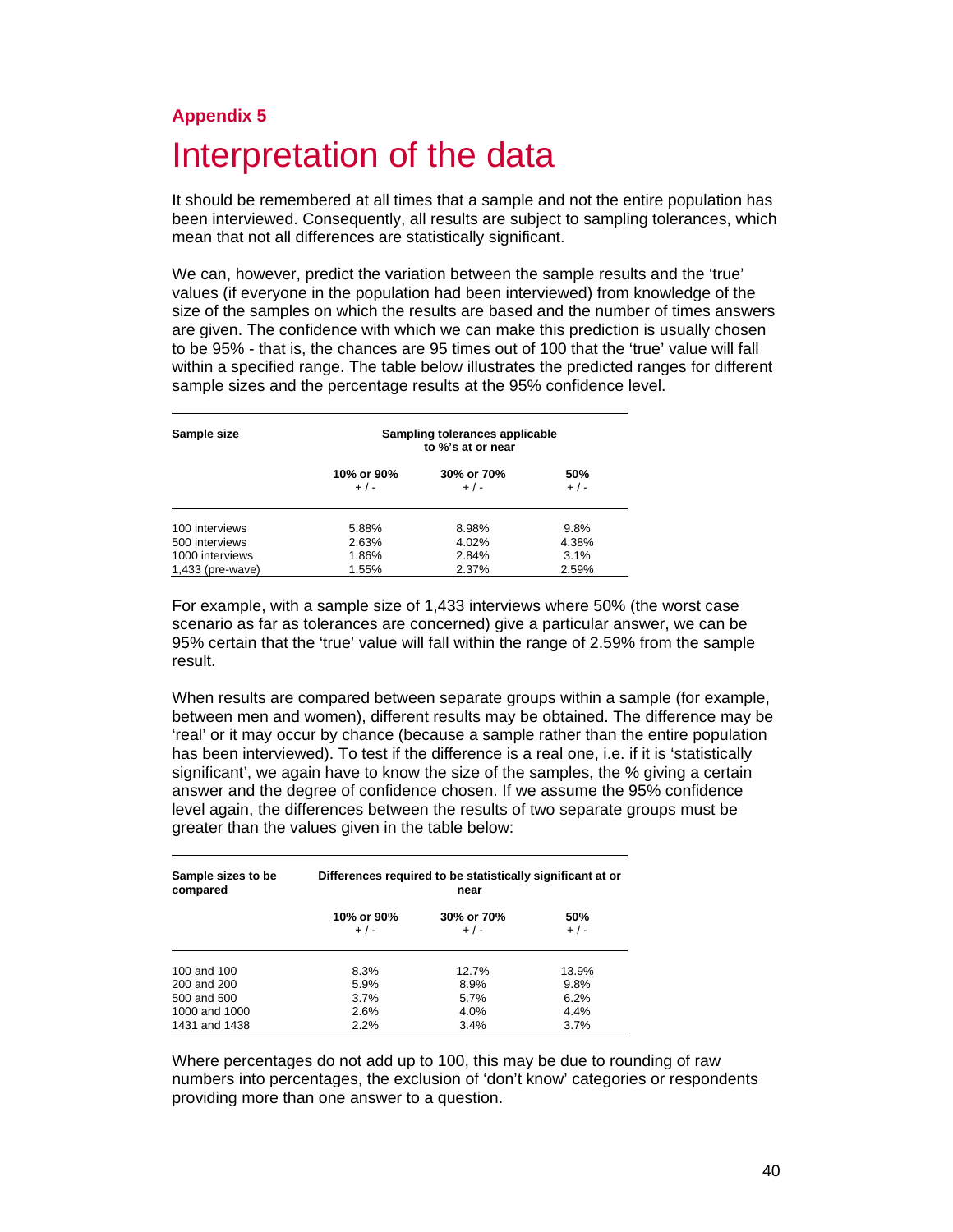## **Personal characteristics of respondents**

Completed questionnaires were received from over 1,430 respondents in each of the two waves of the research. The personal characteristics of respondents are shown in the table below.

| <b>Characteristics</b>        | <b>Pre-Election</b> |                | <b>Post-Election</b> |                |
|-------------------------------|---------------------|----------------|----------------------|----------------|
|                               | <b>Number</b>       | %              | <b>Number</b>        | %              |
| Sex                           |                     |                |                      |                |
| Male                          | 690                 | 48             | 688                  | 48             |
| Female                        | 748                 | 52             | 745                  | 52             |
| Age                           |                     |                |                      |                |
| 18-24 years                   | 158                 | 11             | 158                  | 11             |
| 25-34 years                   | 245                 | 17             | 244                  | 17             |
| 35-44 years                   | 288                 | 20             | 287                  | 20             |
| 45-54 years                   | 245                 | 17             | 244                  | 17             |
| 55-59 years                   | 115                 | 8              | 123                  | 9              |
| 60-64 years                   | 100                 | 7              | 92                   | 6              |
| 65-74 years                   | 177                 | 12             | 167                  | 12             |
| $75+$ years                   | 110                 | 8              | 119                  | 8              |
| <b>Working status</b>         |                     |                |                      |                |
| Working Full time (30+ hours) | 638                 | 44             | 636                  | 44             |
| Working Part time (9-19 hrs)  | 161                 | 11             | 160                  | 11             |
| Unemployed                    | 58                  | 4              | 76                   | 5              |
| Not working                   | 372                 | 26             |                      |                |
| Retired                       | 372                 | 26             | 356                  | 25             |
| Looking after house/children  | 78                  | 5              | 84                   | 6              |
| Invalid/disabled              | 33                  | $\overline{2}$ | 35                   | $\overline{2}$ |
| Student                       | 78                  | 5              | 76                   | 5              |
| Other                         | 21                  | 1              | 9                    | 1              |
| Social class                  |                     |                |                      |                |
| Α                             | 129                 | 9              | 112                  | 8              |
| В                             | 230                 | 16             | 246                  | 17             |
| C <sub>1</sub>                | 417                 | 29             | 416                  | 29             |
| C <sub>2</sub>                | 302                 | 21             | 301                  | 21             |
| D                             | 120                 | 8              | 112                  | 8              |
| E                             | 240                 | 17             | 246                  | 17             |
| <b>Housing tenure</b>         |                     |                |                      |                |
| Owned outright                | 460                 | 32             | 458                  | 32             |
| Owned with mortgage           | 590                 | 41             | 588                  | 41             |
| Council rented                | 187                 | 13             | 186                  | 13             |
| Housing association rented    | 62                  | 4              | 74                   | 5              |
| Privately rented/other        | 139                 | 10             | 126                  | 9              |
| <b>Children in Household</b>  |                     |                |                      |                |
| Yes                           | 454                 | 32             | 424                  | 30             |
| <b>No</b>                     | 938                 | 65             | 976                  | 68             |
| Refused                       | 46                  | 3              | 33                   | 2              |

#### **Personal characteristics of respondents to the pre- and post-Election surveys**

## **Social class definitions**

In this report we make reference to social classification. Most market research projects classify the population into social grades, usually on the basis of the Market Research Society occupational groupings (MRS, 1991).

They are defined as follows:

**A.** Professionals such as doctors, solicitors or dentists, chartered people like architects; fully qualified people with a large degree of responsibility such as senior civil servants, senior business executives and high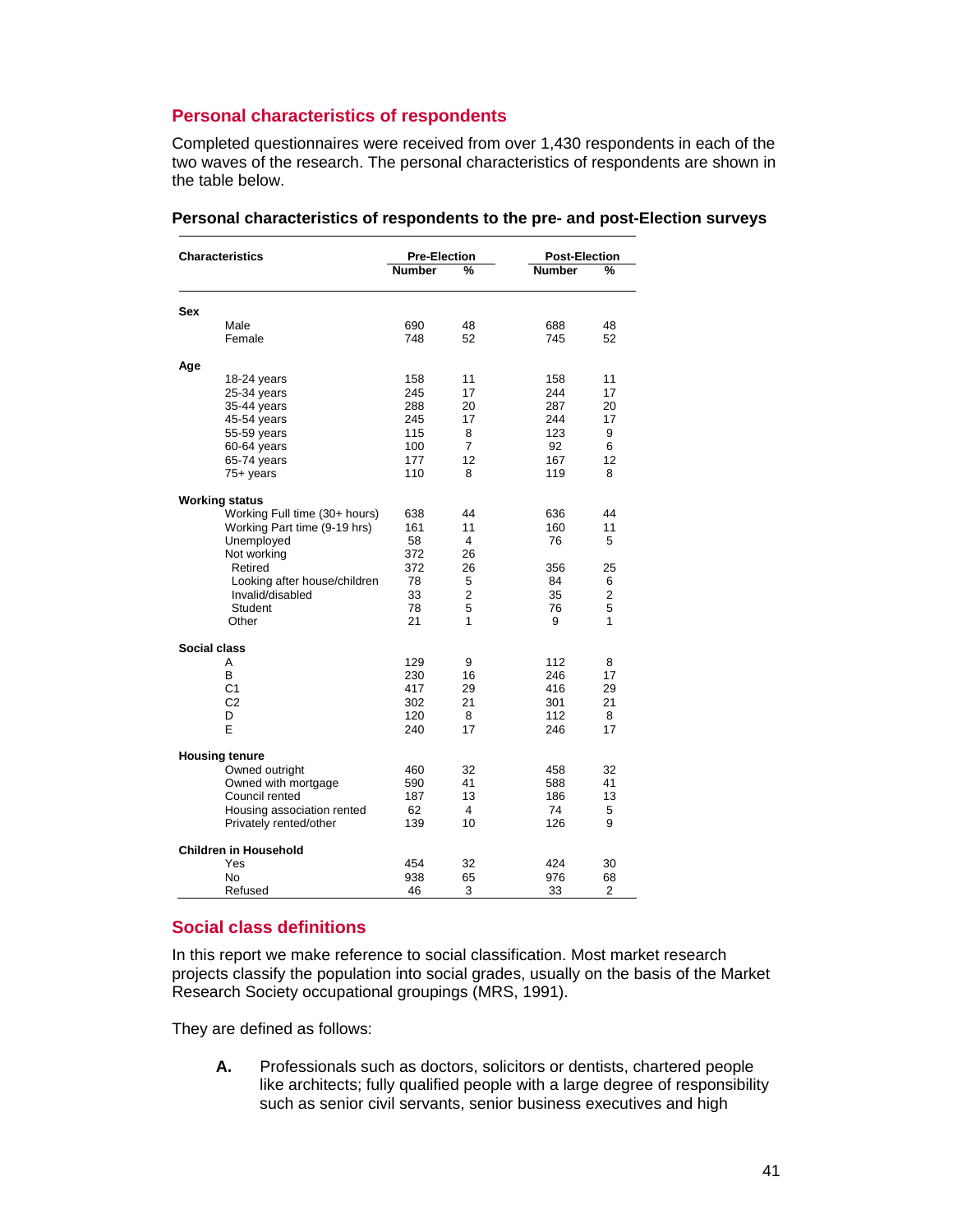ranking grades within the armed forces. Retired people, previously grade A, and their widows.

- **B.** People with very senior jobs such as university lecturers, heads of local government departments, middle management in business organisations, bank managers, police inspectors, and upper grades in the armed forces.
- **C1.** All others doing non-manual jobs, including nurses, technicians, pharmacists, salesmen, publicans, clerical workers, police sergeants and middle ranks of the armed forces.
- **C2.** Skilled manual workers, foremen, manual workers with special qualifications such as lorry drivers, security officers and lower grades of the armed forces.
- **D.** Semi-skilled and unskilled manual workers, including labourers and those serving apprenticeships. Machine minders, farm labourers, lab assistants and postmen.
- **E.** Those on the lowest levels of subsistence including all those dependent upon the state long-term. Casual workers, and those without a regular income.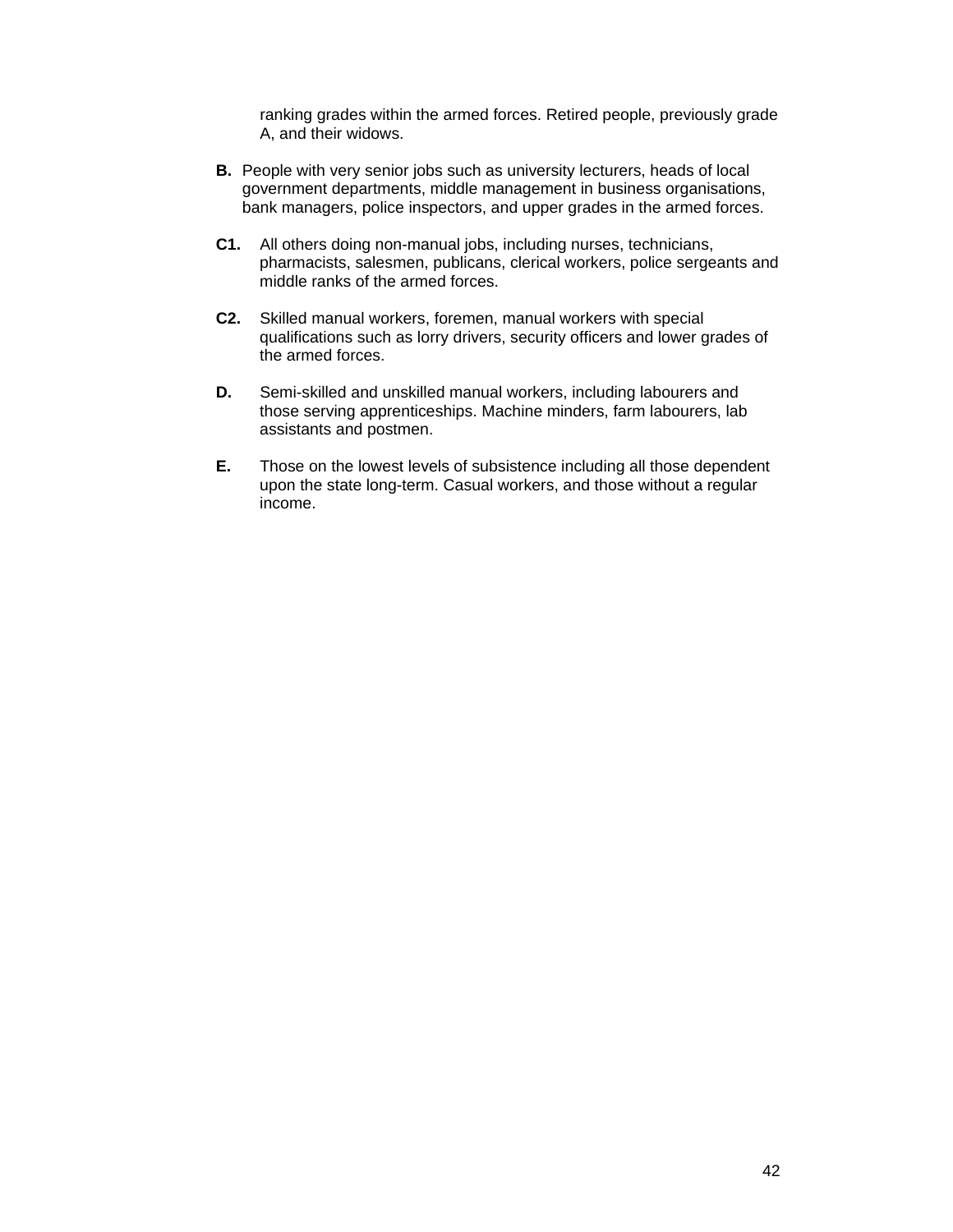# **Appendix 6**  Survey questionnaires

#### **Pre-Election survey**

Q1 The Prime Minister has recently announced that the General Election will be held on 5<sup>th</sup> May. Some people have said they will not vote in the General Election, while others will vote. I would like to know how certain it is that you will actually cast your vote. On a ten point scale, if 10 would mean you would be absolutely certain to vote and 1 would mean you would be certain not to vote, how likely is it that you will vote?

|  |  |  |  | 3 4 5 6 7 8 9 10 DK |
|--|--|--|--|---------------------|

# ⇒ **IF = 1**

Is that because you are not registered to vote or because you would decide not to go and vote?

| Not registered            |  |
|---------------------------|--|
| Decide not to go and vote |  |
| Don't know                |  |

#### **IF 2-10 IN ENGLAND/WALES/SCOTLAND ASK**

Q3a The Conservatives, Labour, the Liberal Democrats, Plaid Cymru (Wales only) / SNP (Scotland only) and other parties will fight the forthcoming General Election in your area. If the general election were tomorrow which party do you think you would vote for?

| Conservative              |   |
|---------------------------|---|
| Labour                    | 2 |
| Liberal Democrats         | 3 |
| <b>SNP</b>                |   |
| <b>Plaid Cymru</b>        | 5 |
| Green                     | 6 |
| <b>UKIP</b>               |   |
| Veritas                   | 8 |
| <b>Scottish Socialist</b> | 9 |
| Other                     |   |
| Don't know                | x |
| Refuse                    |   |
|                           |   |

#### If 2-10 in northern Ireland ask

Q3a The Ulster Unionists (UUP), SDLP, DUP, Sinn Fein and other parties will fight the forthcoming General Election in your area. If the general election were tomorrow which party do you think you would vote for?

| Ulster Unionists (UUP) |   |
|------------------------|---|
| <b>SDLP</b>            | 2 |
| <b>DUP</b>             | 3 |
| Sinn Fein              | 4 |
| Alliance               | 5 |
| <b>PUP</b>             | 6 |
| <b>WP</b>              |   |
| Other                  | 8 |
| Don't know             | 9 |
| Refuse                 |   |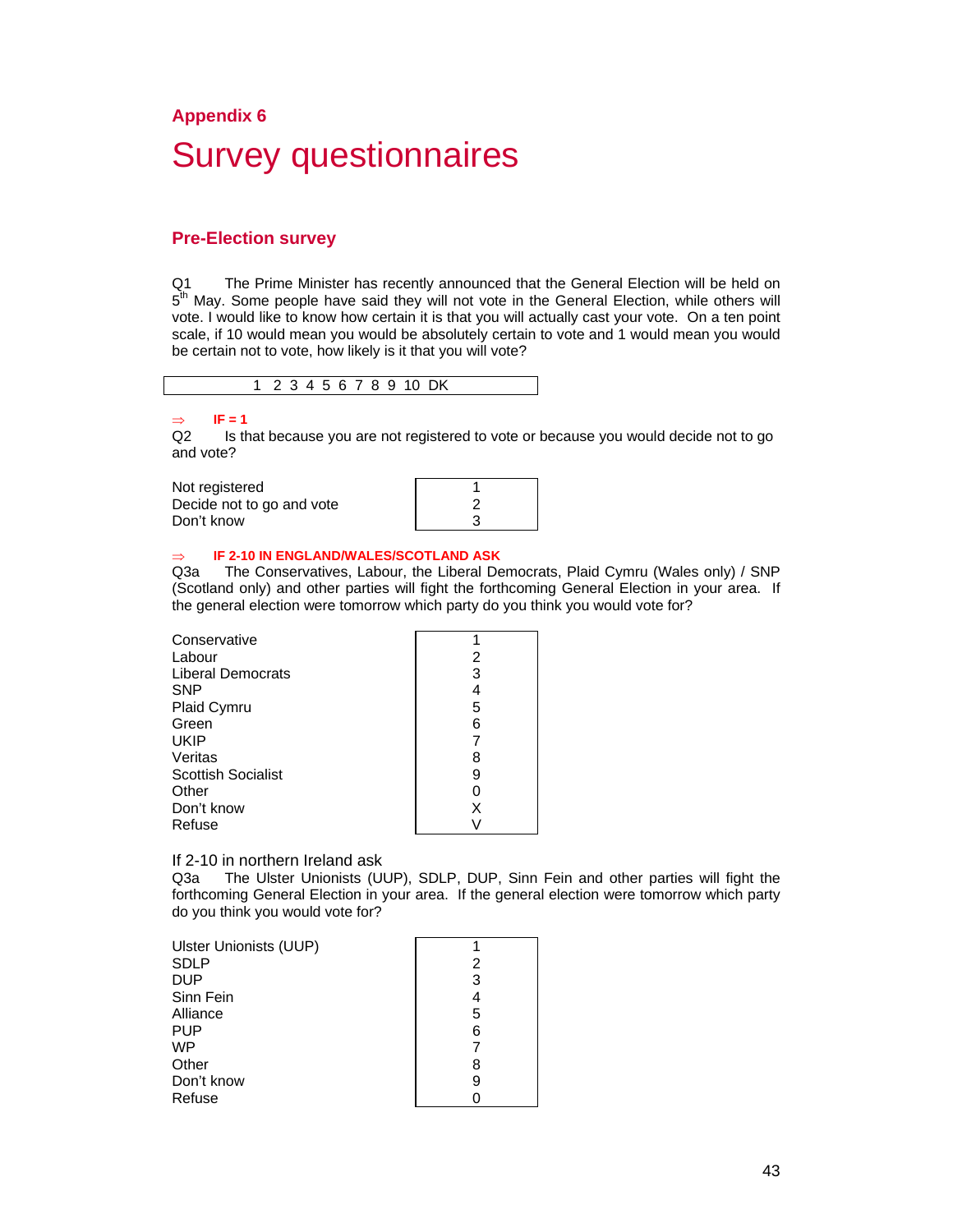#### ⇒ **IF REFUSE AT EITHER Q3A ASK**

Q3b Can I just ask, do you already know which party you will vote for in the General Election?

| Yes        |  |
|------------|--|
| No         |  |
| Don't know |  |
| Refuse     |  |

# ⇒ **ASK ALL**

How much interest do you generally have in what is going on in politics? Would you say….. READ OUT.

| A lot       |   |
|-------------|---|
| A little    | ົ |
| None at all | 3 |
| Don't know  |   |

Q5 Which, if any, of the following sources have you used or will you use to get information about political issues during the General Election campaign? READ OUT

Q6 And which one of those sources have you used or will you use the most often to get information about political issues during the General Election campaign? READ OUT IF NECESSARY

|                            | Q5             | Q6         |
|----------------------------|----------------|------------|
|                            | All sources    | Most often |
|                            |                | Used       |
| Television programmes      | 1              |            |
| Radio                      | $\mathfrak{p}$ | 2          |
| Broadsheet newspapers      |                |            |
| like the Times, The        | 3              | 3          |
| Telegraph or The           |                |            |
| Guardian                   |                |            |
| Tabloid newspapers like    |                |            |
| The Sun, Mirror and        | 4              | 4          |
| Daily Mail                 |                |            |
| A local newspaper          | 5              | 5          |
| The Internet               | 6              | 6          |
| Campaign material from     |                |            |
| the political parties like | 7              | 7          |
| leaflets etc               |                |            |
| Conversations with         |                |            |
| friends, colleagues or     | 8              | 8          |
| relatives                  |                |            |
| Something else             | 9              | 9          |
| None of them               | 0              | 0          |
| Don't know                 | Χ              | x          |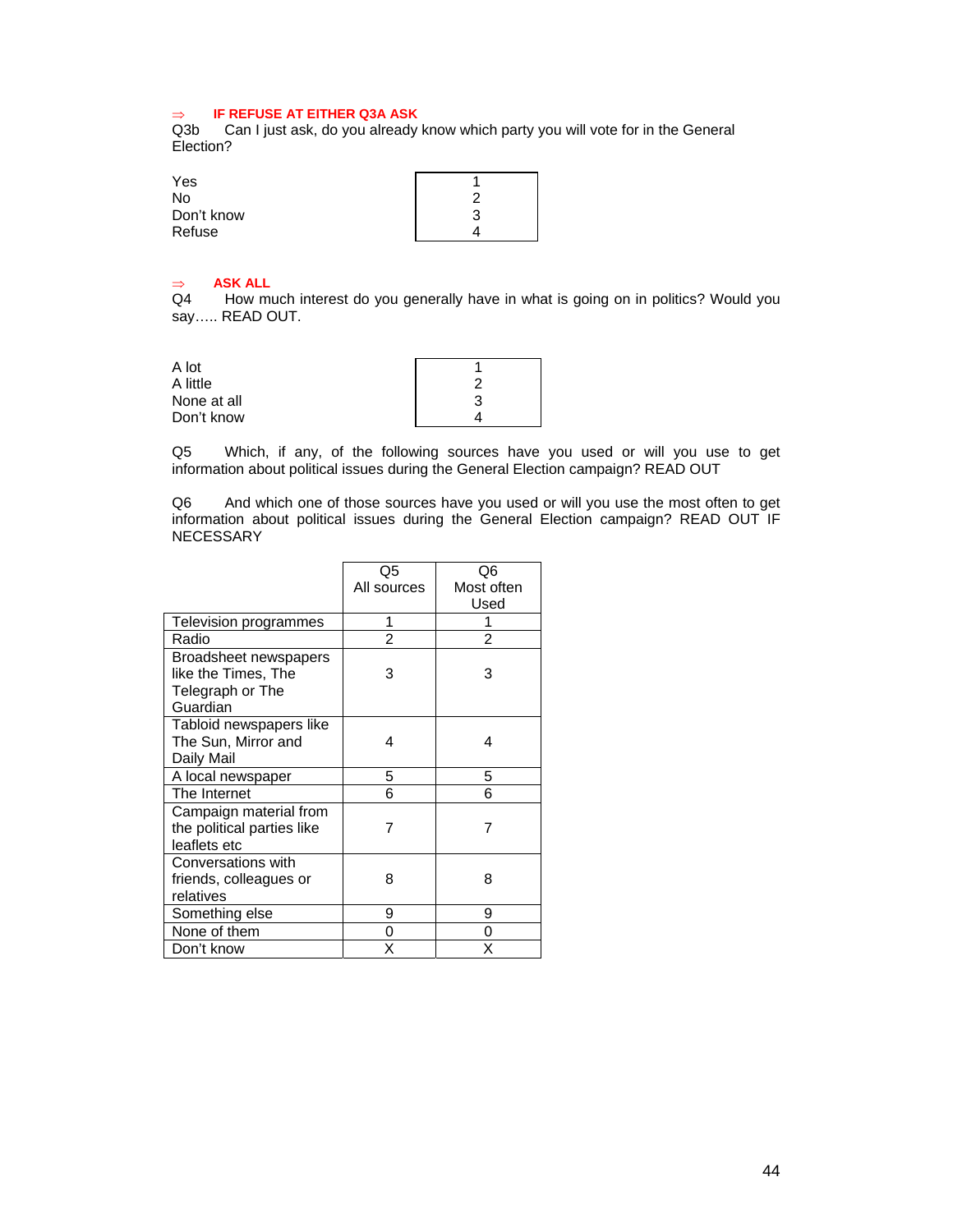# ⇒ **IF HAVE NOT/WILL NOT USE TELEVISION PROGRAMMES AT Q5, GO TO Q9**

Thinking specifically about television programmes, from which, if any, of the following sources have you used or will you use to get information about political issues during the General Election campaign?

Q8 And which one of those sources have you used or will you use the most often to get information about political issues during the General Election campaign? READ OUT IF NECESSARY

|                        |             | Q8         |
|------------------------|-------------|------------|
|                        | All sources | Most often |
|                        |             | used       |
| <b>Current affairs</b> |             |            |
| programmes eg          |             |            |
| Question Time or       |             |            |
| Newsnight              |             |            |
| News broadcasts        | 2           | 2          |
| Documentaries on       |             |            |
| specific issues        | 3           | 3          |
| Chat shows/            |             |            |
| discussion             | 4           | 4          |
| programmes             |             |            |
| Other                  | 5           | 5          |
| None of them           | 6           | 6          |
| Don't know             |             |            |
|                        |             |            |
| Something else         | 9           | 9          |
| Don't know             | x           | x          |

#### ⇒ **ASK ALL**

Q9 In the lead up to the General Election, a lot of time on television news broadcasts (eg BBC 6 o' clock news) is being spent on politics and the election campaign. How much attention do you generally pay to these items? Would you say…READ OUT

| A lot                       |  |
|-----------------------------|--|
| A little                    |  |
| None at all                 |  |
| Never watch news broadcasts |  |
| Don't know                  |  |

Q10 Which one of the following best describes what you usually do when election coverage appears on TV? READ OUT

| Watch it regardless of which party is |   |
|---------------------------------------|---|
| featured                              |   |
| Watch it only if the party you        | 2 |
| support is featured                   |   |
| Switch to another channel to avoid    | З |
| coverage                              |   |
| Switch the TV off                     |   |
| Don't know                            | 5 |
|                                       |   |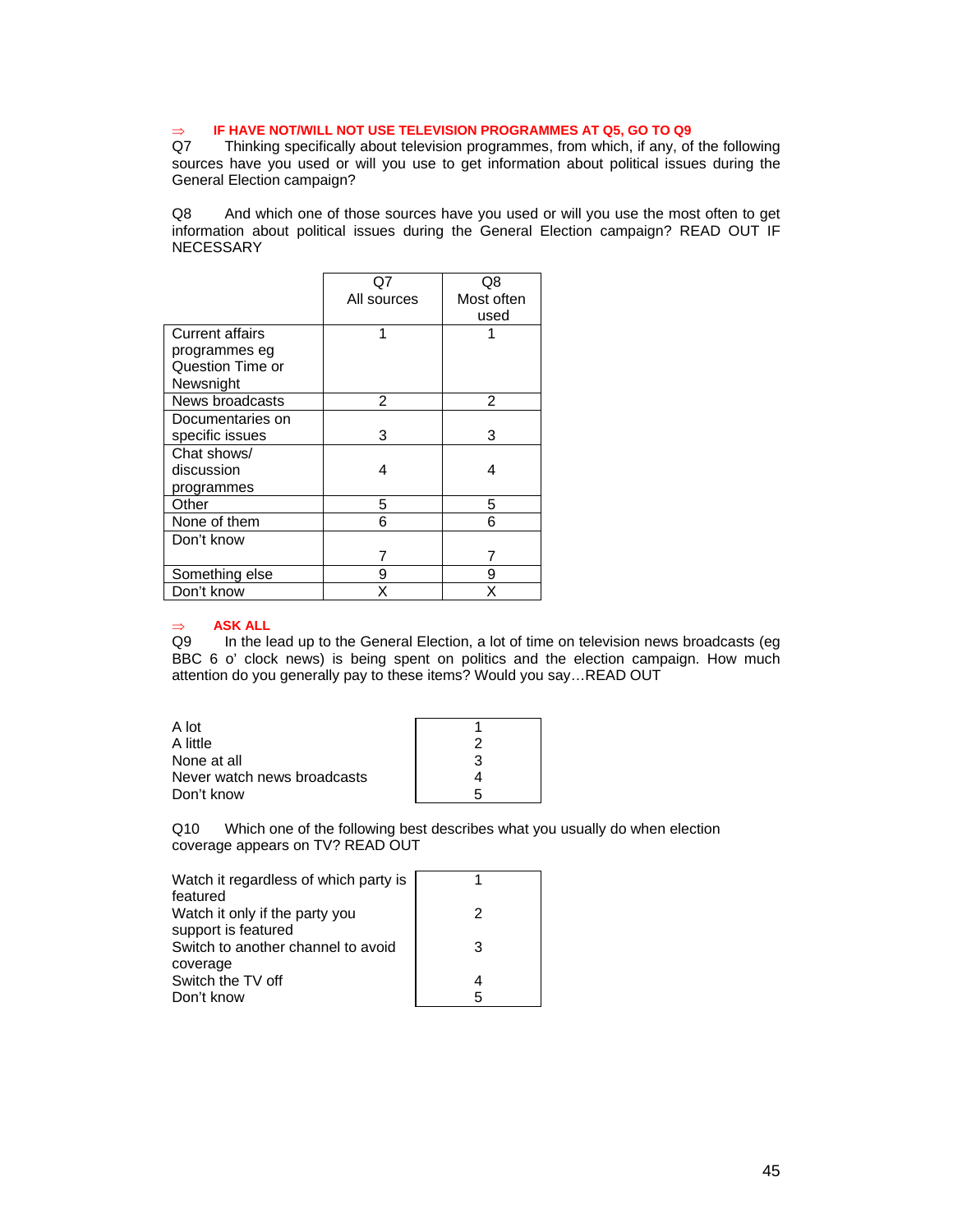Q11 Thinking about television coverage of the General Election so far, how much time do you think has been devoted to each of the following? Would you say…. RANDOMISE ORDER

- $1 = \text{Far too much time}$
- $2 =$  Rather too much time
- 3 = About the right amount of time
- $4 =$  Rather too little time
- $5 =$  Far too little time

| Results of opinion polls                                                 | 1 2 3 4 5 DK |
|--------------------------------------------------------------------------|--------------|
| Personalities of politicians                                             | 1 2 3 4 5 DK |
| Policies of the parties                                                  | 1 2 3 4 5 DK |
| Analysis by TV's own political<br>correspondents                         | 1 2 3 4 5 DK |
| Analysis by other outside experts<br>(not politicians or TV journalists) | 1 2 3 4 5 DK |
| Press conferences, walkabouts or<br>other appearances by politicians     | 1 2 3 4 5 DK |

Q12 Still thinking about television coverage of the General Election so far, how much time do you think has been devoted to it…….? Would you say….

 $1 = \text{Far too much time}$ 

 $2 =$  Rather too much time

3 = About the right amount of time

 $4 =$  Rather too little time

 $5 =$  Far too little time

In general On BBC1 On BBC<sub>2</sub> On ITV On Channel 4 On Channel 5 On the 24 hour news channel Sky News On the 24 hour news channel BBC News 24 On the 24 hour news channel ITV News

|  | 1 2 3 4 5 DK |  |  |                 |  |
|--|--------------|--|--|-----------------|--|
|  | 1 2 3 4 5 DK |  |  |                 |  |
|  | 1 2 3 4 5 DK |  |  |                 |  |
|  | 1 2 3 4 5 DK |  |  |                 |  |
|  | 1 2 3 4 5 DK |  |  |                 |  |
|  |              |  |  | 1 2 3 4 5 DK NA |  |
|  |              |  |  | 1 2 3 4 5 DK NA |  |
|  |              |  |  | 1 2 3 4 5 DK NA |  |
|  |              |  |  | 1 2 3 4 5 DK NA |  |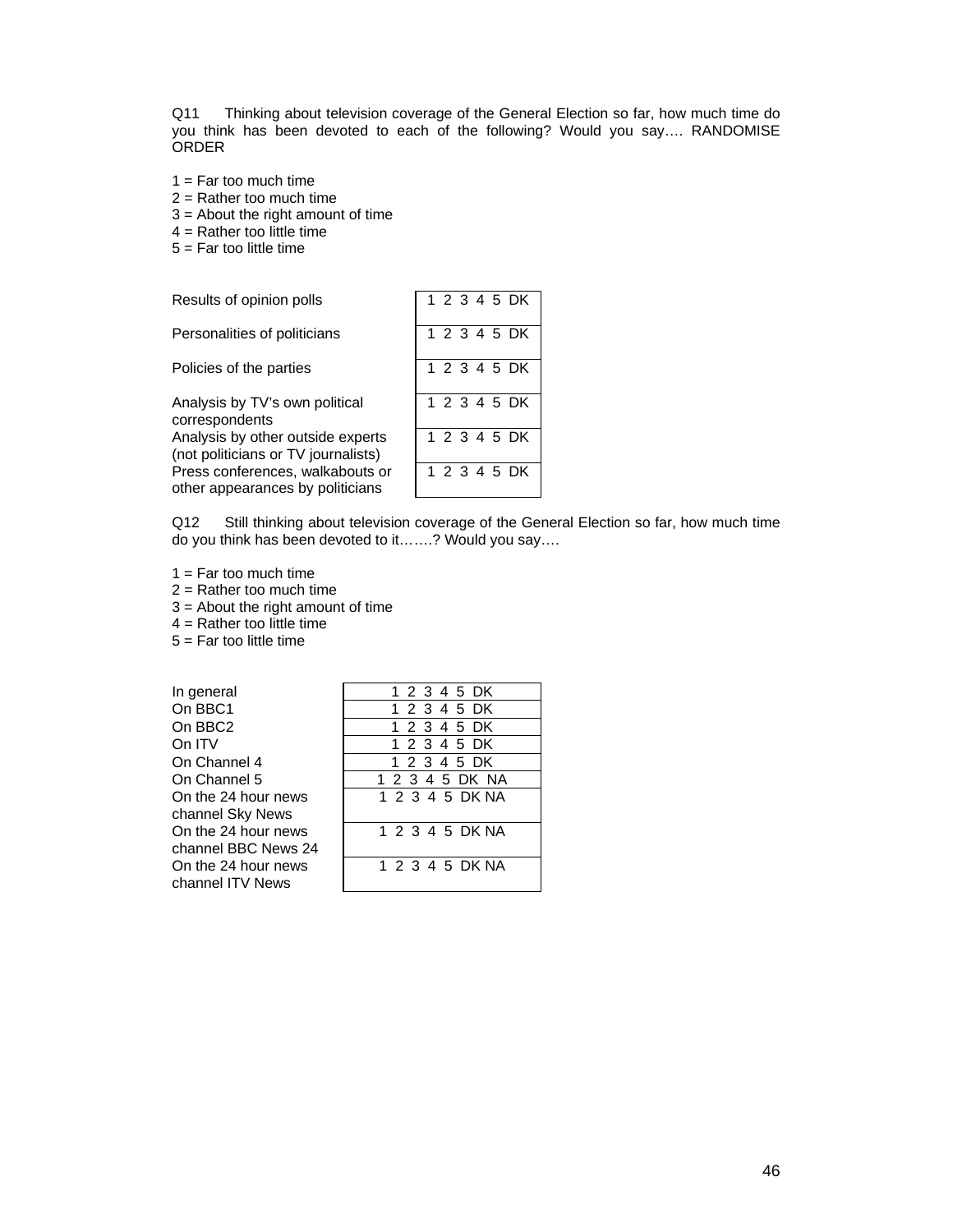Q13 And when it comes to election coverage, which of those TV channels do you think is… READ OUT TV CHANNELS AGAIN IF NECESSARY

- $1 = BBC1$
- $2 = BBC2$
- $3 = ITV$
- $4$  = Channel 4
- $5 =$ Channel  $5$
- 6 = The 24-hour news channel Sky News
- $7 =$ The 24 hour news channel BBC News 24
- $8 =$  The 24-hour news channel ITV News

| The most interesting    |  |
|-------------------------|--|
| The least biased        |  |
| The most entertaining   |  |
| The most accurate       |  |
| The most thorough in    |  |
| dealing with all the    |  |
| issues                  |  |
| The best explaining the |  |
| issues                  |  |
| Then most exciting      |  |
| The most informative    |  |
| The most useful         |  |

| The most interesting                                   |  |  |  |  | 1 2 3 4 5 6 7 8 DK |  |
|--------------------------------------------------------|--|--|--|--|--------------------|--|
| The least biased                                       |  |  |  |  | 1 2 3 4 5 6 7 8 DK |  |
| The most entertaining                                  |  |  |  |  | 1 2 3 4 5 6 7 8 DK |  |
| The most accurate                                      |  |  |  |  | 1 2 3 4 5 6 7 8 DK |  |
| The most thorough in<br>dealing with all the<br>issues |  |  |  |  | 1 2 3 4 5 6 7 8 DK |  |
| The best explaining the<br>issues                      |  |  |  |  | 1 2 3 4 5 6 7 8 DK |  |
| Then most exciting                                     |  |  |  |  | 1 2 3 4 5 6 7 8 DK |  |
| The most informative                                   |  |  |  |  | 1 2 3 4 5 6 7 8 DK |  |
| The most useful                                        |  |  |  |  | 1 2 3 4 5 6 7 8 DK |  |

Q14 Thinking now just about news coverage on television in general, how often do you think it is…….? Would you say…..READ OUT

 $1 =$  Just about always

 $2 =$  Most of the time

 $3 =$  Some of the time

 $4 =$  Never

| Accurate        | 1 2 3 4 DK |
|-----------------|------------|
| Interesting     | 1 2 3 4 DK |
| Informative     | 1 2 3 4 DK |
| <b>Balanced</b> | 1 2 3 4 DK |
| Impartial       | 1 2 3 4 DK |

Q15 Thinking now about the election coverage only on BBC television (BBC1, BBC2, and BBC News24), would you say it has been fair to all the political parties or unfair to one or more of them? If unfair: Which one(s)?

| Fair to all parties             |   |
|---------------------------------|---|
| Unfair to Labour                | 2 |
| Unfair to the Conservatives     | 3 |
| Unfair to the Liberal Democrats |   |
| Unfair to the SNP               | 5 |
| Unfair to Plaid Cymru           | 6 |
| Unfair to other parties         |   |
| Don't know                      |   |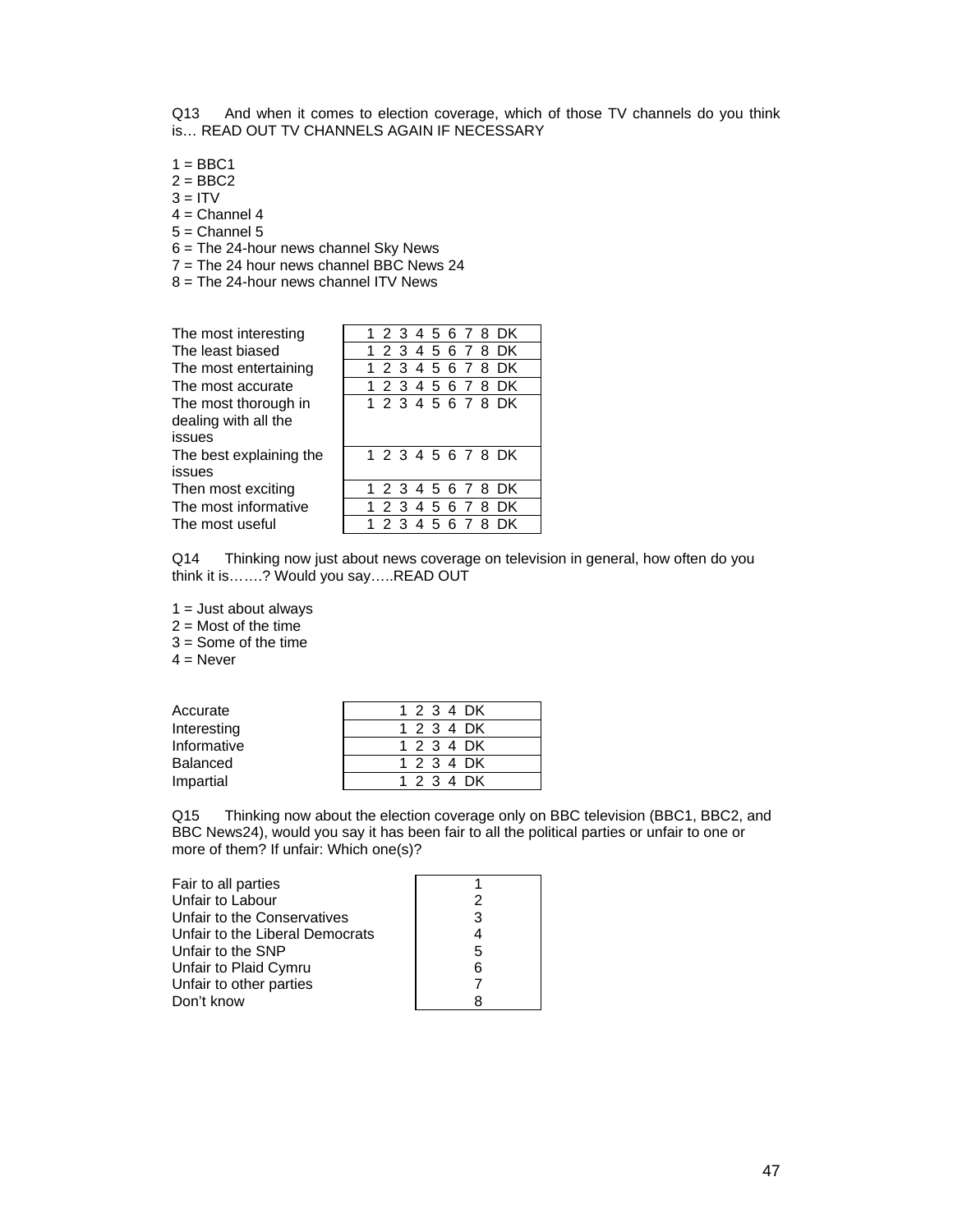Q16 Thinking now about the election coverage only on ITV television (ITV1 and ITV News) would you say it has been fair to all the political parties or unfair to one or more of them? If unfair: Which one(s)?

| Fair to all parties             |   |
|---------------------------------|---|
| Unfair to Labour                | 2 |
| Unfair to the Conservatives     | 3 |
| Unfair to the Liberal Democrats | 4 |
| Unfair to the SNP               | 5 |
| Unfair to Plaid Cymru           | 6 |
| Unfair to other parties         |   |
| Don't know                      |   |

Q17 Thinking now about the election coverage only on Channel 4 would you say it has been fair to all the political parties or unfair to one or more of them? If unfair: Which one(s)?

| Fair to all parties             |   |
|---------------------------------|---|
| Unfair to Labour                | 2 |
| Unfair to the Conservatives     | 3 |
| Unfair to the Liberal Democrats |   |
| Unfair to the SNP               | 5 |
| Unfair to Plaid Cymru           | 6 |
| Unfair to other parties         |   |
| Don't know                      |   |

Q18 Thinking now about the election coverage only on Channel 5, would you say it has been fair to all the political parties or unfair to one or more of them? If unfair: Which one(s)?

| Fair to all parties             |   |
|---------------------------------|---|
| Unfair to Labour                | 2 |
| Unfair to the Conservatives     | 3 |
| Unfair to the Liberal Democrats | 4 |
| Unfair to the SNP               | 5 |
| Unfair to Plaid Cymru           | 6 |
| Unfair to other parties         | 7 |
| Don't receive Channel 5         | 8 |
| Don't know                      | g |

Q19 Thinking now about the election coverage only on Sky News, would you say it has been fair to all the political parties or unfair to one or more of them? If unfair: Which one(s)?

| Fair to all parties             |   |
|---------------------------------|---|
| Unfair to Labour                | 2 |
| Unfair to the Conservatives     | 3 |
| Unfair to the Liberal Democrats | 4 |
| Unfair to the SNP               | 5 |
| Unfair to Plaid Cymru           | 6 |
| Unfair to other parties         |   |
| Don't receive Sky News          | 8 |
| Don't know                      | q |
|                                 |   |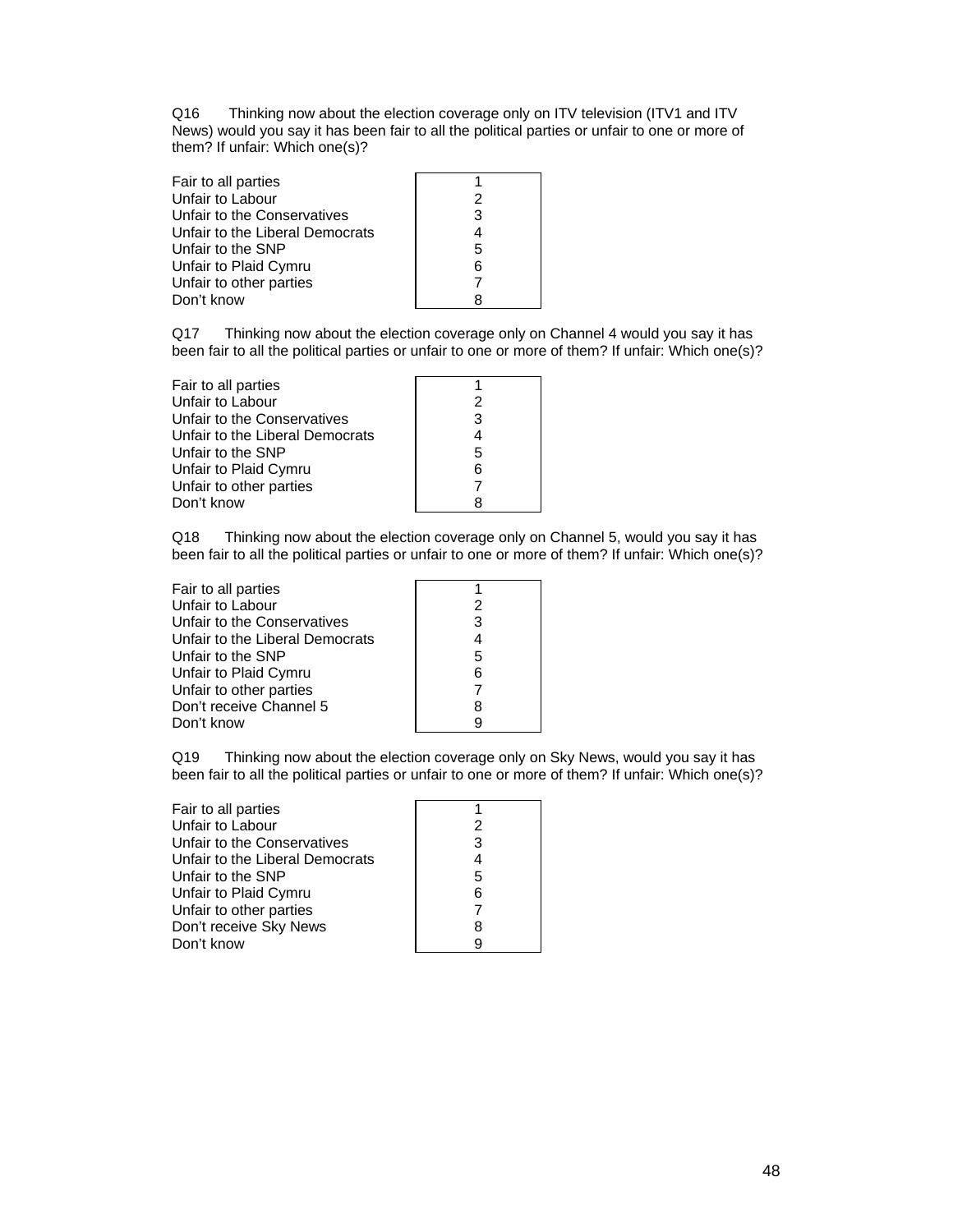Q20 Television Party Political Broadcasts at election time aim to tell people what each political party stands for. However, some people say they are out of date because the media covers all necessary issues whilst others say they still have a role to play in getting political parties views across to the electorate. What about you? How important do you think it is for television to show Party Election Broadcasts during General Election Campaigns? Would you say….READ OUT

| Very important                    |   |
|-----------------------------------|---|
| Quite important                   | 2 |
| Neither important nor unimportant | 3 |
| Not very important                |   |
| Not at all important              | 5 |
| Don't know                        | հ |
|                                   |   |

Q21 How much attention do you usually pay to Party Election Broadcasts?

| A lot of attention               |   |
|----------------------------------|---|
| A reasonable amount of attention |   |
| Not much attention               | З |
| No attention at all              |   |
| Don't know                       | h |

Q22 Do you receive a multi-channel TV service, whether through Sky, Freeview, or a cable provider, such as NTL or Telewest at home. By multi-channel TV service, I mean any service where you receive more than the four or five main terrestrial channels (BBC1, BBC2, ITV1, Channel 4, Five)?

| Yes    |   |
|--------|---|
| No     |   |
| Refuse | ╭ |

#### **IF NO, DON'T KNOW, GO TO CLASSIFICATION**

Q23 How do you receive the additional channels on your main set? ONLY READ OUT **IFNECESSARY** 

| Satellite (usually Sky Digital) and<br>pay monthly subscription                                |        |
|------------------------------------------------------------------------------------------------|--------|
| Satellite (usually Sky Digital) and no<br>monthly subscription (sometimes<br>known as Freesat) | 2      |
| Freeview - through a set top box or<br>digibox                                                 | 3      |
| Freeview - integrated TV (TV with<br>built in Freeview - don't need aset<br>top box)           | 4      |
| Cable - usually NTL or Telewest<br>Other (specify)                                             | 5<br>6 |
| Don't know                                                                                     | 9      |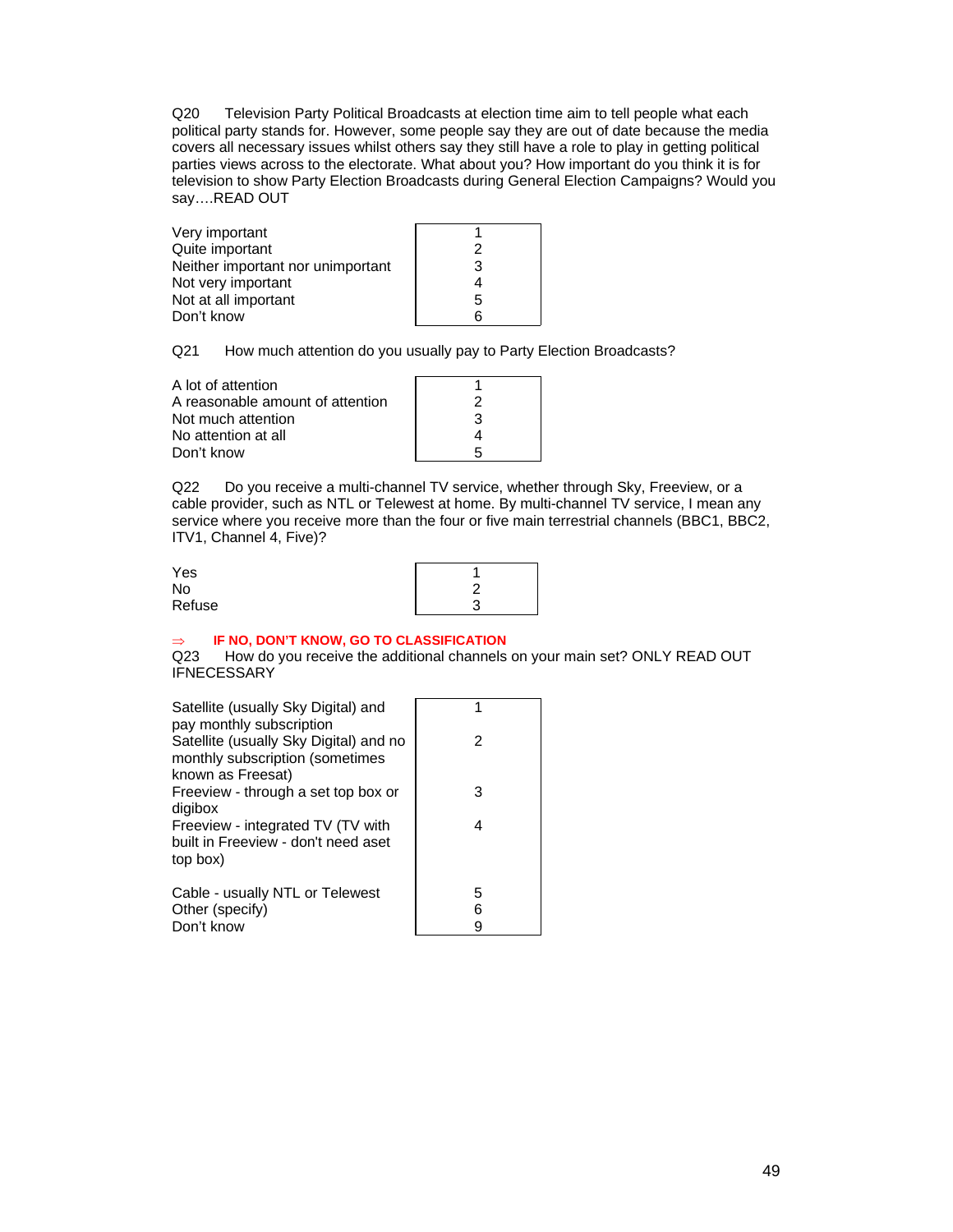#### **Post-Election survey**

Q1 I would like you to think back, very carefully to the general election on May 5th. Many people we have spoken to were not able to go and vote in the election. Did you actually cast your vote in the general election?

| Yes – voted       |  |
|-------------------|--|
| No – did not vote |  |
| Refuse/DK         |  |

#### ⇒ **IF DID NOT VOTE**

Q2 Is that because you are not registered to vote or because you decided not to go and vote?

Not registered Decide not to go and vote Don't know

| 2 |  |
|---|--|
| 3 |  |
|   |  |

#### ⇒ **IF VOTED IN GB ASK**

Q3a Could you tell me the party you actually voted for? Was it the Conservative, Labour, Liberal Democrats, Plaid Cymru/SNP or another party?

| Conservative       |   |
|--------------------|---|
| Labour             | 2 |
| Liberal Democrats  | 3 |
| SNP                |   |
| Plaid Cymru        | 5 |
| Green              | 6 |
| UKIP               |   |
| Veritas            |   |
| Scottish Socialist |   |
| Other              |   |
| Don't know         | х |
| Refuse             |   |
|                    |   |

#### ⇒ **IF VOTED IN NORTHERN IRELAND ASK**

Q3a Could you tell me the party you actually voted for? Was it the Ulster Unionists, SDLP, DUP, Sinn Fein or for another party?

| Ulster Unionists (UUP) |   |
|------------------------|---|
| SDLP                   | 2 |
| DUP                    | 3 |
| Sinn Fein              |   |
| Alliance               | 5 |
| PUP                    | 6 |
| WP                     |   |
| Other                  | 8 |
| Don't know             | 9 |
| Refuse                 |   |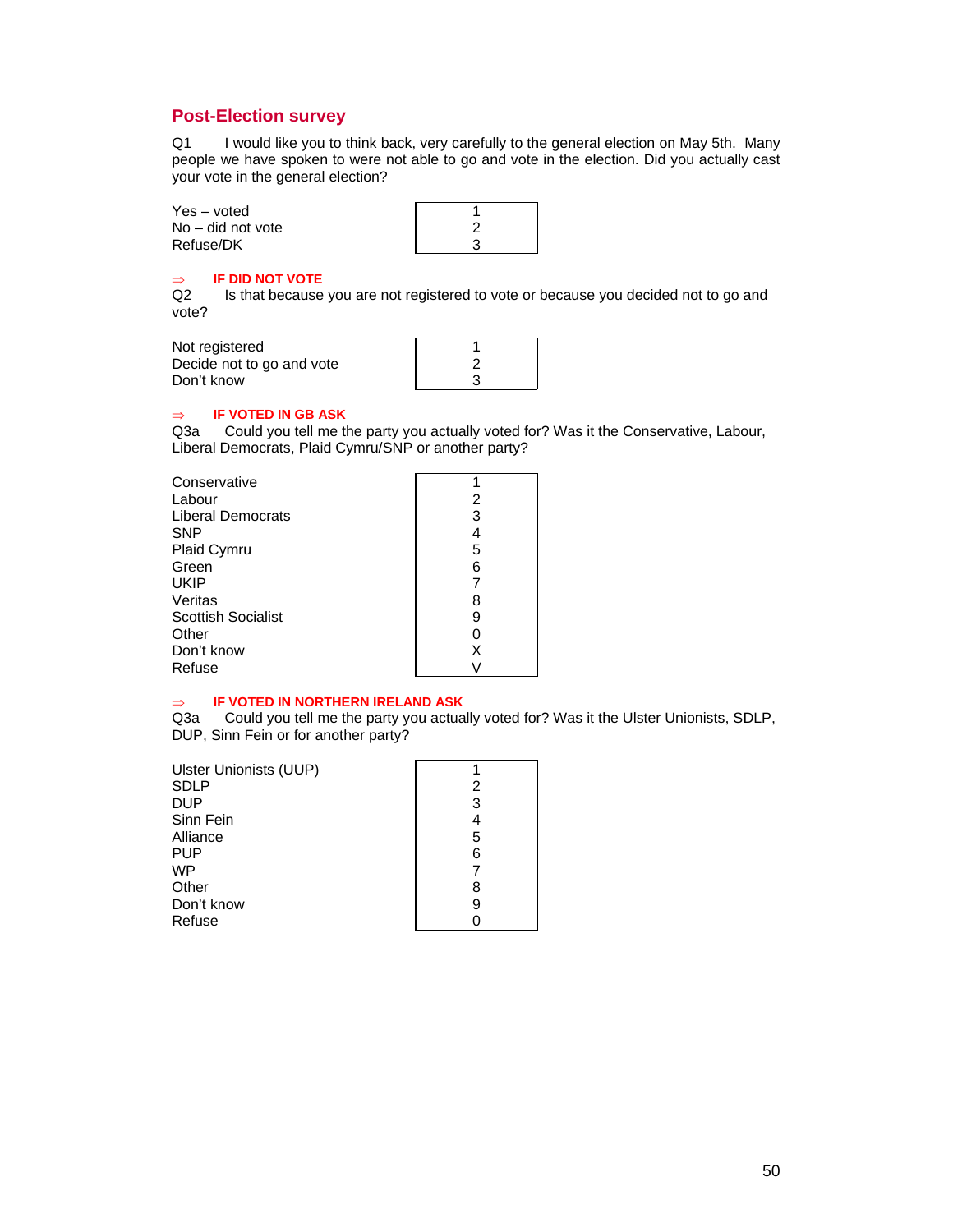#### ⇒ **ASK ALL VOTERS:**

Q3B How long ago did you decide that you would definitely vote the way you did? Was it…READ OUT

| Before the start of this year |   |
|-------------------------------|---|
| Sometime this year            | 2 |
| Early in the campaign         | 3 |
| Later in the campaign         |   |
| Only in the last day or so    | 5 |
| Don't know                    |   |

# ⇒ **ASK ALL**

How much interest do you generally have in what is going on in politics? Would you say….. READ OUT.

| A lot       |   |
|-------------|---|
| A little    |   |
| None at all | 3 |
| Don't know  |   |

Q5 Which, if any, of the following sources did you use to get information about political issues during the General Election campaign? READ OUT

Q6 And which one of those sources did you use most often to get information about political issues during the General Election campaign? READ OUT IF NECESSARY

|                                     | Q5             | Q6             |
|-------------------------------------|----------------|----------------|
|                                     | Αll            | Most           |
|                                     | sources        | often          |
|                                     |                | used           |
| Television programmes               |                | 1              |
| Radio                               | $\mathfrak{p}$ | $\overline{2}$ |
| Broadsheet newspapers like the      |                |                |
| Times, The Telegraph or The         | 3              | 3              |
| Guardian                            |                |                |
| Tabloid newspapers like The Sun,    |                |                |
| Mirror and Daily Mail               | 4              | 4              |
| A local newspaper                   | 5              | 5              |
| The Internet                        | 6              | 6              |
| Campaign material from the          |                |                |
| political parties like leaflets etc |                | 7              |
| Conversations with friends,         |                |                |
| colleagues or relatives             | 8              | 8              |
| Something else                      | 9              | 9              |
| None of them                        | 0              | 0              |
| Don't know                          | x              | x              |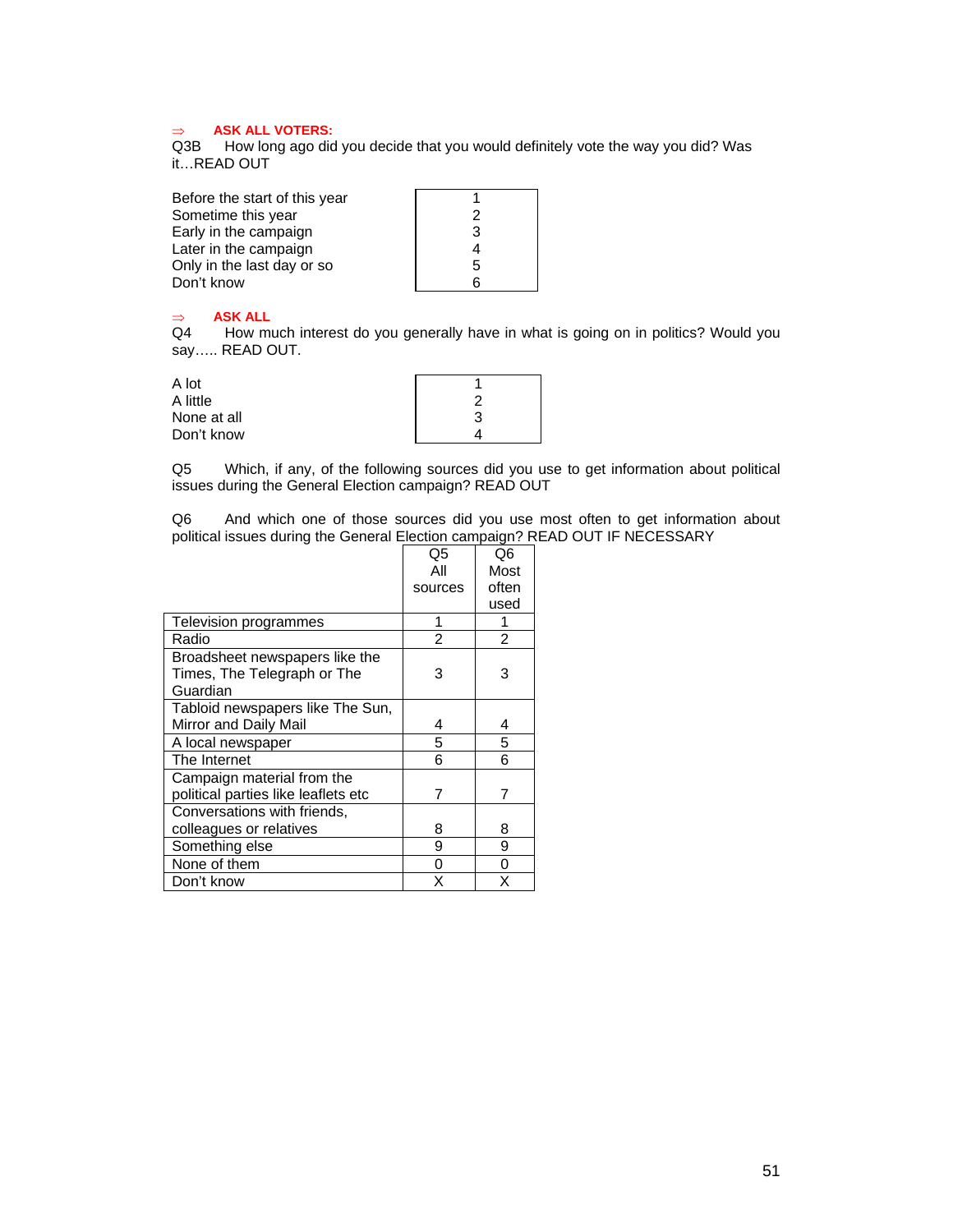# ⇒ **IF HAVE NOT/WILL NOT USE TELEVISION PROGRAMMES AT Q5, GO TO Q9**

Thinking specifically about television programmes, from which, if any, of the following sources did you use to get information about political issues during the General Election campaign?

Q8 And which one of those sources did you use the most often to get information about political issues during the General Election campaign? READ OUT IF NECESSARY

|                                   | Q7             | Q8    |
|-----------------------------------|----------------|-------|
|                                   | All            | Most  |
|                                   | sources        | often |
|                                   |                | used  |
| Current affairs programmes eg     | 1              |       |
| <b>Question Time or Newsnight</b> |                |       |
| News broadcasts                   | $\mathfrak{p}$ | 2     |
| Documentaries on specific issues  |                |       |
|                                   | 3              | 3     |
| Chat shows/ discussion            |                |       |
| programmes                        | 4              | 4     |
| Other                             | 5              | 5     |
| None of them                      | 6              | 6     |
| Don't know                        |                |       |
|                                   |                |       |
| Something else                    | 9              | 9     |
| Don't know                        | x              | x     |

#### ⇒ **ASK ALL**

Q9 During the General Election, a lot of time on television news broadcasts (eg BBC 6 o' clock news) was spent on politics and the election campaign. How much attention did you generally pay to these items? Would you say…READ OUT

| A lot                       |   |
|-----------------------------|---|
| A little                    |   |
| None at all                 | З |
| Never watch news broadcasts |   |
| Don't know                  | h |

Q10 Which one of the following best describes what you usually did when election coverage appeared on TV? READ OUT

| Watched it regardless of which   |   |
|----------------------------------|---|
| party is featured                |   |
| Watched it only if the party you | 2 |
| support is featured              |   |
| Switched to another channel to   | З |
| avoid coverage                   |   |
| Switched the TV off              |   |
| Don't know                       | 5 |
|                                  |   |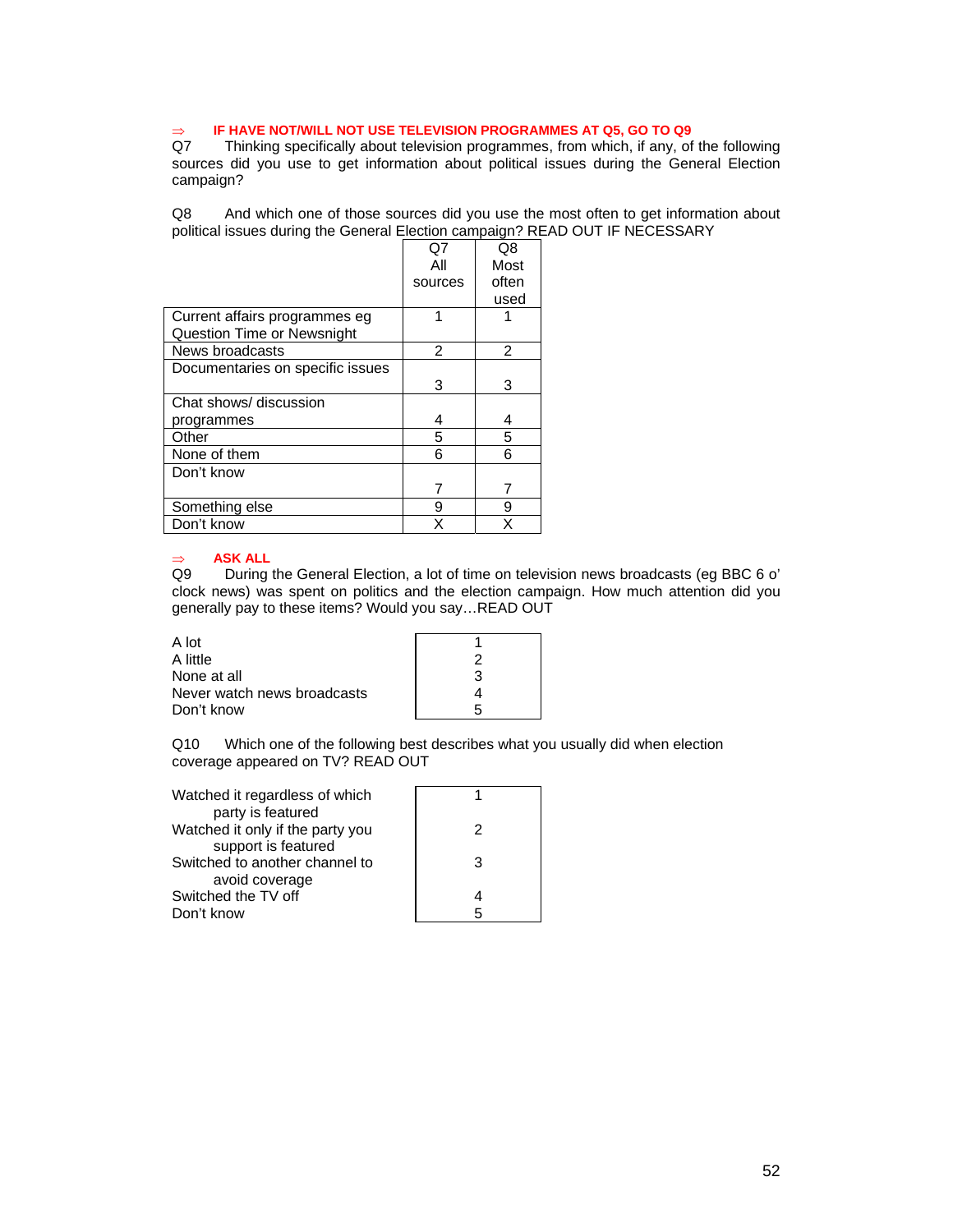Q Thinking about television coverage of the General Election campaign, did television coverage contain topics that mattered to you personally?

| Yes        |  |
|------------|--|
| No         |  |
| Don't know |  |

Q11 Thinking about television coverage of the General Election campaign, how much time do you think was devoted to each of the following? Would you say…. RANDOMISE ORDER

- $1 = \text{Far too much time}$
- $2 =$ Rather too much time
- 3 = About the right amount of time
- $4$  = Rather too little time
- $5 =$  Far too little time

| Results of opinion polls                                                 | 1 2 3 4 5 DK |
|--------------------------------------------------------------------------|--------------|
| Personalities of politicians                                             | 1 2 3 4 5 DK |
| Policies of the parties                                                  | 1 2 3 4 5 DK |
| Analysis by TV's own political<br>correspondents                         | 1 2 3 4 5 DK |
| Analysis by other outside experts<br>(not politicians or TV journalists) | 1 2 3 4 5 DK |
| Press conferences, walkabouts or<br>other appearances by politicians     | 1 2 3 4 5 DK |

Q12 Still thinking about television coverage of the General Election campaign, how much time do you think was devoted to it…….? Would you say….

- $1 = Far$  too much time
- 2 = Rather too much time
- 3 = About the right amount of time
- $4$  = Rather too little time
- 5 = Far too little time

| In general          | 1 2 3 4 5 DK    |
|---------------------|-----------------|
| On BBC1             | 1 2 3 4 5 DK    |
| On BBC <sub>2</sub> | 1 2 3 4 5 DK    |
| On ITV              | 1 2 3 4 5 DK    |
| On Channel 4        | 1 2 3 4 5 DK    |
| On Channel 5        | 1 2 3 4 5 DK NA |
| On the 24 hour news | 1 2 3 4 5 DK NA |
| channel Sky News    |                 |
| On the 24 hour news | 1 2 3 4 5 DK NA |
| channel BBC News 24 |                 |
| On the 24 hour news | 1 2 3 4 5 DK NA |
| channel ITV News    |                 |
|                     |                 |

|  | 1 2 3 4 5 DK |  |  |                 |  |
|--|--------------|--|--|-----------------|--|
|  | 1 2 3 4 5 DK |  |  |                 |  |
|  | 1 2 3 4 5 DK |  |  |                 |  |
|  | 1 2 3 4 5 DK |  |  |                 |  |
|  | 1 2 3 4 5 DK |  |  |                 |  |
|  |              |  |  | 1 2 3 4 5 DK NA |  |
|  |              |  |  | 1 2 3 4 5 DK NA |  |
|  |              |  |  | 1 2 3 4 5 DK NA |  |
|  |              |  |  | 1 2 3 4 5 DK NA |  |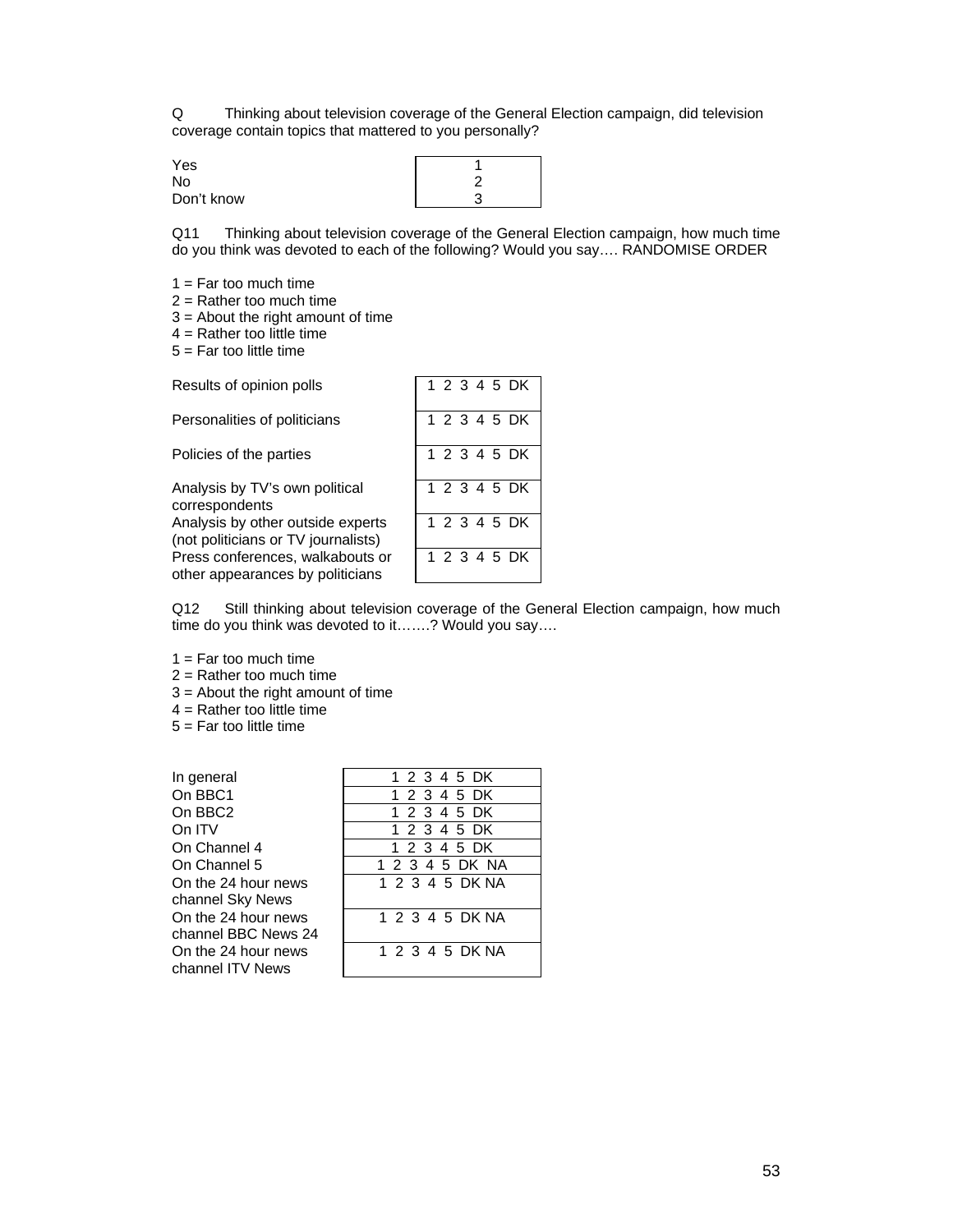Q13 And when it came to election coverage, which of those TV channels do you think was… READ OUT TV CHANNELS AGAIN IF NECESSARY

- $1 = BBC1$
- $2 = BBC2$
- $3 = ITV$
- $4$  = Channel 4
- $5 =$ Channel  $5$
- 6 = The 24-hour news channel Sky News
- $7 =$ The 24 hour news channel BBC News 24
- 8 = The 24-hour news channel ITV News

| The most interesting    |  |
|-------------------------|--|
| The least biased        |  |
| The most entertaining   |  |
| The most accurate       |  |
| The most thorough in    |  |
| dealing with all the    |  |
| issues                  |  |
| The best explaining the |  |
| issues                  |  |
| Then most exciting      |  |
| The most informative    |  |
| The most useful         |  |

| The most interesting                                   |       |  |  |  | 1 2 3 4 5 6 7 8 DK |  |
|--------------------------------------------------------|-------|--|--|--|--------------------|--|
| The least biased                                       |       |  |  |  | 1 2 3 4 5 6 7 8 DK |  |
| The most entertaining                                  |       |  |  |  | 1 2 3 4 5 6 7 8 DK |  |
| The most accurate                                      |       |  |  |  | 1 2 3 4 5 6 7 8 DK |  |
| The most thorough in<br>dealing with all the<br>issues |       |  |  |  | 1 2 3 4 5 6 7 8 DK |  |
| The best explaining the<br>issues                      |       |  |  |  | 1 2 3 4 5 6 7 8 DK |  |
| Then most exciting                                     |       |  |  |  | 1 2 3 4 5 6 7 8 DK |  |
| The most informative                                   |       |  |  |  | 1 2 3 4 5 6 7 8 DK |  |
| The most useful                                        | 1 2 3 |  |  |  | 4 5 6 7 8 DK       |  |

Q14 Thinking now just about news coverage on television in general, how often do you think it is…….? Would you say…..READ OUT

 $1 =$  Just about always

 $2 =$  Most of the time

 $3 =$  Some of the time

 $4 =$  Never

| Accurate    | 1 2 3 4 DK |
|-------------|------------|
| Interesting | 1 2 3 4 DK |
| Informative | 1 2 3 4 DK |
| Balanced    | 1 2 3 4 DK |
| Impartial   | 1 2 3 4 DK |

Q15 Thinking now about the election coverage only on BBC television (BBC1, BBC2, and BBC News24), would you say it was fair to all the political parties or unfair to one or more of them? If unfair: Which one(s)?

| Fair to all parties             |   |
|---------------------------------|---|
| Unfair to Labour                | 2 |
| Unfair to the Conservatives     | 3 |
| Unfair to the Liberal Democrats | 4 |
| Unfair to the SNP               | 5 |
| Unfair to Plaid Cymru           | 6 |
| Unfair to other parties         |   |
| Don't know                      |   |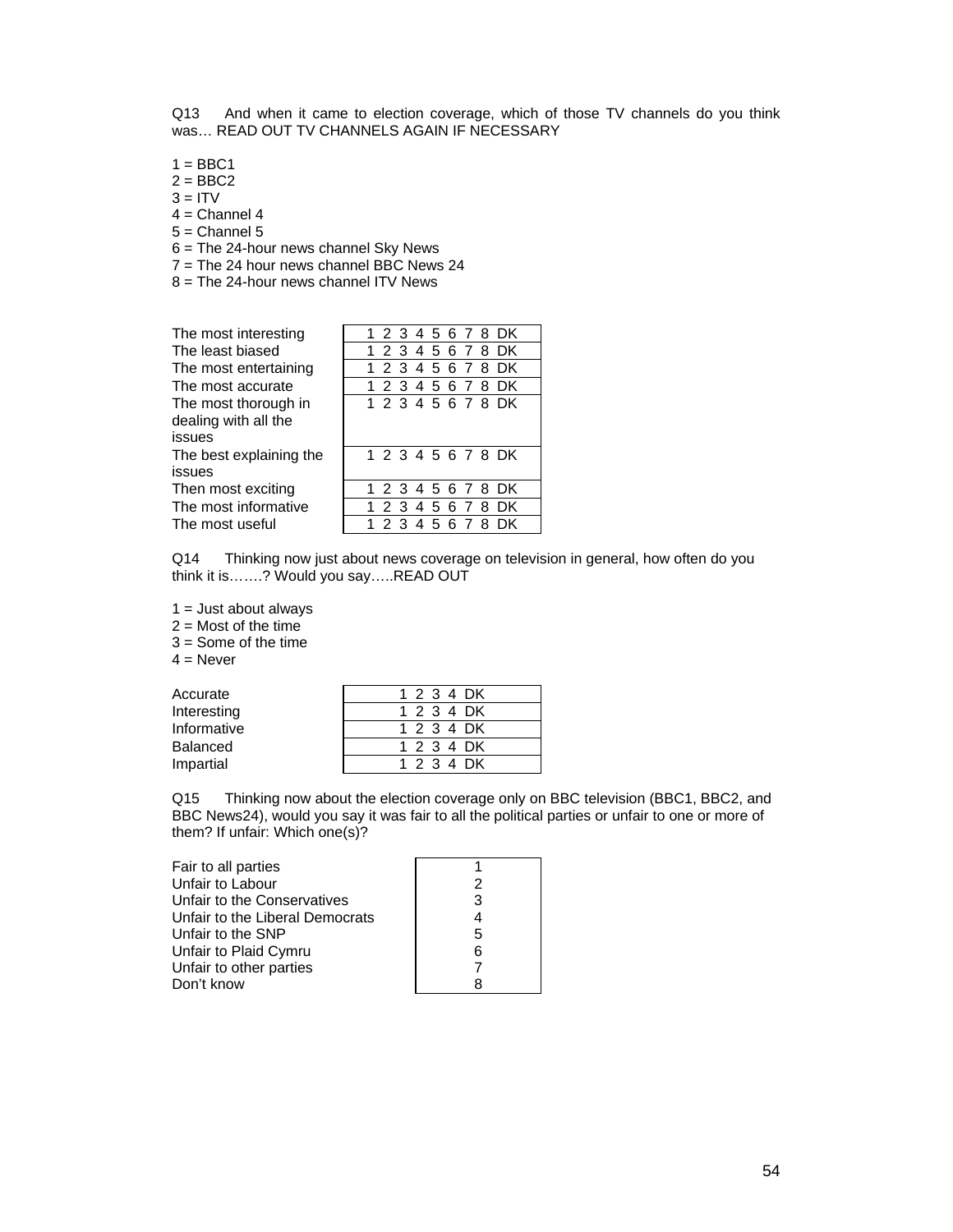Q16 Thinking now about the election coverage only on ITV television (ITV1 and ITV News) would you say it was fair to all the political parties or unfair to one or more of them? If unfair: Which one(s)?

| Fair to all parties             |   |
|---------------------------------|---|
| Unfair to Labour                | 2 |
| Unfair to the Conservatives     | 3 |
| Unfair to the Liberal Democrats | 4 |
| Unfair to the SNP               | 5 |
| Unfair to Plaid Cymru           | 6 |
| Unfair to other parties         |   |
| Don't know                      |   |

Q17 Thinking now about the election coverage only on Channel 4 would you say it was fair to all the political parties or unfair to one or more of them? If unfair: Which one(s)?

| Fair to all parties             |   |
|---------------------------------|---|
| Unfair to Labour                |   |
| Unfair to the Conservatives     | 3 |
| Unfair to the Liberal Democrats |   |
| Unfair to the SNP               | 5 |
| Unfair to Plaid Cymru           | 6 |
| Unfair to other parties         |   |
| Don't know                      |   |

Q18 Thinking now about the election coverage only on Channel 5, would you say it was fair to all the political parties or unfair to one or more of them? If unfair: Which one(s)?

| Fair to all parties             |   |
|---------------------------------|---|
| Unfair to Labour                | 2 |
| Unfair to the Conservatives     | 3 |
| Unfair to the Liberal Democrats | 4 |
| Unfair to the SNP               | 5 |
| Unfair to Plaid Cymru           | 6 |
| Unfair to other parties         |   |
| Don't receive Channel 5         | 8 |
| Don't know                      |   |

Q19 Thinking now about the election coverage only on Sky News, would you say it was fair to all the political parties or unfair to one or more of them? If unfair: Which one(s)?

| Fair to all parties             |   |
|---------------------------------|---|
| Unfair to Labour                | 2 |
| Unfair to the Conservatives     | 3 |
| Unfair to the Liberal Democrats |   |
| Unfair to the SNP               | 5 |
| Unfair to Plaid Cymru           | 6 |
| Unfair to other parties         |   |
| Don't receive Sky News          | R |
| Don't know                      |   |
|                                 |   |

Q20 Generally speaking, do you think party policies were explained in television coverage of the General Election…READ OUT

| Very well       |   |
|-----------------|---|
| Quite well      |   |
| Not very well   | 3 |
| Not at all well |   |
| Don't know      | 5 |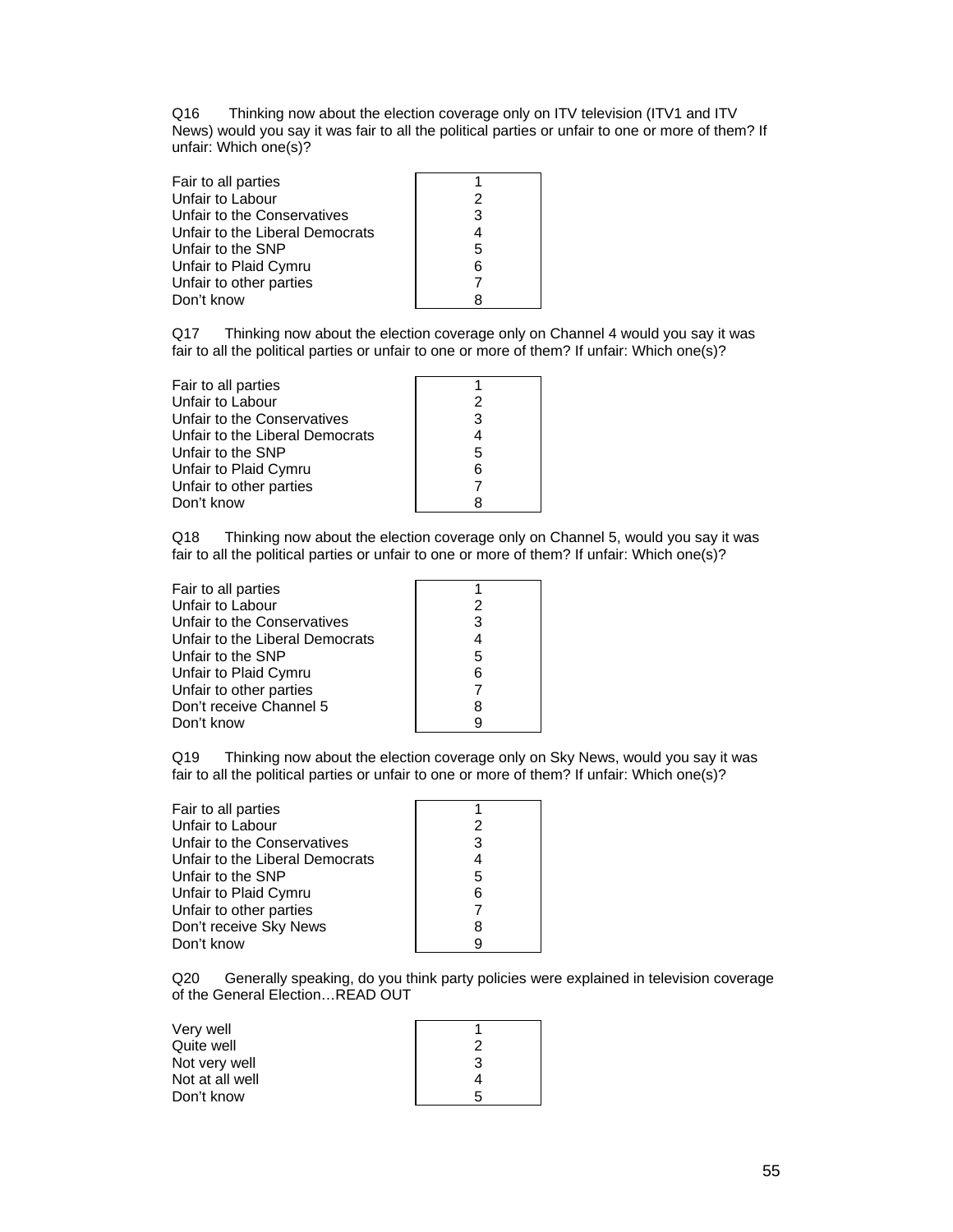### **PEB'S**

Q21 Television Party Political Broadcasts at election time aim to tell people what each political party stands for. However, some people say they are out of date because the media covers all necessary issues whilst others say they still have a role to play in getting political parties views across to the electorate. What about you? How important do you think it was for television to show Party Election Broadcasts during the General Election Campaign? Would you say it was….READ OUT

| Very important                    |   |
|-----------------------------------|---|
| Quite important                   | 2 |
| Neither important nor unimportant | З |
| Not very important                |   |
| Not at all important              | 5 |
| Don't know                        |   |
| <b>DELETED</b><br>Q22             |   |

Q23 Do you think there are too many party election broadcasts shown on television, not enough or about the right number?

| Too many               |  |
|------------------------|--|
| Not enough             |  |
| About the right number |  |
| Don't know             |  |

Q24 Did you watch a PEB during the General Election campaign? IF YES: Which party's did you watch?

| No – none watched            |   |
|------------------------------|---|
| Yes - The Labour Party       |   |
| Yes - The Conservative Party | 2 |
| Yes - The Liberal Democrats  | 3 |
| Yes - UKIP                   | 4 |
| Yes - The Green Party        | 5 |
| Yes - The SNP                | 6 |
| Yes - Plaid Cymru            |   |
| Yes - another party          | 8 |
| Don't know                   | 9 |

#### ⇒ **IF NONE WATCHED, GO TO Q27**

Q25 How much attention did you usually pay to Party Election Broadcasts?

| A lot of attention               |   |
|----------------------------------|---|
| A reasonable amount of attention |   |
| Not much attention               | 3 |
| No attention at all              |   |
| Don't know                       |   |
|                                  |   |

Q26 How much would you say Party Election Broadcasts helped you to make up your mind on which party to vote for? Would you say…READ OUT

| A lot      |   |
|------------|---|
| A little   | າ |
| Not at all | 3 |
| Don't know | 5 |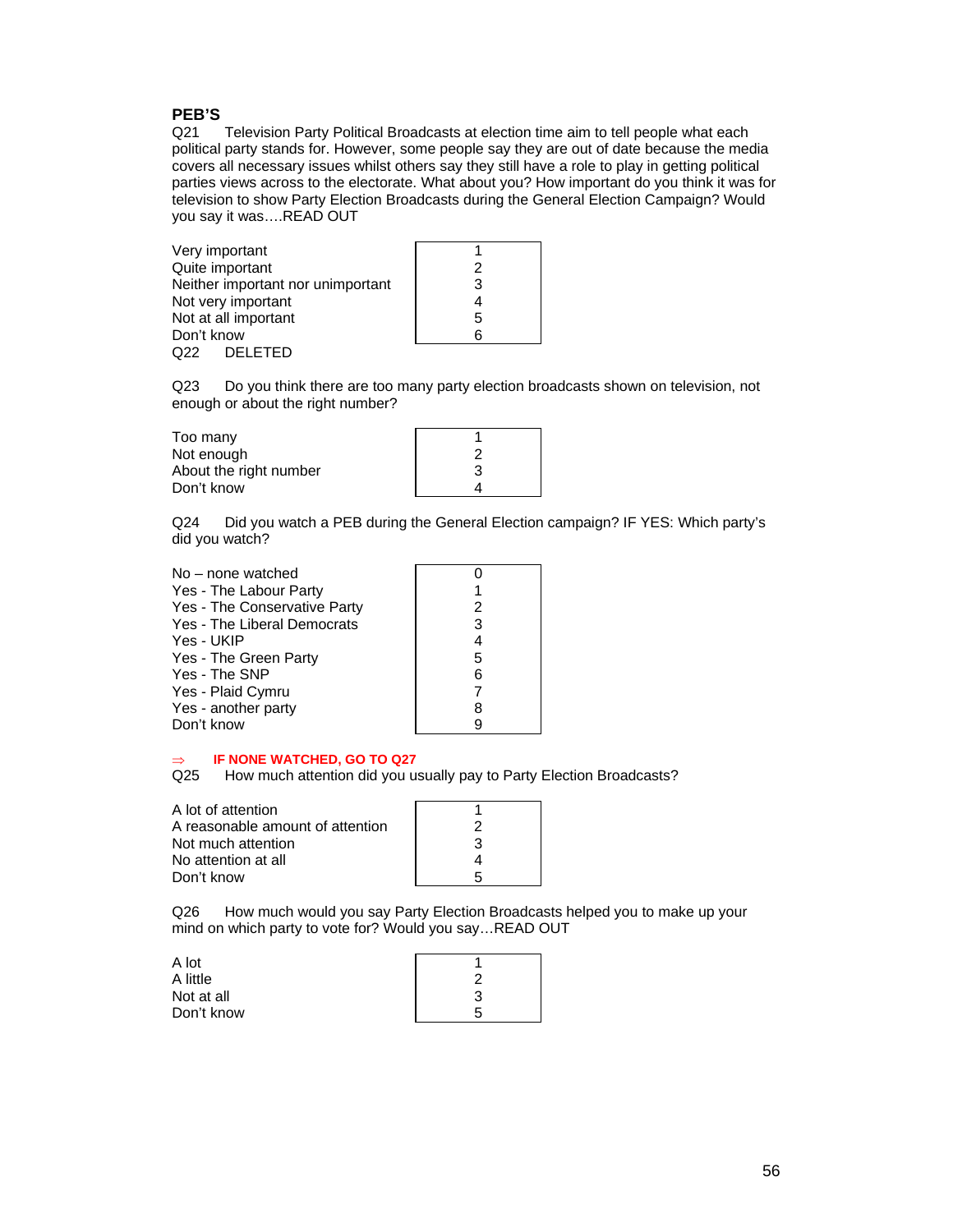# ⇒ **ASK ALL**

At present, only the five main channels are required to carry party election broadcasts, although some others like Sky News may carry them voluntarily. Do you think that other channels should be made to carry Party Election Broadcasts? IF YES: Which channels do you think should be made to carry them? PROMPT IF NECESSARY

| No                                   |   |
|--------------------------------------|---|
| Yes – any news channel               | 2 |
| Yes - any cable or satellite channel | 3 |
| which has a minimum number of        |   |
| viewers                              |   |
| Yes - All cable and satellite        |   |
| channels providing factual based     |   |
| programmes, like the History         |   |
| Channel                              |   |
| All channels                         | 5 |
| Don't know                           |   |

Q28 In the United States, political parties are allowed to pay for election advertising. Do you think that in Britain political parties should…READ OUT. CODE ONE

| Pay for advertising instead of     |   |
|------------------------------------|---|
| having Party Election Broadcasts   |   |
| Pay for advertising in addition to | 2 |
| their Party Election Broadcasts    |   |
| Not be allowed to pay for          | 3 |
| advertising at all                 |   |
| Don't know                         |   |
|                                    |   |

#### **IF IN NORTHERN IRELAND, GO TO Q29B**

Q29a At present, Party Election Broadcasts are restricted to the main parties- Conservative, Labour, Liberal Democrats, (IF SCOTLAND) the SNP, (OR IF WALES) Plaid Cymru plus other parties standing in at least one sixth of the seats in Great Britain. Which one of the following do you agree with most? READ OUT

| All parties should be given PEB's |   |
|-----------------------------------|---|
| All parties contesting a minimum  |   |
| number of seats should be given   |   |
| PEB's                             |   |
| No more parties than at present   | З |
| should be given them              |   |
| No parties should be given them   |   |
| Don't know                        |   |
|                                   |   |

#### ⇒ **IF IN GB, GO TO Q30**

Q29b At present, Party Election Broadcasts are restricted to the main parties – the DUP, UUP, SDLP and Sinn Fein, plus other parties standing in at least one sixth of the seats in Great Britain. Which one of the following do you agree with most? READ OUT

| All parties should be given PEB's |   |
|-----------------------------------|---|
| All parties contesting a minimum  |   |
| number of seats should be given   |   |
| PEB's                             |   |
| No parties should be given them   | 3 |
| Don't know                        |   |